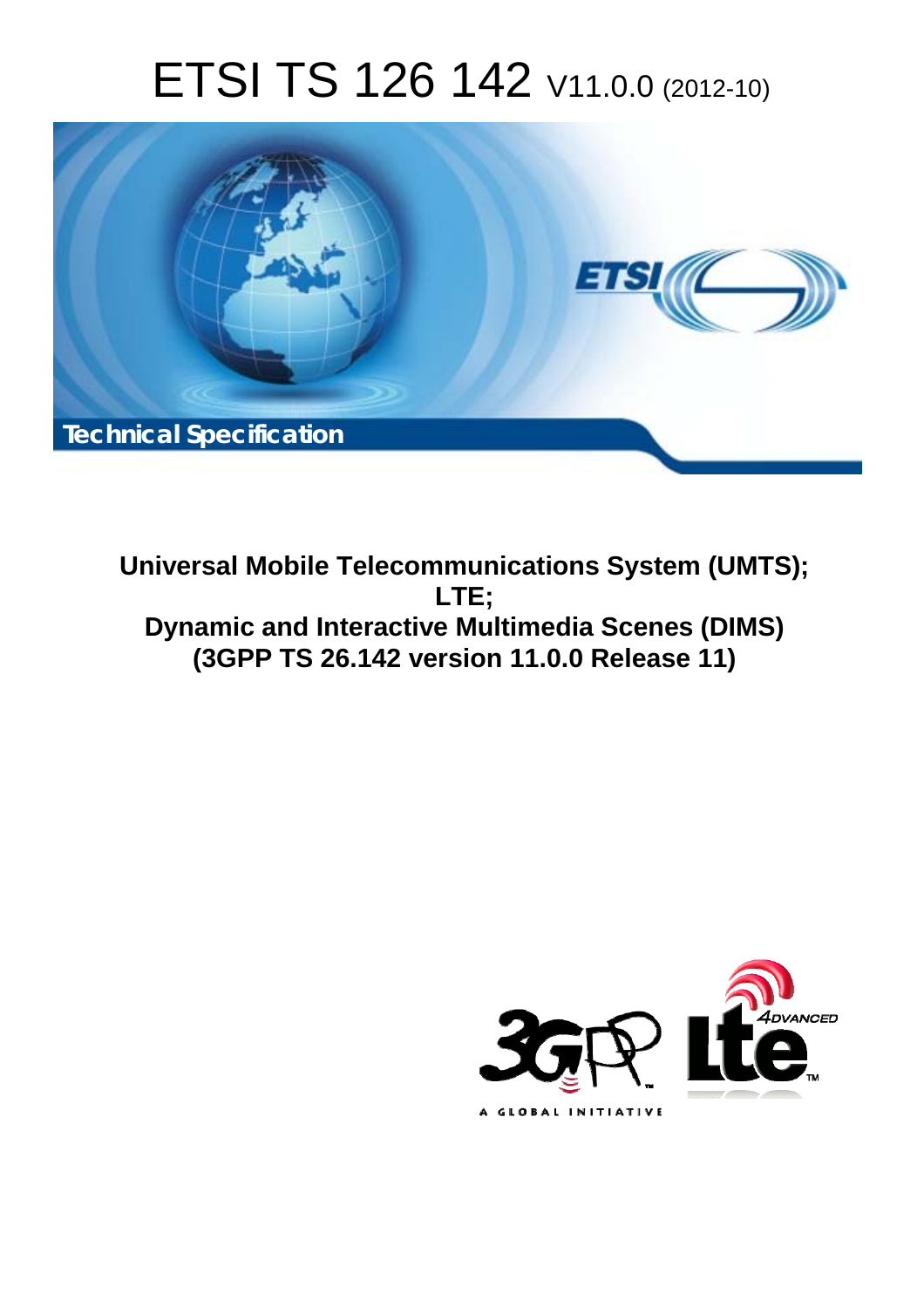Reference RTS/TSGS-0426142vb00

> Keywords LTE,UMTS

### *ETSI*

#### 650 Route des Lucioles F-06921 Sophia Antipolis Cedex - FRANCE

Tel.: +33 4 92 94 42 00 Fax: +33 4 93 65 47 16

Siret N° 348 623 562 00017 - NAF 742 C Association à but non lucratif enregistrée à la Sous-Préfecture de Grasse (06) N° 7803/88

#### *Important notice*

Individual copies of the present document can be downloaded from: [http://www.etsi.org](http://www.etsi.org/)

The present document may be made available in more than one electronic version or in print. In any case of existing or perceived difference in contents between such versions, the reference version is the Portable Document Format (PDF). In case of dispute, the reference shall be the printing on ETSI printers of the PDF version kept on a specific network drive within ETSI Secretariat.

Users of the present document should be aware that the document may be subject to revision or change of status. Information on the current status of this and other ETSI documents is available at <http://portal.etsi.org/tb/status/status.asp>

If you find errors in the present document, please send your comment to one of the following services: [http://portal.etsi.org/chaircor/ETSI\\_support.asp](http://portal.etsi.org/chaircor/ETSI_support.asp)

### *Copyright Notification*

No part may be reproduced except as authorized by written permission. The copyright and the foregoing restriction extend to reproduction in all media.

> © European Telecommunications Standards Institute 2012. All rights reserved.

DECT<sup>™</sup>, PLUGTESTS<sup>™</sup>, UMTS<sup>™</sup> and the ETSI logo are Trade Marks of ETSI registered for the benefit of its Members. **3GPP**TM and **LTE**™ are Trade Marks of ETSI registered for the benefit of its Members and of the 3GPP Organizational Partners.

**GSM**® and the GSM logo are Trade Marks registered and owned by the GSM Association.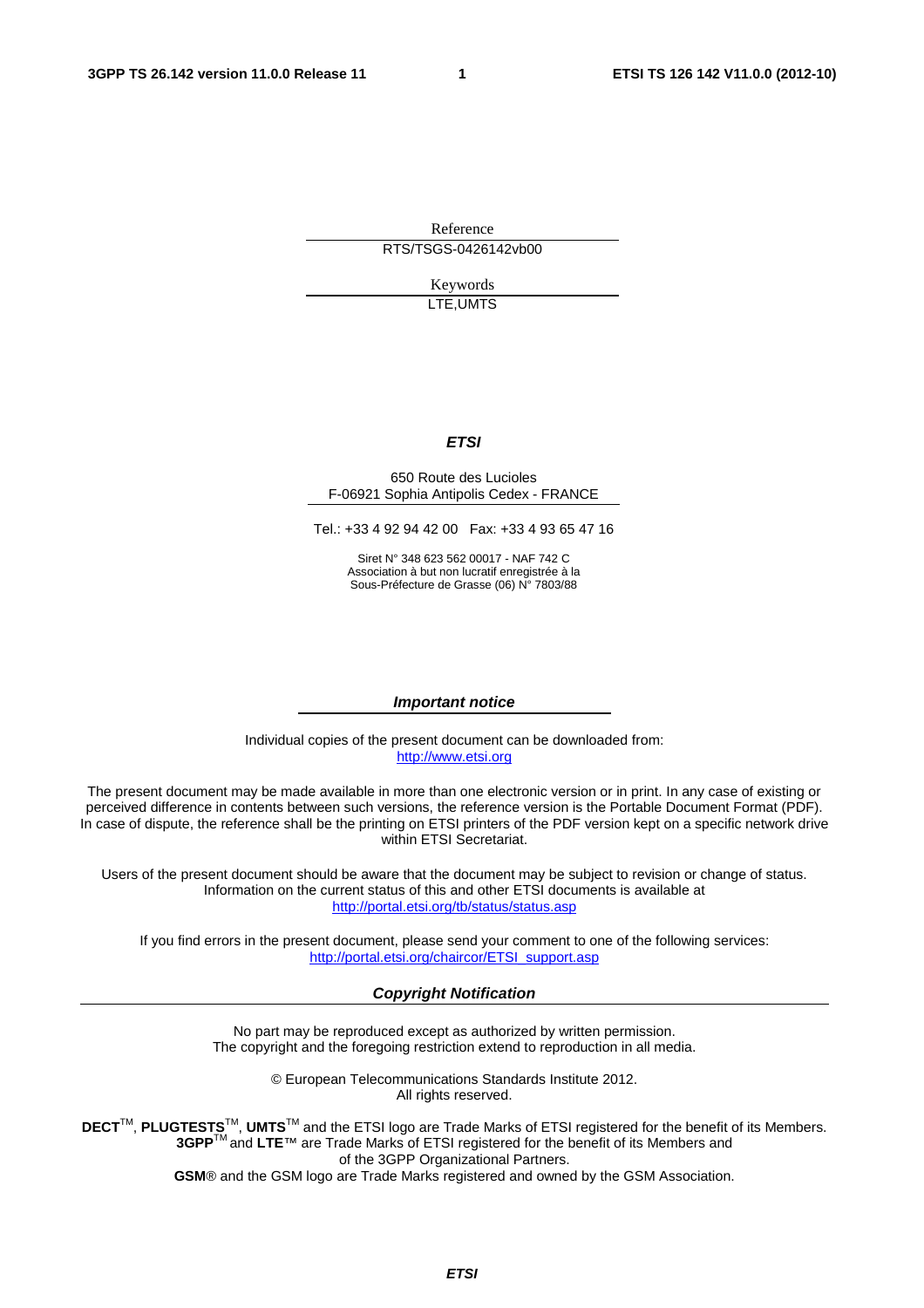# Intellectual Property Rights

IPRs essential or potentially essential to the present document may have been declared to ETSI. The information pertaining to these essential IPRs, if any, is publicly available for **ETSI members and non-members**, and can be found in ETSI SR 000 314: *"Intellectual Property Rights (IPRs); Essential, or potentially Essential, IPRs notified to ETSI in respect of ETSI standards"*, which is available from the ETSI Secretariat. Latest updates are available on the ETSI Web server [\(http://ipr.etsi.org](http://webapp.etsi.org/IPR/home.asp)).

Pursuant to the ETSI IPR Policy, no investigation, including IPR searches, has been carried out by ETSI. No guarantee can be given as to the existence of other IPRs not referenced in ETSI SR 000 314 (or the updates on the ETSI Web server) which are, or may be, or may become, essential to the present document.

# Foreword

This Technical Specification (TS) has been produced by ETSI 3rd Generation Partnership Project (3GPP).

The present document may refer to technical specifications or reports using their 3GPP identities, UMTS identities or GSM identities. These should be interpreted as being references to the corresponding ETSI deliverables.

The cross reference between GSM, UMTS, 3GPP and ETSI identities can be found under [http://webapp.etsi.org/key/queryform.asp.](http://webapp.etsi.org/key/queryform.asp)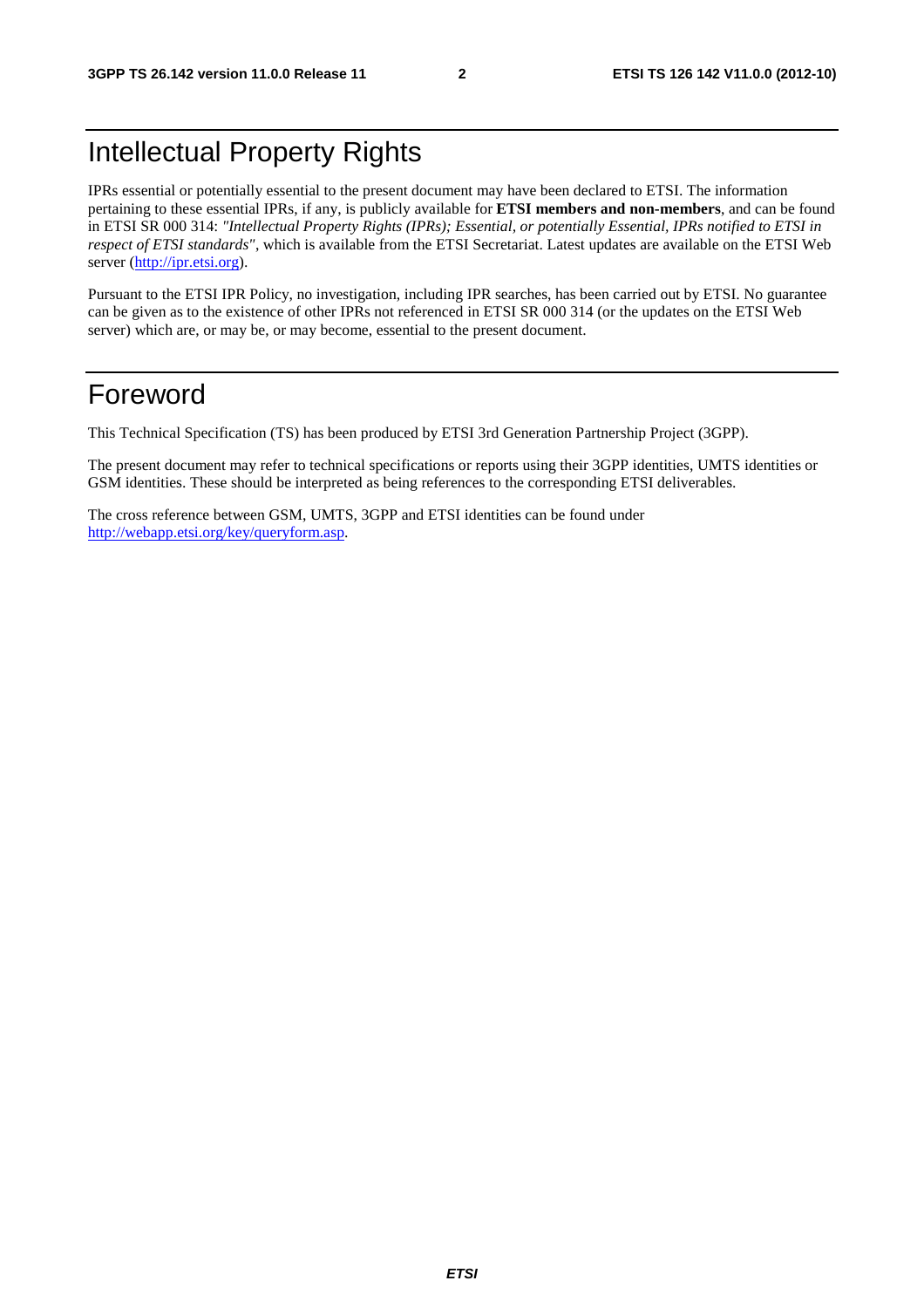$\mathbf{3}$ 

# Contents

| 1              |  |  |  |  |  |
|----------------|--|--|--|--|--|
| 2              |  |  |  |  |  |
| 3              |  |  |  |  |  |
| 3.1<br>3.2     |  |  |  |  |  |
|                |  |  |  |  |  |
| $\overline{4}$ |  |  |  |  |  |
| 5              |  |  |  |  |  |
| 5.1            |  |  |  |  |  |
| 5.2            |  |  |  |  |  |
| 5.3            |  |  |  |  |  |
| 5.4            |  |  |  |  |  |
| 5.4.1          |  |  |  |  |  |
| 5.4.2          |  |  |  |  |  |
| 5.4.2.1        |  |  |  |  |  |
| 5.4.2.2        |  |  |  |  |  |
| 5.4.2.3        |  |  |  |  |  |
| 5.4.2.4        |  |  |  |  |  |
| 5.4.2.5        |  |  |  |  |  |
| 5.4.2.6        |  |  |  |  |  |
| 5.4.2.7        |  |  |  |  |  |
| 5.4.2.8        |  |  |  |  |  |
| 5.4.2.9        |  |  |  |  |  |
| 5.4.2.10       |  |  |  |  |  |
| 5.5            |  |  |  |  |  |
| 5.5.1          |  |  |  |  |  |
| 5.5.2          |  |  |  |  |  |
| 5.5.3          |  |  |  |  |  |
| 5.5.4          |  |  |  |  |  |
| 5.5.4.1        |  |  |  |  |  |
| 5.5.4.2        |  |  |  |  |  |
| 5.5.5          |  |  |  |  |  |
| 5.5.6          |  |  |  |  |  |
| 5.6            |  |  |  |  |  |
| 5.6.1          |  |  |  |  |  |
| 5.6.2          |  |  |  |  |  |
| 5.7            |  |  |  |  |  |
| 5.8            |  |  |  |  |  |
| 5.9            |  |  |  |  |  |
| 5.9.1          |  |  |  |  |  |
| 5.9.2          |  |  |  |  |  |
| 5.9.3          |  |  |  |  |  |
| 5.9.4          |  |  |  |  |  |
| 6              |  |  |  |  |  |
| 6.1            |  |  |  |  |  |
| 6.1.1          |  |  |  |  |  |
| 6.1.2          |  |  |  |  |  |
| 6.1.3          |  |  |  |  |  |
|                |  |  |  |  |  |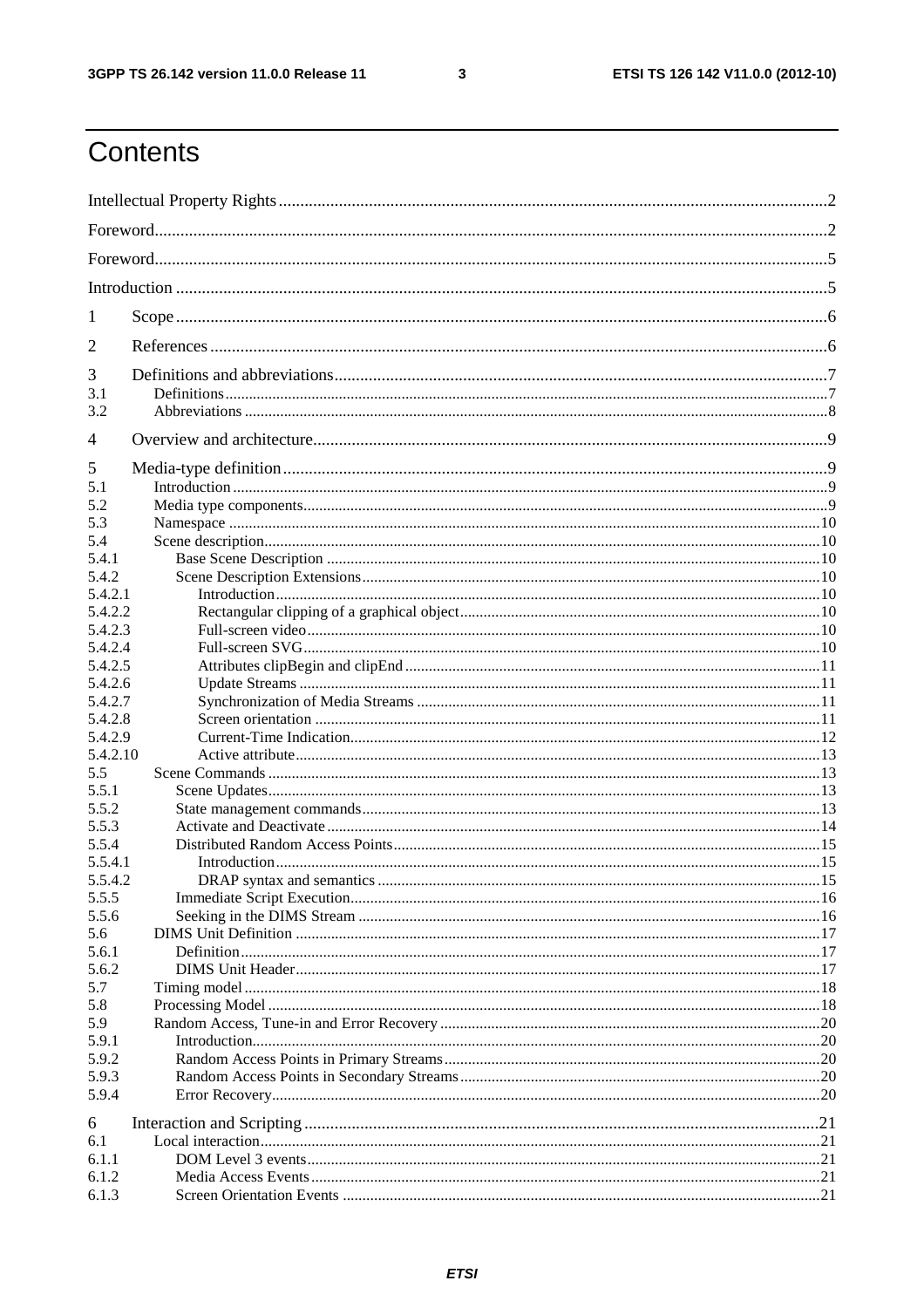$\overline{\mathbf{4}}$ 

| 6.1.4   |                               |  |
|---------|-------------------------------|--|
| 6.2     |                               |  |
| 6.3     |                               |  |
| 7       |                               |  |
| 7.1     |                               |  |
| 7.2     |                               |  |
| 7.2.1   |                               |  |
| 7.2.2   |                               |  |
| 7.2.3   |                               |  |
| 7.2.4   |                               |  |
| 7.2.5   |                               |  |
| 7.2.6   |                               |  |
| 7.2.7   |                               |  |
| 7.2.8   |                               |  |
| 7.2.9   |                               |  |
| 7.3     |                               |  |
| 7.3.1   |                               |  |
| 7.3.2   |                               |  |
| 7.3.2.1 |                               |  |
| 7.3.2.2 |                               |  |
| 7.3.2.3 |                               |  |
| 7.3.2.4 |                               |  |
| 7.3.2.5 |                               |  |
| 7.3.3   |                               |  |
| 7.3.4   |                               |  |
| 8       |                               |  |
| 8.1     |                               |  |
| 8.1.1   |                               |  |
| 8.1.2   |                               |  |
| 8.2     |                               |  |
| 8.2.1   |                               |  |
| 8.2.2   |                               |  |
| 8.2.3   |                               |  |
| 8.2.4   |                               |  |
| 9       |                               |  |
| 10      |                               |  |
| 11      |                               |  |
| 11.1    |                               |  |
| 11.2    |                               |  |
|         |                               |  |
|         | <b>Annex A (normative):</b>   |  |
|         | <b>Annex B</b> (informative): |  |
|         |                               |  |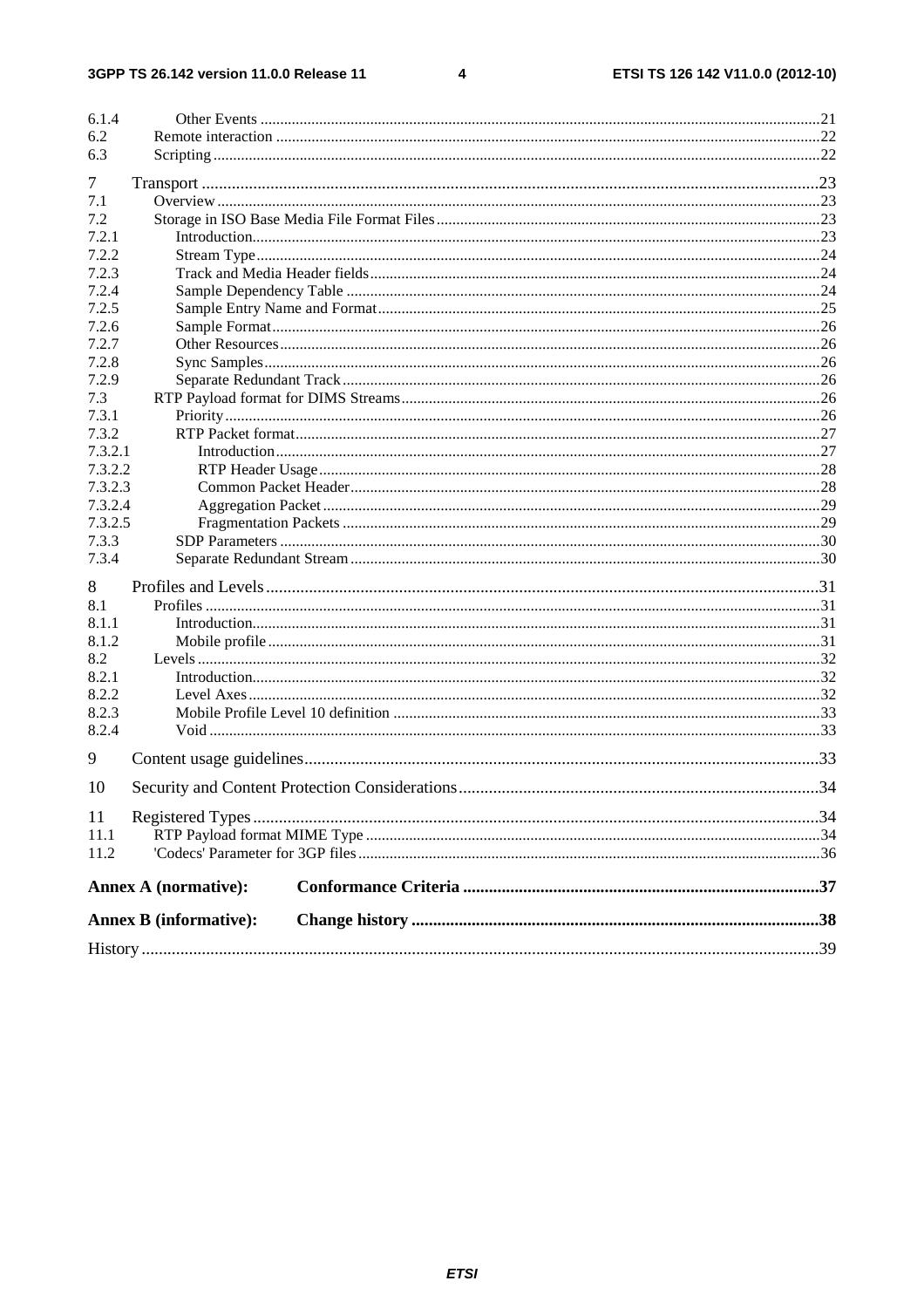# Foreword

This Technical Specification has been produced by the 3<sup>rd</sup> Generation Partnership Project (3GPP).

The contents of the present document are subject to continuing work within the TSG and may change following formal TSG approval. Should the TSG modify the contents of the present document, it will be re-released by the TSG with an identifying change of release date and an increase in version number as follows:

Version x.y.z

where:

- x the first digit:
	- 1 presented to TSG for information;
	- 2 presented to TSG for approval;
	- 3 or greater indicates TSG approved document under change control.
- y the second digit is incremented for all changes of substance, i.e. technical enhancements, corrections, updates, etc.
- z the third digit is incremented when editorial only changes have been incorporated in the document.

# Introduction

Dynamic and Interactive Multimedia Scenes (DIMS) is a dynamic, interactive, scene-based media system which enables display and interactive control of multimedia data such as audio, video, graphics, images and text. It ranges from a movie enriched with vector graphic overlays and interactivity (possibly enhanced with closed captions), to complex multi-step services with fluid interaction/interactivity and different media types at each step. The demand for such Rich Media service is increasing at a high pace, spurred by the development of the next generation mobile infrastructure and the generalization of TV content to new mobile environments.

In the case of a video portal application, subscribers can watch TV, video and audio enriched with additional data (graphics, text, images) in streaming, progressive download or offline mode. DIMS provides a convenient and natural way to browse rich-media services, a web-like access (content available in less than three clicks, easy discovery, no learning curve), a permanent refresh of content through dynamic updates available on the fly and decreasing latency by allowing the visualization of data as soon as possible.

Content can be synchronized up to a frame-accurate basis (e.g. to ensure content providers and operators that voting will start and stop at a precise time during a vote within an interactive show or to allow karaoke text flows).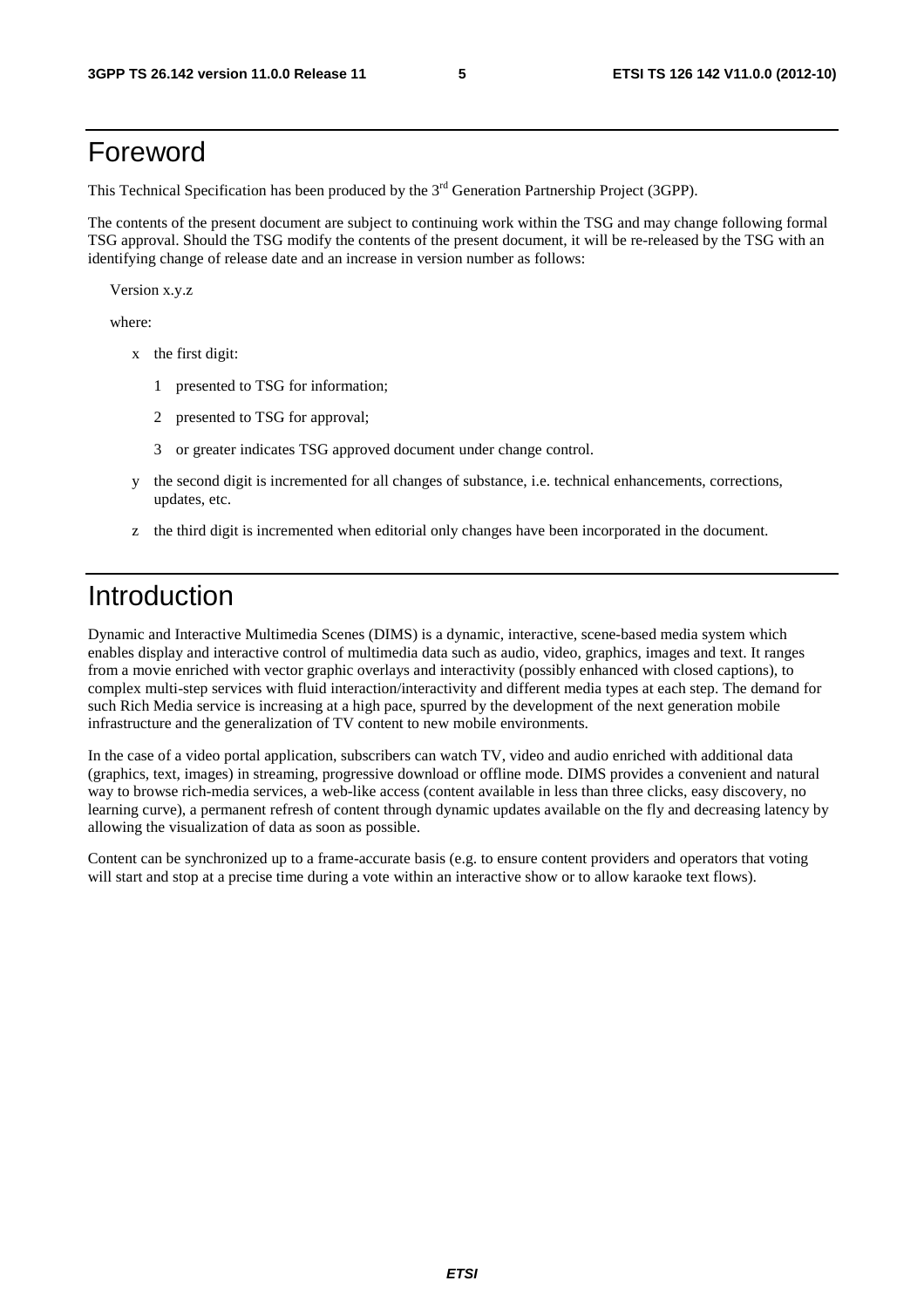# 1 Scope

DIMS defines a dynamic rich-media system, including a media type, its packaging, delivery, and interaction with the local terminal, user, and other local and remote sub-systems. Enhanced end-user experiences are provided by the coordinated management and synchronization of media and events, combined with end-user interaction.

The DIMS media type can be used as a generic media type, allowing creating dynamic interactive rich-media services and can also benefit, or be used in association with other media types (e.g.: audio codecs, video codecs, XHTML browser, etc.).

# 2 References

The following documents contain provisions which, through reference in this text, constitute provisions of the present document.

- References are either specific (identified by date of publication, edition number, version number, etc.) or non-specific.
- For a specific reference, subsequent revisions do not apply.
- For a non-specific reference, the latest version applies. In the case of a reference to a 3GPP document (including a GSM document), a non-specific reference implicitly refers to the latest version of that document *in the same Release as the present document*.
- [1] W3C Candidate Recommendation: "Scalable Vector Graphics (SVG) Tiny 1.2 Specification".

NOTE: Available at:<http://www.w3.org/TR/SVGMobile12/>.

- [2] Open Mobile Alliance (July 2004): "ECMAScript Mobile Profile 1.0".
- [3] ISO/IEC 14496-20:2006: "Information technology Coding of audio-visual objects Part 20: Lightweight Application Scene Representation (LASeR) and Simple Aggregation Format (SAF)", including ISO/IEC 14496-20:2006/COR1, ISO/IEC 14496-20:2006/AMD1.
- [4] ISO/IEC 14496-22: "Information technology Coding of audio-visual objects Part 22: Open Font Format".
- [5] W3C Recommendation (December 2005): "Synchronized Multimedia Integration Language (SMIL 2.1)".
- NOTE: Available at: [http://www.w3.org/TR/2005/REC-SMIL2-20051213/.](http://www.w3.org/TR/2005/REC-SMIL2-20051213/)
- [6] 3GPP TS 26.140: "Multimedia Messaging Service (MMS); Media format and codecs".
- [7] 3GPP TS 26.234: "Transparent end-to-end Packet-switched Streaming Service (PSS); Protocols and codecs".
- [8] 3GPP TS 26.244: "Transparent end-to-end packet switched streaming service (PSS); 3GPP file format (3GP)".
- [9] The Unicode Consortium: "The Unicode Standard", Version 5.0, http://www.unicode.org/.
- [10] ISO/IEC 14496-12: "Information technology Coding of audio-visual objects Part 12: ISO base media file format".
- [11] IETF RFC 1952 (May 1996): "GZIP file format specification version 4.3", P. Deutsch.
- [12] IETF RFC 2616 (June 1999): "Hypertext Transfer Protocol -- HTTP/1.1", R. Fielding, J. Gettys, J. Mogul, H. Frystyk, L. Masinter, P. Leach, T. Berners-Lee.
- [13] IETF RFC 4329 (April 2006): "Scripting Media Types", B. Hoehrmann.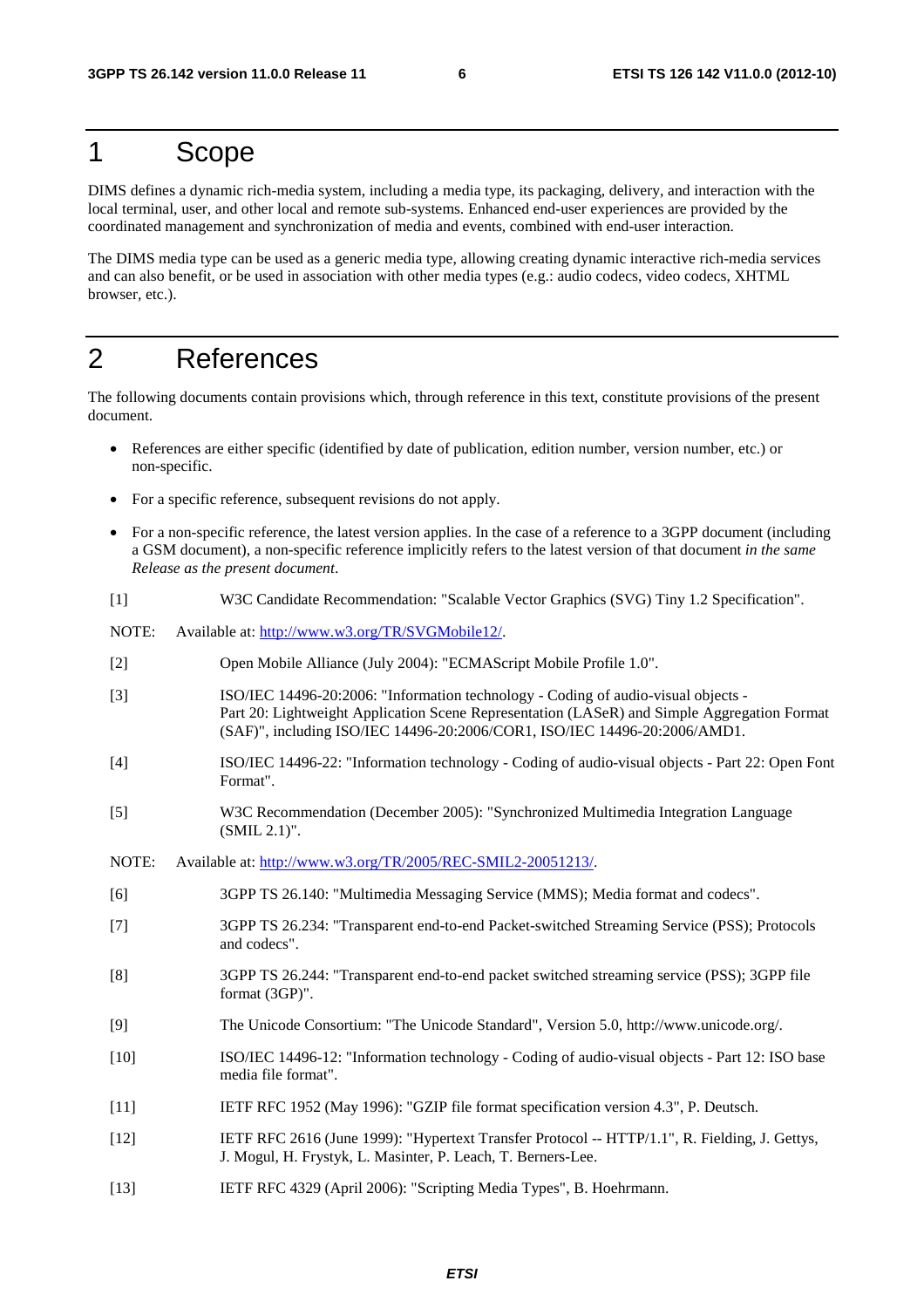- [14] IETF RFC 4281 (November 2005): "The Codecs Parameter for "Bucket" Media Types", R. Gellens, D. Singer, P. Frodjh.
- [15] IETF STD 0064/RFC 3550 (July 2003) "RTP: A Transport Protocol for Real-Time Applications", H. Schulzrinne, S. Casner, R. Frederick, V. Jacobson.
- [16] IETF RFC 2326 (April 1998): "Real Time Streaming Protocol (RTSP)", H. Schulzrinne, A. Rao, R. Lanphier.
- [17] W3C Document Object Model (DOM) Level 3 Events Specification, Version 1.0, W3C Working Draft 13 April 2006.
- NOTE: Available at:<http://www.w3.org/TR/DOM-Level-3-Events/>.
- [18] IETF RFC 2046 (November 1996): "Multipurpose Internet Mail Extensions (MIME) Part Two: Media Types", N. Freed, N. Borenstein.
- [19] W3C XML Events, an Events Syntax for XML, W3C Recommendation 14 October 2003.
- NOTE: Available at: [http://www.w3.org/TR/2003/REC-xml-events-20031014.](http://www.w3.org/TR/2003/REC-xml-events-20031014)
- [20] W3C Media Access Events http://www.w3.org/TR/MediaAccessEvents/
- [21] IETF STD 65, RFC 3551 (July 2003): "RTP Profile for Audio and Video Conferences with Minimal Control", H. Schulzrinne, S. Casner.
- [22] IETF RFC 3388 (December 2002): "Grouping of Media Lines in the Session Description Protocol (SDP)", G. Camarillo, G. Eriksson, J. Holler, H. Schulzrinne.
- [23] IETF RFC 2965 (October 2000): "HTTP State Management Mechanism", D. Kristol, L. Montulli.
- [24] IETF RFC 3926 (October 2004): "FLUTE File Delivery over Unidirectional Transport", T. Paila, M. Luby, R. Lehtonen, V. Roca, R. Walsh.
- [25] W3C Extensible Markup Language (XML) 1.0, Fourth Edition [Recommendation].
- NOTE: Available at [http://www.w3.org/TR/2006/REC-xml-20060816/.](http://www.w3.org/TR/2006/REC-xml-20060816/)
- [26] Open Mobile Alliance "Rich Media Environment (RME)".
- [27] ISO/IEC 14496-4:2004/AMD25 "Information technology Coding of audio-visual objects Part 4: Conformance Testing: Amendment 25: LASeR and SAF Conformance".
- [28] ISO/IEC 14496-4:2004/AMD27 "Information technology Coding of audio-visual objects Part 4: Conformance Testing: Amendment 27: LASeR and SAF Extensions Conformance".

# 3 Definitions and abbreviations

# 3.1 Definitions

For the purposes of the present document, the following terms and definitions apply:

**DIMS Scene:** an SVG scene, which may include extensions, and may be updated over time

**DIMS Scene Commands:** a set of one or more commands to modify the state of a DIMS Scene

**DIMS Unit:** the basic unit of transport, processing, and compression, of DIMS content

**New Scene:** a complete scene (containing an "svg" element), suitable for starting a session or completely replacing the current scene in a session

(Functions very similarly to an I-frame in video)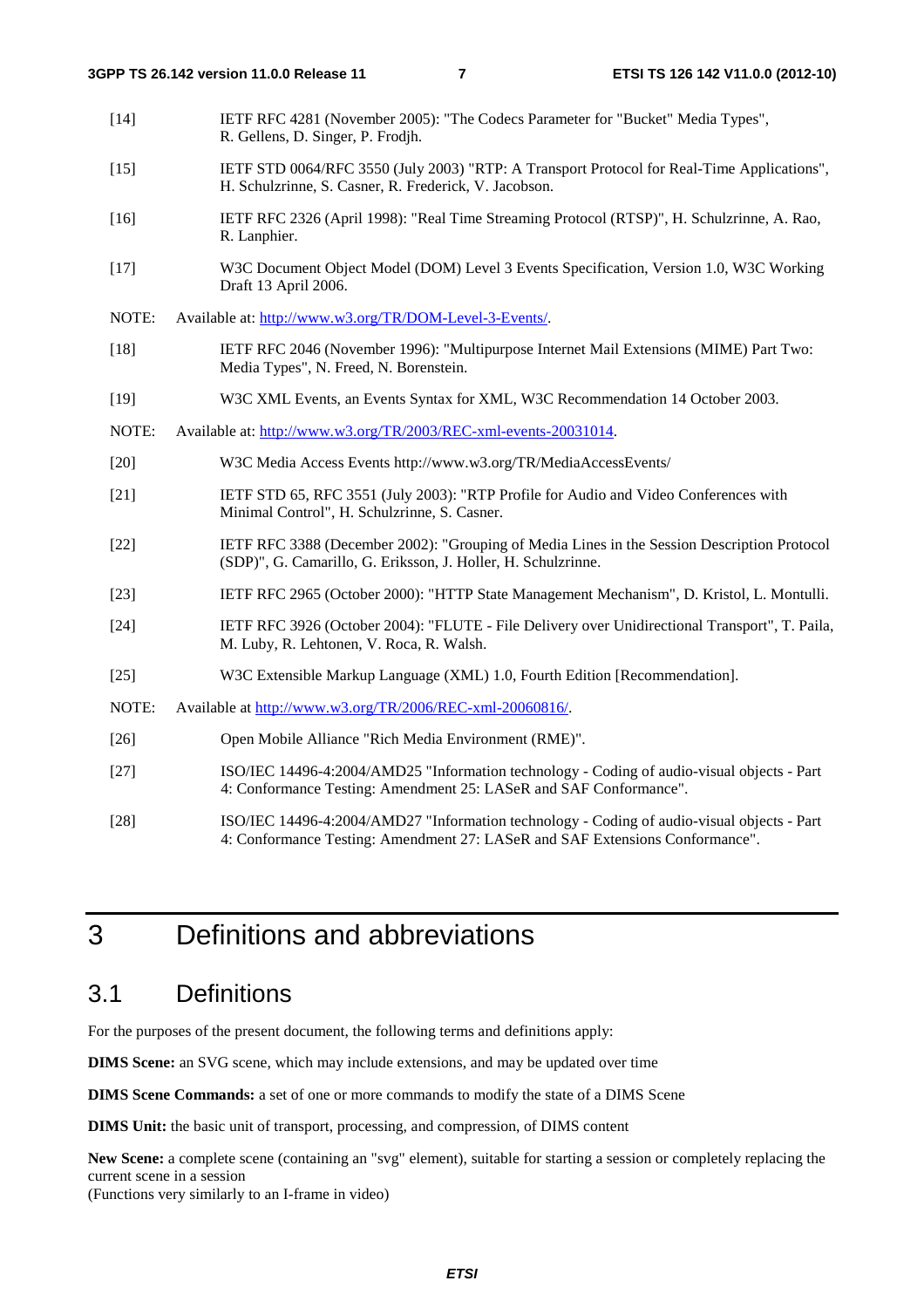**Normal DIMS Unit:** DIMS Units processed when processing a stream (cf. Redundant DIMS Unit)

**Primary Stream:** a stream which defines the complete scene tree, i.e. in which all random access points are, or build, a complete DIMS Scene

**Redundant DIMS Unit:** DIMS Units which supply a redundant 'summary' of the stream, and which can be used for random access, tune-in, or error recovery (cf. Normal DIMS Unit)

**Scene Update:** a set of differences that make changes to the scene in the current session (Similar to a P-frame in video)

**Secondary Stream:** a stream which manages only a portion of the scene tree

# 3.2 Abbreviations

For the purposes of the present document, the following abbreviations apply:

| <b>API</b>       | <b>Application Program Interface</b>                |
|------------------|-----------------------------------------------------|
| <b>AVP</b>       | Audio/Video Profile                                 |
| <b>CTR</b>       | CounTeR                                             |
| <b>DIMS</b>      | Dynamic and Interactive Multimedia Scenes           |
| <b>DOM</b>       | Document Object Model                               |
| <b>FLUTE</b>     | File deLivery over Unidirectional Transport         |
| <b>HTTP</b>      | <b>Hyper Text Transfer Protocol</b>                 |
| <b>IANA</b>      | <b>Internet Assigned Numbers Authority</b>          |
| ID               | <b>IDentifier</b>                                   |
| LASeR            | <b>Lightweight Application Scene Representation</b> |
| <b>MIME</b>      | Multipurpose Internet Mail Extensions               |
| <b>MMS</b>       | Multimedia Messaging Service                        |
| MTU              | Maximum Transmission Unit                           |
| <b>PSS</b>       | Packet switched Streaming Service                   |
| <b>RAP</b>       | <b>Random Access Point</b>                          |
| <b>RTP</b>       | Real-Time transport Protocol                        |
| <b>RTSP</b>      | Real Time Streaming Protocol                        |
| <b>SDP</b>       | <b>Session Description Protocol</b>                 |
| <b>SMIL</b>      | Synchronized Multimedia Integration Language        |
| <b>SVG</b>       | <b>Scalable Vector Graphics</b>                     |
| <b>TCP</b>       | <b>Transmission Control Protocol</b>                |
| uDOM             | microDOM                                            |
| <b>UDP</b>       | User Datagram Protocol                              |
| UE               | User Equipment                                      |
| URL              | <b>Uniform Resource Locator</b>                     |
| <b>URN</b>       | <b>Uniform Resource Name</b>                        |
| W <sub>3</sub> C | World Wide Web Consortium                           |
| <b>XHTML</b>     | eXtensible HyperText Markup Language                |
| <b>XML</b>       | eXtensible Markup Language                          |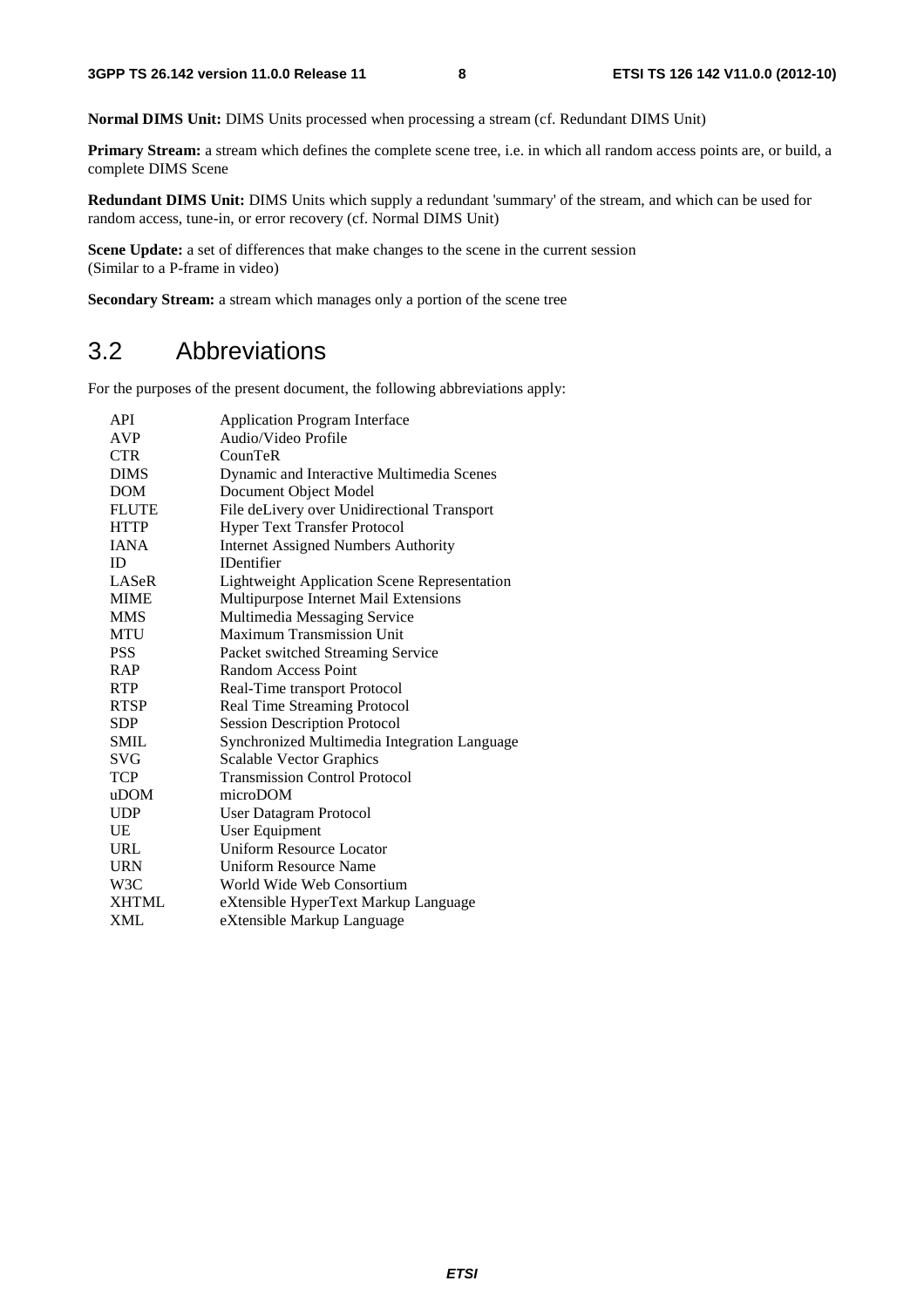# 4 Overview and architecture



**Figure 4-1: General architecture of the rich media system** 

The rich media system can be perceived as client-server architecture, comprising 3 main components: The rich media server, transport mechanisms and the rich media client. Figure 4-1illustrates the general architecture. The server takes as input, rich media content comprised of scene description, discrete (e.g. images) and continuous (e.g. audio, video) media. Scene description can be dynamically updated through scene updates. The rich media content can be encapsulated into a container format, containing additional information such as media synchronization, metadata, and hint tracks for packetization. The system then utilizes various transport mechanisms for 1-to-1 and 1-to-many protocols for download, progressive download and streaming scenarios. The content is played on the client, allowing for local and remote interactivity of feedback and data requests.

# 5 Media-type definition

# 5.1 Introduction

The DIMS media type allows spatial and temporal layout of the multimedia scene. This scene can consist of any combination of still pictures, video, audio, and animated graphics. It includes an update mechanism that allows for partial updates of the existing scene, as well as updating the presentation with a completely new scene and streaming tune-in functionality.

# 5.2 Media type components

The DIMS media type consists of:

- Base scene description, which is SVG Tiny 1.2 [1].
- Scene description extensions.
- Scene commands.
- Event generation and processing.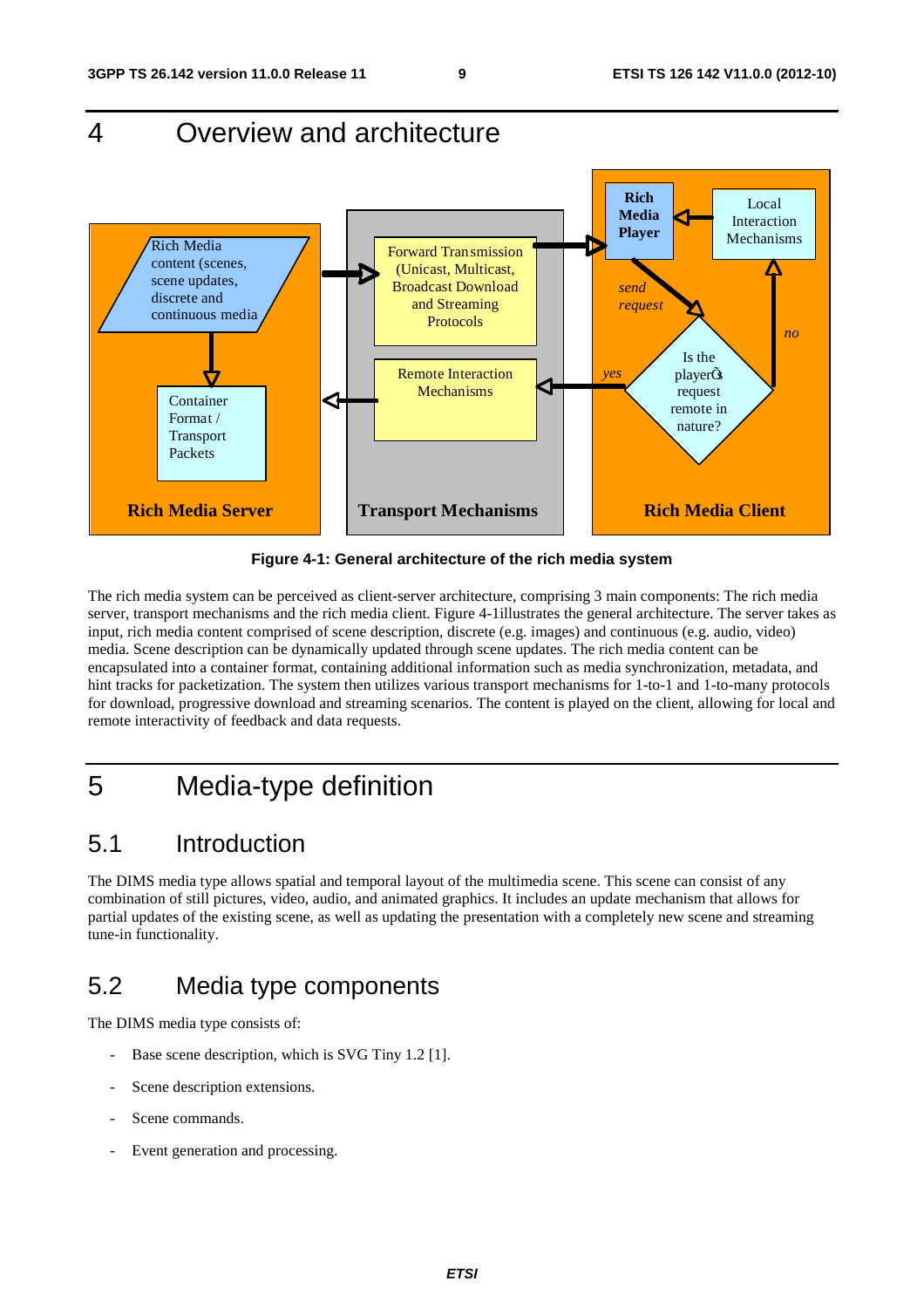# 5.3 Namespace

The namespace called DIMS here is associated with the URN ["http://www.3gpp.org/richmedia/](http://www.3gpp.org/richmedia/)".

# 5.4 Scene description

# 5.4.1 Base Scene Description

SVG Tiny 1.2 provides the basic DIMS Scene functionality; layout, inclusion and referencing of objects, synchronization of object timelines and a rendering model.

The full syntax and semantics of SVG Tiny 1.2 shall be supported for DIMS Scene functionality. The version and baseProfile attributes of the SVG element document the version and profile of SVG on which this scene is based.

# 5.4.2 Scene Description Extensions

### 5.4.2.1 Introduction

Extensions defined here are designed so that:

- a) when the same functionality is present in profiles of SVG other than SVG Tiny 1.2, then the extension is compatible with that or a restricted version of that.
- b) A terminal implementing both the present document and SVG (any version) can use a common implementation of the DOM tree, scene graph, rendering model etc. without having variant handling that depends on whether the scene was built using DIMS or SVG.
- c) No extensions are required to be present in all documents; content authored to the SVG Tiny 1.2 specification may be used as the initial scene of a stream designed to the present document.

The following extensions are defined here.

# 5.4.2.2 Rectangular clipping of a graphical object

The lsr:rectClip mechanism provides pixel aligned clipping defined as a transformable rectangle.

The lsr:rectClip element shall be supported. The definition of lsr:rectClip is defined in subclause 6.8.28 of [3].

### 5.4.2.3 Full-screen video

The full-screen video feature consists of the attribute lsr:fullscreen on the SVG video element.

The lsr:fullscreen attribute shall be supported. The lsr:fullscreen attribute is defined in subclause 6.8.40.2 of [3].

See clause 10 for security considerations of fullscreen.

# 5.4.2.4 Full-screen SVG

The fullscreen SVG feature in the DIMS namespace consists of an attribute 'fullscreen' on the <svg> element to hint that the scene should be rendered on the full screen. The possible values are "true" and "false" (default). With the attribute set to true the DIMS UE should negotiate the rendering area with its parent UE and get as large part of the screen as possible for the DIMS canvas.

The dims:fullscreen attribute shall be supported on the svg element.

See clause 10 for security considerations of fullscreen.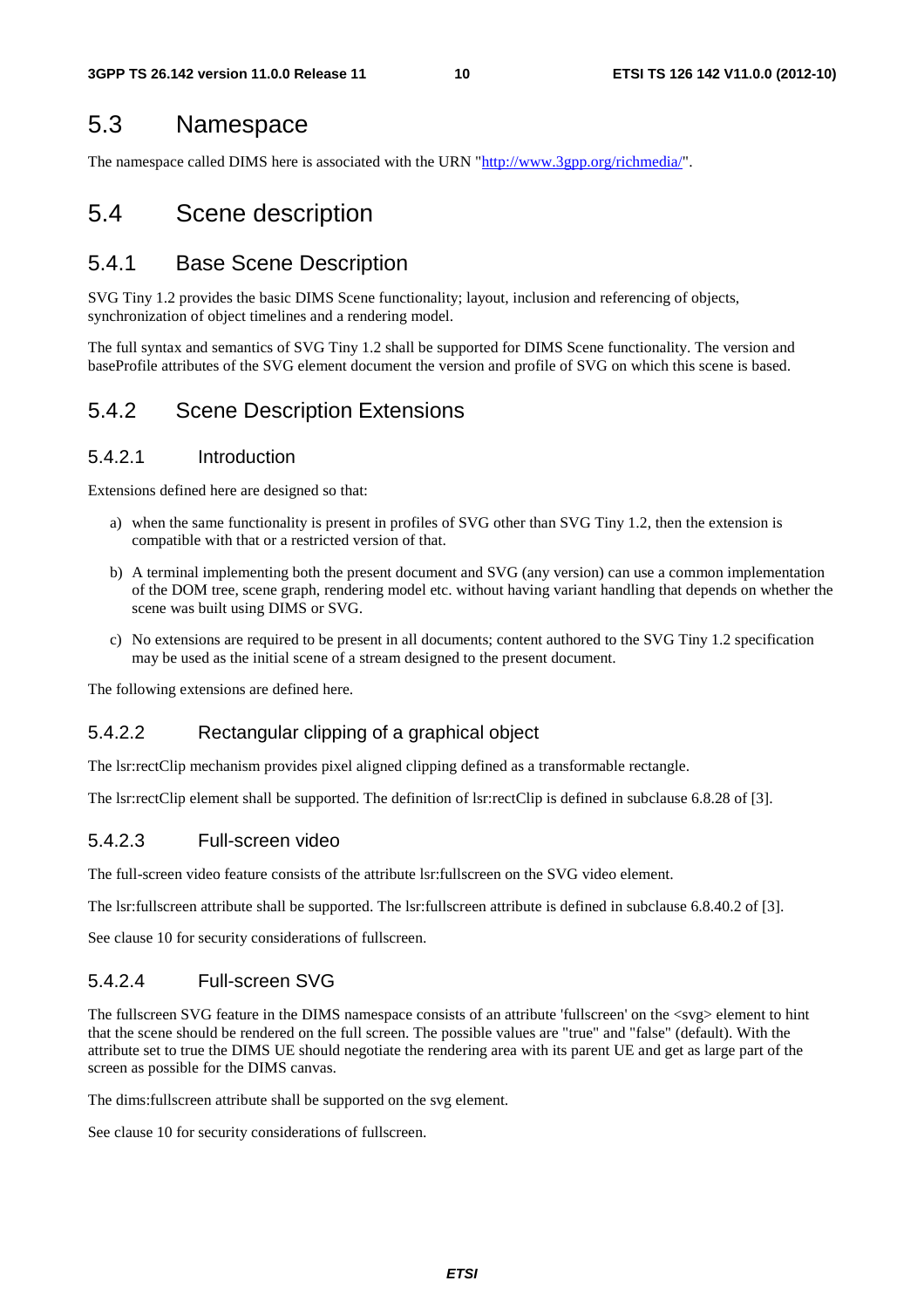### 5.4.2.5 Attributes clipBegin and clipEnd

Attributes clipBegin and clipEnd defined in subclause 7.6.1 of [5] shall be supported on the following elements: video, audio, animation, and the "updates" element as described in subclause 5.4.2.6.

### 5.4.2.6 Update Streams

The present document defines a new element 'updates' in the DIMS namespace to link secondary streams of updates to a scene. This element has an implicit "simple duration" of 'indefinite'. The synchronization attributes defined in [1] subclause 12.6 can be used with this element.

The dims:updates element shall be supported.

NOTE: lsr:updates defined in subclause 6.8.53 of [3] is a superset of this element.

*Attribute definitions:*

All timing attributes defined in [1] subclause 16.2.7 are defined for this element, except the "fill" attribute.

The attributes clipBegin and clipEnd defined in subclause5.4.2.5, and syncReference defined in subclause 5.4.2.7, are defined for this element.

 $xlink: href = "ciris"$ 

 An IRI reference to a source of updates, such as a DIMS stream/file. This attribute specifies the location of the stream of updates. In the absence of this attribute, this element does not have any effect. This attribute is not animatable and not inheritable. In DIMS, support is required only for DIMS streams or files.

### 5.4.2.7 Synchronization of Media Streams

 $lsr:syncReference = "*circ*"$ 

The attribute lsr:syncReference from subclause 6.8.8.2 of [3] shall be supported on the elements video, audio, and animation from SVG, and 'updates' from the present document, with the associated synchronization behaviour. This attribute holds a reference to the stream or media element whose clock acts as a clock reference for the stream referred to by this element. This attribute is not animatable and not inheritable.

### 5.4.2.8 Screen orientation

Two events and two extension strings are defined that make it possible for scenes to adapt to the screen layout. The events are defined in subclause 6.1.3.

Whenever the terminal detects a change of orientation, angle, or screen size, one of these two events is dispatched. A portrait event is dispatched if the screen is taller than it is wide, and a landscape event is dispatched if the screen is wider than it is tall. It is the responsibility of the system below the scene to orient the screen buffer to user; the DIMS Scene author does not do this.

In addition, the orientation is reported in degrees in screenAngle, to the best of the terminal's capability. This is measured as the angle between the positive X-axis of an un-rotated frame of reference, and the orientation of the longer of the positive X or Y axis of the screen, as rotated, as shown in Figure 5-1. Note that the SVG Y axis is downward.

Specifically, for a screen that is normally portrait and in its normal position, the screenAngle is 90 degrees, since the longest axis is vertical, and the Y-axis is downward in SVG. Similarly, for a terminal that is normally landscape and in its normal position, the screenAngle is 0 degrees, since the longest axis is horizontal, and is the X-axis. This angle therefore would normally be close to 90 or 270 in portrait events, and close to 0 or 180 in landscape events, and 0 or 90 in terminals that are in their normal orientation, and 180 or 270 in terminals that are inverted.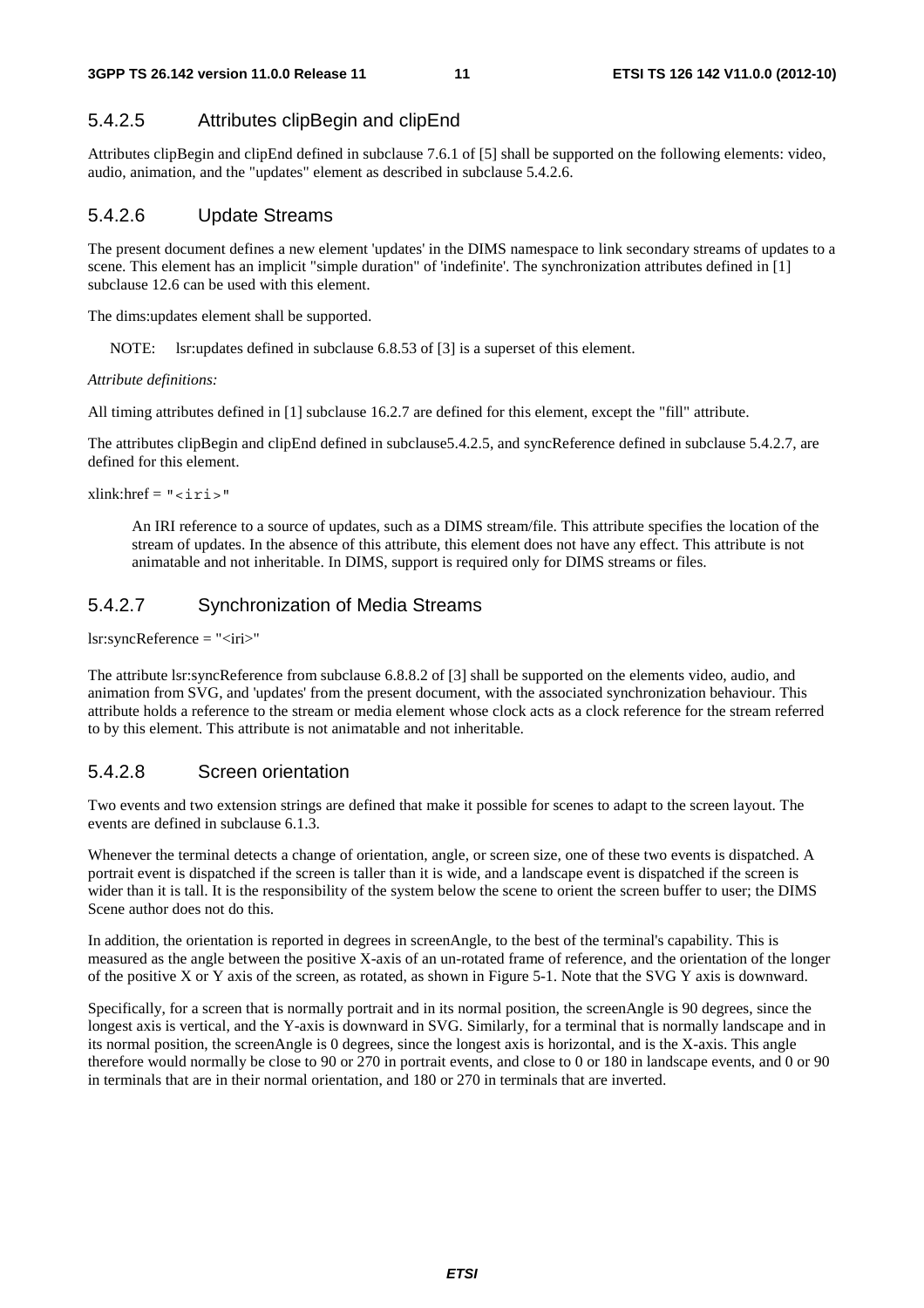#### **3GPP TS 26.142 version 11.0.0 Release 11 12 ETSI TS 126 142 V11.0.0 (2012-10)**



**Figure 5-1: Screen Orientation** 

These events shall map to the ScreenOrientationEvent interface as defined in subclause 6.1.3.

The screen orientation events shall be supported in DIMS. If the terminal has an orientation sensor, or other physical adaptation that causes the available screen drawing area to change (e.g. a partial cover), events shall be generated whenever the terminal detects a change in any of the parameters to these events.

The following extension strings shall also be supported, in order to allow the use of the switch element:

- orientLandscape for typical 'landscape' orientation;
- orientPortrait for typical 'portrait' orientation.

The namespace of these feature strings is DIMS.

If the most recent event generated was a portrait event, then requiredExtensions="orientPortrait" tests as true; if the most recent event was a landscape event, requiredExtensions="orientLandscape" tests as true. At any time, exactly one of these requiredExtensions expressions shall test as true. If no event has been generated, the appropriate requiredExtensions expression tests as true.

Information on softkey location and key mapping may be found in section 9 of [26].

### 5.4.2.9 Current-Time Indication

In a Primary Stream, Redundant Random-Access Point there is a need to establish the current SceneTime of the scene, so that terminals tuning-in, performing random-access, or recovering from a lost high-priority DIMS Unit achieve the same SceneTime as terminals which had processed the entire stream from the most recent non-redundant Random Access Point. This media-time (scene time) is indicated by the currentSceneTime attribute on the SVG element, and takes a valid clock value in the document timeline, from the SVG specification [1].

The scene state is set exactly as if the SVG document had been loaded and displayed at the non-zero time T in the current-time indicator.

EXAMPLE: This is the same as if this SVG scene had been used in a SMIL document as the target of an "animation" element with clipBegin of T, or if conceptually all absolute times S in the document were replaced with S-T and the document instantiated at time 0.

*Attribute definition:* 

```
currentSceneTime = "<clock-value>"
```
Specifies the current scene time (a valid clock value) in the document timeline, at which the scene is displayed. The scene state is set exactly as if the SVG document had been loaded and displayed at the non-zero time T in the current-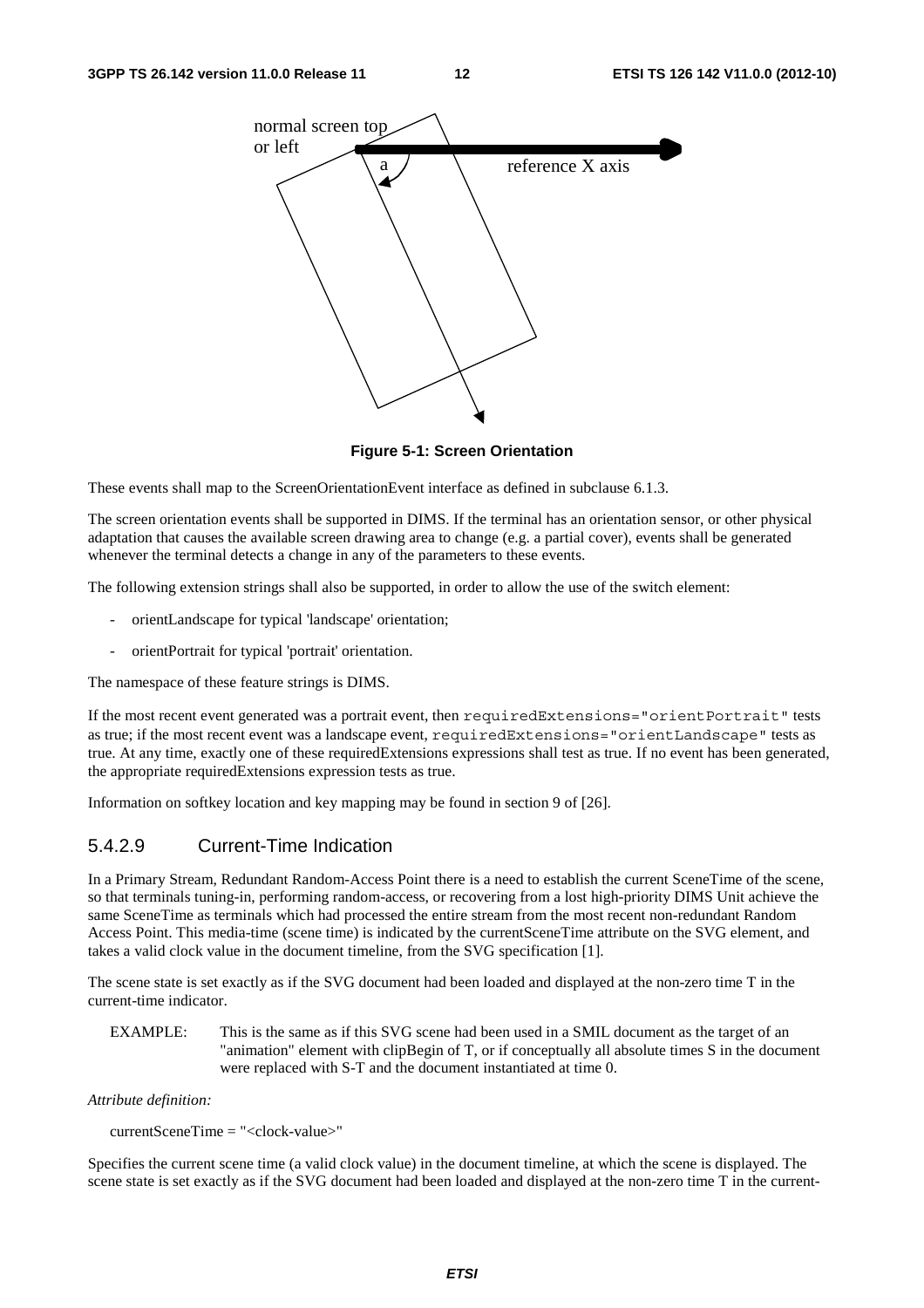#### **3GPP TS 26.142 version 11.0.0 Release 11 13 ETSI TS 126 142 V11.0.0 (2012-10)**

time indicator. This attribute is defined in DIMS namespace, and may be present on the root SVG element in redundant random access points. The default value is zero.

### 5.4.2.10 Active attribute

On all elements, the following attribute is defined in the DIMS namespace:

active: this attribute defines whether the element is active. The possible values are "true" (default) and "false".

Setting the value of this attribute to true or false is equivalent to executing the commands activate and deactivate. See subclause 5.5.3 for the behaviour of deactivated elements. This attribute is not animatable and not inheritable.

The dims:active attribute shall be supported.

# 5.5 Scene Commands

# 5.5.1 Scene Updates

The scene update mechanism allows reception of updates that change parts of the current scene, without having to replace the entire scene.

To account for the different update scenarios two update mechanisms are defined:

- **Primary-stream updates:** Updates are delivered to the client in the same stream as the original scene.
- **Secondary-stream updates:** Updates are delivered to the client in separate streams from the original scene, e.g. in an interactive scenario or initiated from the scene mark-up.

In a primary-stream case, the updates and/or scene replacements are sent in the same stream as the initial scene. The temporal management of samples in a primary stream is based upon transport level timestamps. A secondary stream is a stream that does not contain the initial scene. A secondary stream is initiated directly from the DIMS mark-up using the 'updates' element.

The following LASeR commands from subclause 6.7 of [3] in LASeR ML format shall be supported.

- The LASeR Insert command from subclause 6.7.5 of [3] shall be supported on elements, attributes and values in list attributes with the following relaxed constraints: values *may* be inserted on attributes x and y of the text element.
- The LASeR Delete command from subclause 6.7.4 of [3] shall be supported on elements, attributes and values in list attributes.
- The LASeR Replace command from subclause 6.7.8 of [3] shall be supported on elements, attributes and values in list attributes with the following relaxed constraints: attributes attributeName, id, type, xml:space, preserveAspectRatio and the x and y attributes of the text element *can* be replaced. There are no restrictions on the value of attributeName. The text regarding executionTime does not apply.
- The LASeR Add command from subclause 6.7.2 of [3] shall be supported.

# 5.5.2 State management commands

The following state management commands shall be supported:

- The LASeR Save command from subclause 6.7.10 of [3] shall be supported.
- The LASeR Restore command from subclause 6.7.9 of [3] shall be supported.
- The LASeR Clean command from subclause 6.7.3 of [3] shall be supported.

These LASeR commands are defined as an interface to persistent storage. Selected scene information is cached on a best effort basis. The security principles behind this caching are those of the state caching mechanism in HTTP, commonly called cookies [23].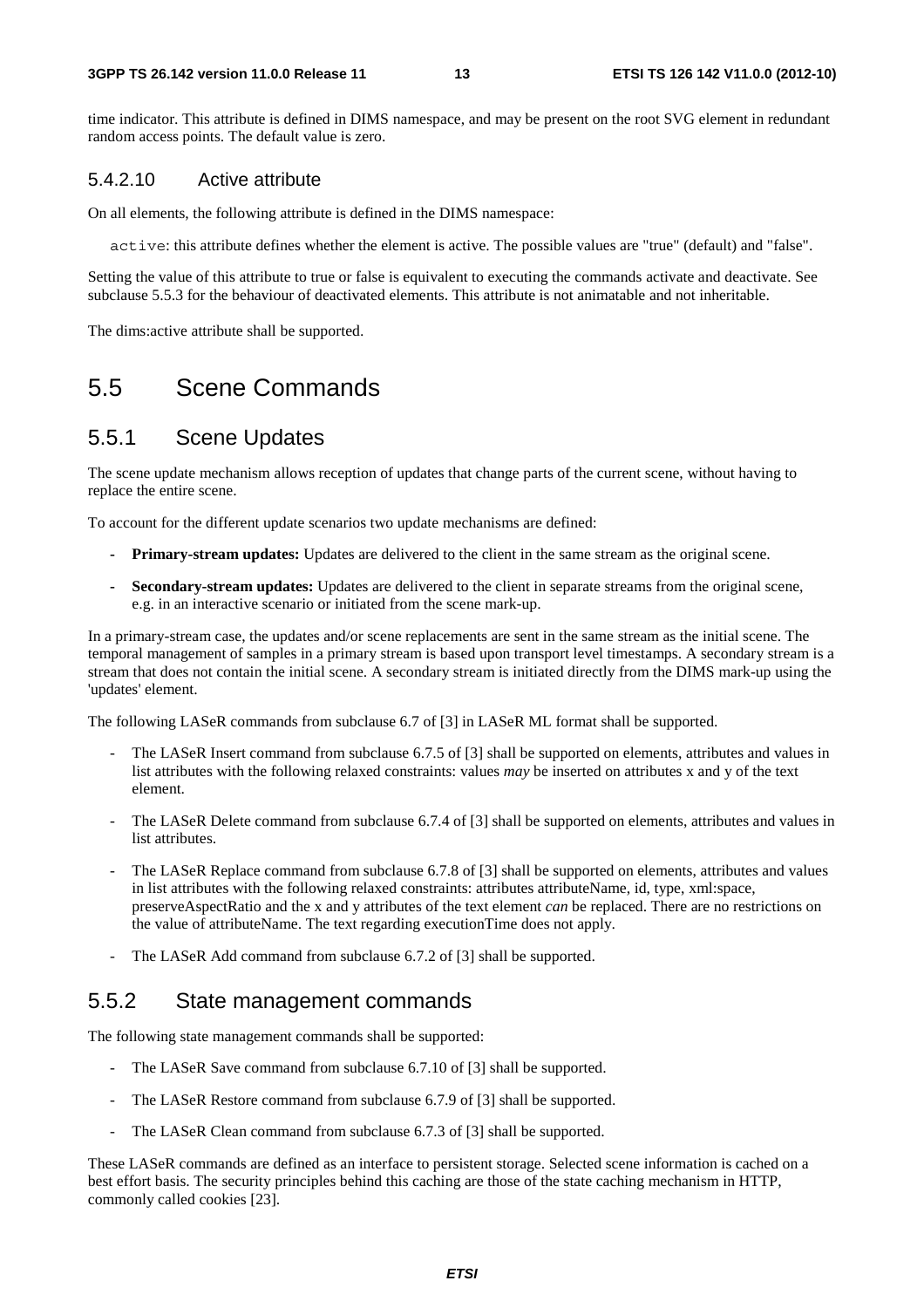The saved data is defined by a groupID (known as "name" in [23]) and scoped by the "service" defined by a domainname and path; for a command to operate on the data, all must match.

The LASeR command "save" saves the values of a set of attributes, each identified by element ID and attribute name. Each save operation uses a groupID. Any other saved state with the same domain-name, path, and groupID is replaced.

The LASeR command "restore" restores the attributes (if any) previously saved and scoped by the domain-name and path. The set of data restored is defined below.

The LASeR command "clean" erases the attributes (if any) previously saved and scoped by the domain-name and path. The set of data erased is defined below.

The following two attributes are defined in the stream signalling, and define the security restrictions for the above commands:

- *useFullRequestHost*: this Boolean attribute indicates whether the full domain-name of the request-host is used (true, 1) or the first component of the domain-name is elided (false, 0). For example, if the source material came from "www.example.org", then this differentiates between associating the "service" with "www.example.org" and ".example.org". (Note the definition of local names in [23], and the possibility to associate the "service" with locally loaded files, and that the domain-name may be either "<hostname>.local" or ".local" in that case.)
- *pathComponents*: this 4-bit unsigned integer attribute indicates how much of the source path is used. If this takes the value 0, then the "service" is not associated with a path, and if it takes the special value 15 (or any value equal to or greater than the number of components in the path) then the entire path is used up to but excluding the final file-name. For example, if the source was "/user/laser-expert/demo/art.mp4" then a value of 3 or greater selects "/user/laser-expert/demo" as the path, the value 2 selects "/user/laser-expert" and the value zero sets no path.

Data is saved as a set of four values, using the URI, pathComponents and useFullRequestHost from the stream containing the save command:

- the domain-name formed from the URI and useFullRequestHost;
- the path formed from the URI and pathComponents;
- the groupID;
- the set of {element-ID, attribute-name, value} triplets.

When a restore command is executed all saved sets with the same (equal) groupID, and also where the URI of the stream containing the restore command matches the saved domain-name and path, are restored. This matching is defined in section 3.3.4 of [23].

A clean command behaves exactly the same as a save command that saves no state; as is normal for the save command, any other saved state with the same domain-name, path, and groupID is replaced, in this case, with an empty set of saved data. This is functionally equivalent to deleting that saved state, as nothing would be restored.

NOTE: Be aware that though the data saved and restored is scoped by stream, once it is restored into the tree it is globally visible.

# 5.5.3 Activate and Deactivate

The commands activate and deactivate as defined in subclauses 6.7.12 and 6.7.13 of [3] shall be supported, in a manner that is functionally equivalent to that specification. These commands have one attribute:

*ref*: the id of the element which is to be activated or de-activated.

When an element is deactivated, the system then treats the DOM tree as if that element and its descendents were not present in the DOM tree, and invisible to everything except commands and scripts. Commands and scripts can reference it as if it were still in the DOM tree. When activated, the element is then restored to visibility, in the same location in the tree as if it had not been previously deactivated.

The active attribute is not inherited. However, activated and de-activated events are generated if the effective active state of an element changes as a result of a change to the active state of a parent. This means that a deactivated event may occur for an element, as a result of deactivating a parent, when a test of its dims:active attribute value returns true.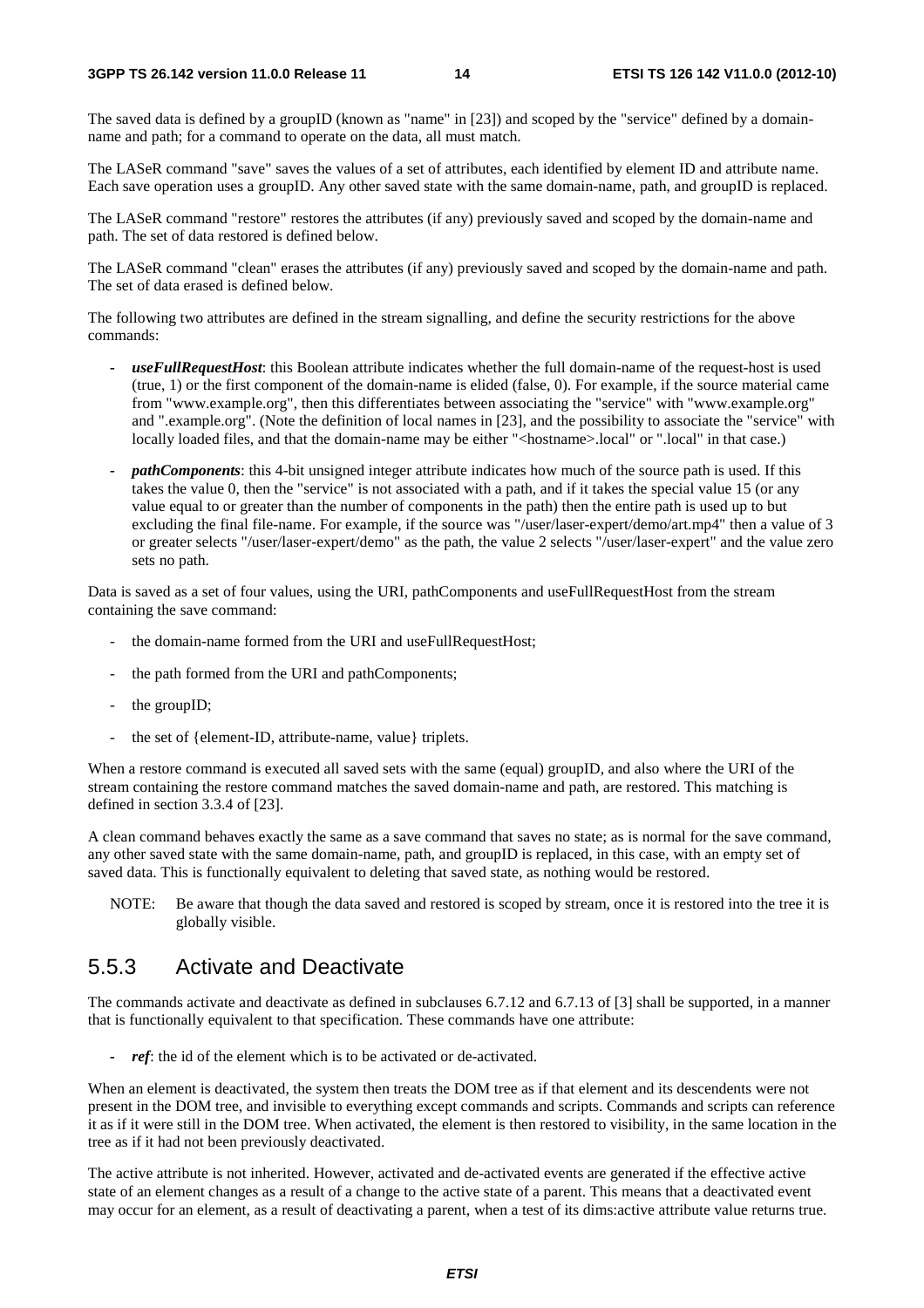# 5.5.4 Distributed Random Access Points

### 5.5.4.1 Introduction

A Distributed Random Access Point (DRAP) is a redundant DIMS tune-in point (either primary or secondary) that can, instead of explicitly defining all elements itself, reference elements in coming DIMS units. The commands in these following DIMS units are not executed, elements are simply copied according to references in the DRAP. These references can be used to reduce redundancy (i.e. not defining an element both in a RAP and an update) or to simply spread the size of the RAP over a period of time.

After this copying operation, the pending action(s) in the DRAP are complete, and are then executed, and normal processing resumes.



**Figure 5-2: Illustration of the DRAP Concept** 

### 5.5.4.2 DRAP syntax and semantics

The rootmost element in a DRAP document shall be a  $\langle \text{drap} \rangle$  element in the DIMS namespace. A DIMS Unit containing a DRAP shall contain only the DRAP.

#### *Attribute definitions:*

unitsrequired="*units-required*"

Indicates the number of coming DIMS units required.

NOTE 1: These DIMS units are *not* executed in the normal way when tuning in using DRAP; instead, they are used as needed as a source of material for the DRAP.

The DRAP element contains one or more getfromupdate elements, which form the processing instructions, and one or more other elements that form the pending action(s). The processing instructions are applied to the pending action. The indicated number of DIMS units are processed for the DRAP, and the pending action(s) are performed at the time of the DIMS unit at the indicated distance, and normal DIMS unit processing resumes.

NOTE 2: All the getfromupdates should have been resolved by the indicated distance.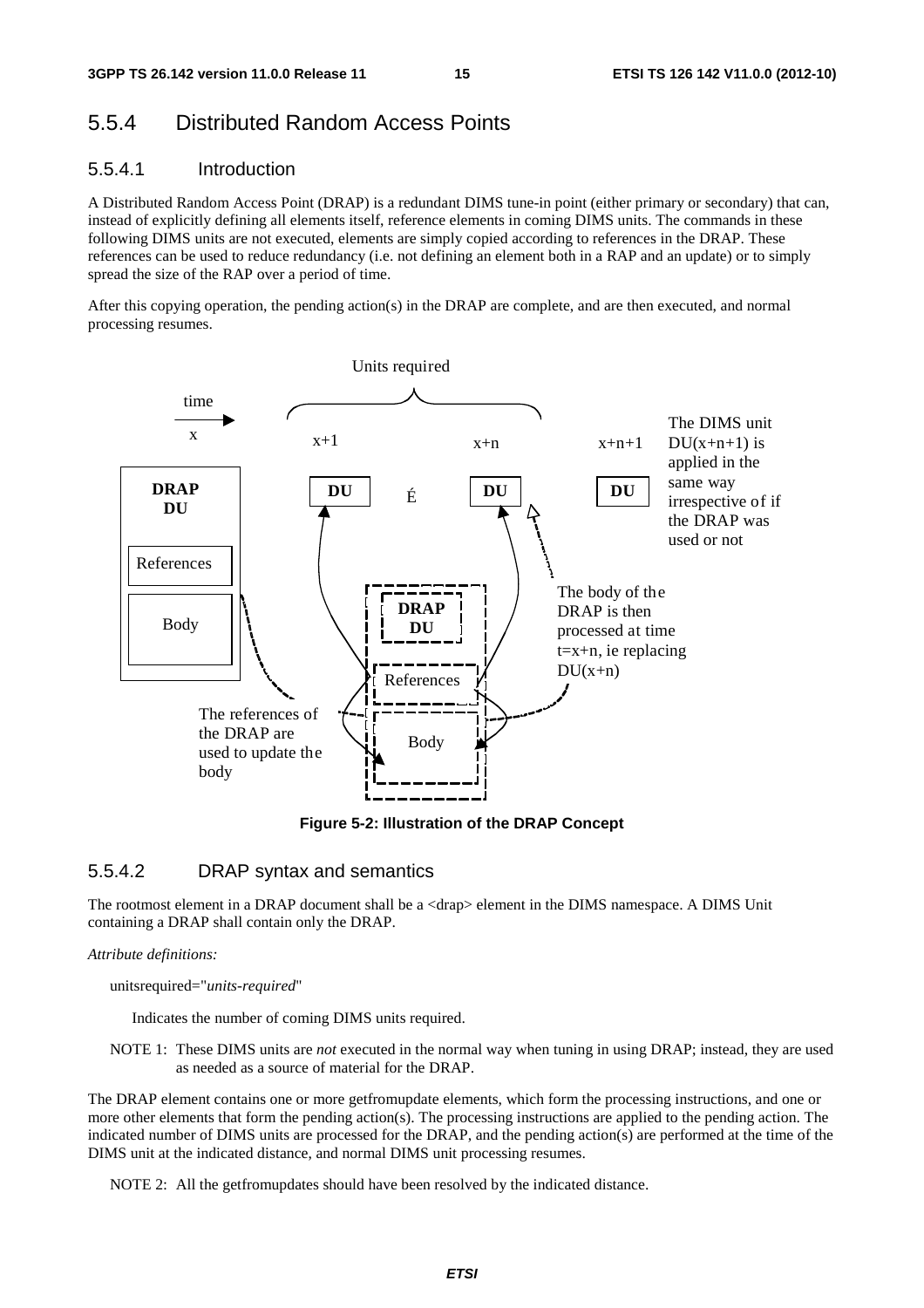The getfromupdate element shall reference an element in another DIMS unit and an element in the pending actions. The element referred to in the other DIMS unit shall replace the element in the DRAP pending actions.

*Attribute definitions:* 

source="*elementid*"

Specifies an xml id appearing in an upcoming DIMS unit. If the same xml id appears in different DIMS units, it shall not make a difference which one the client chooses.

```
target="elementid"
```
Specifies an xml id appearing in the DRAP pending action(s).

### 5.5.5 Immediate Script Execution

The doScript command in the DIMS namespace shall be supported. This command supplies a script for immediate execution, including the ability to update the DOM. It has a single attribute, the type of the script. The script is in the body of the element. Processing this command involves executing the script in the context of the DIMS stream in which it occurs.

*Attributes:* 

type - is a string that identifies the scripting language used. It takes a suitable MIME type [18] from the IANA registry, such as "application/ecmascript" (see [13]).

An example is:

```
<doScript type="application/ecmascript"> 
    var root = document.documentElement;
     var myGroup = document.createElementNS( 
         "http://www.w3.org/2000/svg", "g"); 
     myGroup.id = "myGroup"; 
     root.appendChild(myGroup); 
    var myRect = document.createElementNS(
         "http://www.w3.org/2000/svg", "rect"); 
     myRect.id = "myRect"; 
     var color = root.createRGBColor( 255, 0, 0); 
     myRect.setRGBColorTrait("fill", color); 
     myRect.setFloatTrait("x", 10); 
     myGroup.appendChild(myRect); 
</doScript>
```
# 5.5.6 Seeking in the DIMS Stream

```
<seek seekOffset="seekOffset" />
```
*Attributes:* 

seekOffset: A clock value from subclause 16.2.7 of [1].

The command seek in the DIMS namespace results in a seek, by the amount seekOffset, in the DIMS stream timeline. The target stream time is obtained by adding seekOffset to the current stream time. As a DIMS stream may contain multiple scenes, this seeking can result in a change of scene. A seek to the local time corresponding to the seekOffset shall be applied to the (possibly new) scene. The seek command shall be supported.

NOTE: Seeking can be conceptually seen as a function where the global timeline and document timelines are moving forward in a synchronized manner, just as in normal playback, but more quickly and without rendering. A seek backwards in time (negative seekOffset) could be done in a similar way, but by starting again from zero and moving forward.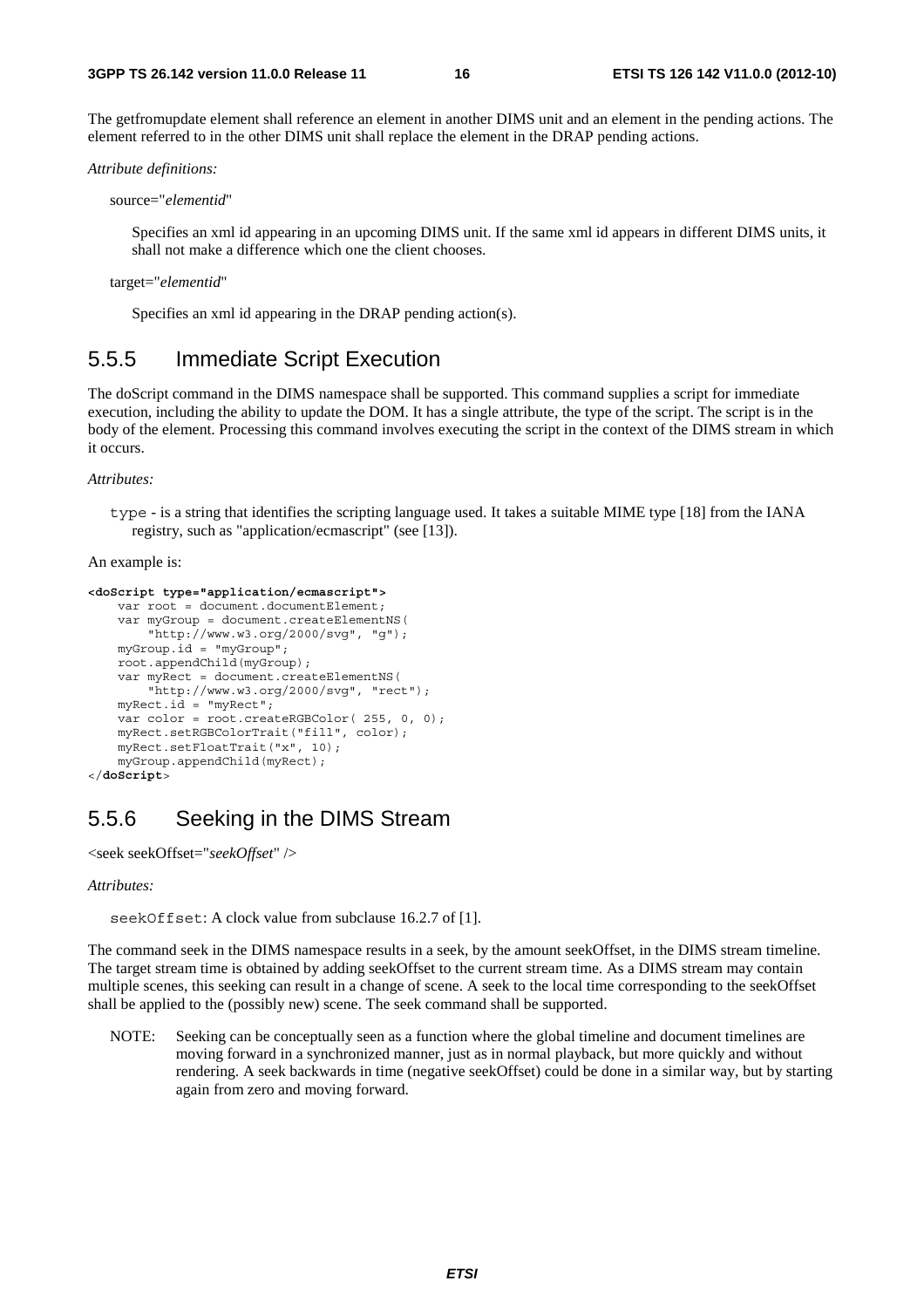# 5.6 DIMS Unit Definition

### 5.6.1 Definition

A DIMS Unit is built from a header and a body. The DIMS Unit Body is either:

- a) a complete SVG document as specified in subclause 5.4, possibly using extensions; or
- b) a textually concatenated sequence of scene commands as specified in subclause 5.5;

A DIMS Unit Body may be compressed.

DIMS Units are framed by the transport layer. Each DIMS Unit has certain characteristics, signalled by the DIMS Unit Header.

There are DIMS Units used in redundant processing, and DIMS Units used in normal processing. Redundant DIMS Units, and DIMS Units marked as random-access points, are used in random access, tune-in, and error recovery; for a full description of their processing model, see subclause 5.8.

# 5.6.2 DIMS Unit Header

DIMS Unit Header is 1 byte long. The length of a DIMS Unit is the length of the DIMS Unit Body plus the length of the DIMS Unit Header. DIMS Unit lengths are carried by the transport layer.

The DIMS Unit Header has the following layout.



#### **Figure 5-3: DIMS Unit header**

These fields have the following definitions:

| S: is-Scene:       | when 1, indicates that the DIMS Unit contains a Scene Description as documented in<br>subclause 5.4; when 0, indicates that the DIMS Unit contains one or more Scene Commands as<br>documented in subclause 5.5.                                                                |
|--------------------|---------------------------------------------------------------------------------------------------------------------------------------------------------------------------------------------------------------------------------------------------------------------------------|
| $M:$ is-RAP:       | when 1, indicates a Random Access Point; when 0, indicates a non-Random-access point.                                                                                                                                                                                           |
| I: is-redundant:   | when 0, indicates a main (normal processing) DIMS Unit; when 1, signals a redundant DIMS<br>Unit.                                                                                                                                                                               |
| D: redundant-exit: | shall be 0 on DIMS Units with is-redundant $=0$ ; on DIMS Units with is-redundant $=1$ , when<br>1, indicates that redundant processing is completed by this DIMS Unit, and normal processing<br>should begin, and when 0, indicates that redundant processing should continue. |
| P: priority        | set to 1 indicates a high-priority unit; when set to 0 indicates a low-priority unit. A unit marked<br>as low-priority indicates that if the unit, or any sequence of such low-priority units, is not<br>processed by the terminal:                                             |
|                    | 1. all succeeding DIMS Units can be decoded and operated on without error (e.g. their DOM<br>updates do not depend on the possibly lost command $(s)$ .)                                                                                                                        |
|                    | 2. the visual and semantic nature of the scene is satisfactory to the content author.                                                                                                                                                                                           |
|                    | 3. The loss of those units does not require the terminal to enter into a tune-in or repair state.                                                                                                                                                                               |
|                    | Units fulfilling the above criteria should be marked as low-priority, and shall be marked as<br>high-priority otherwise.                                                                                                                                                        |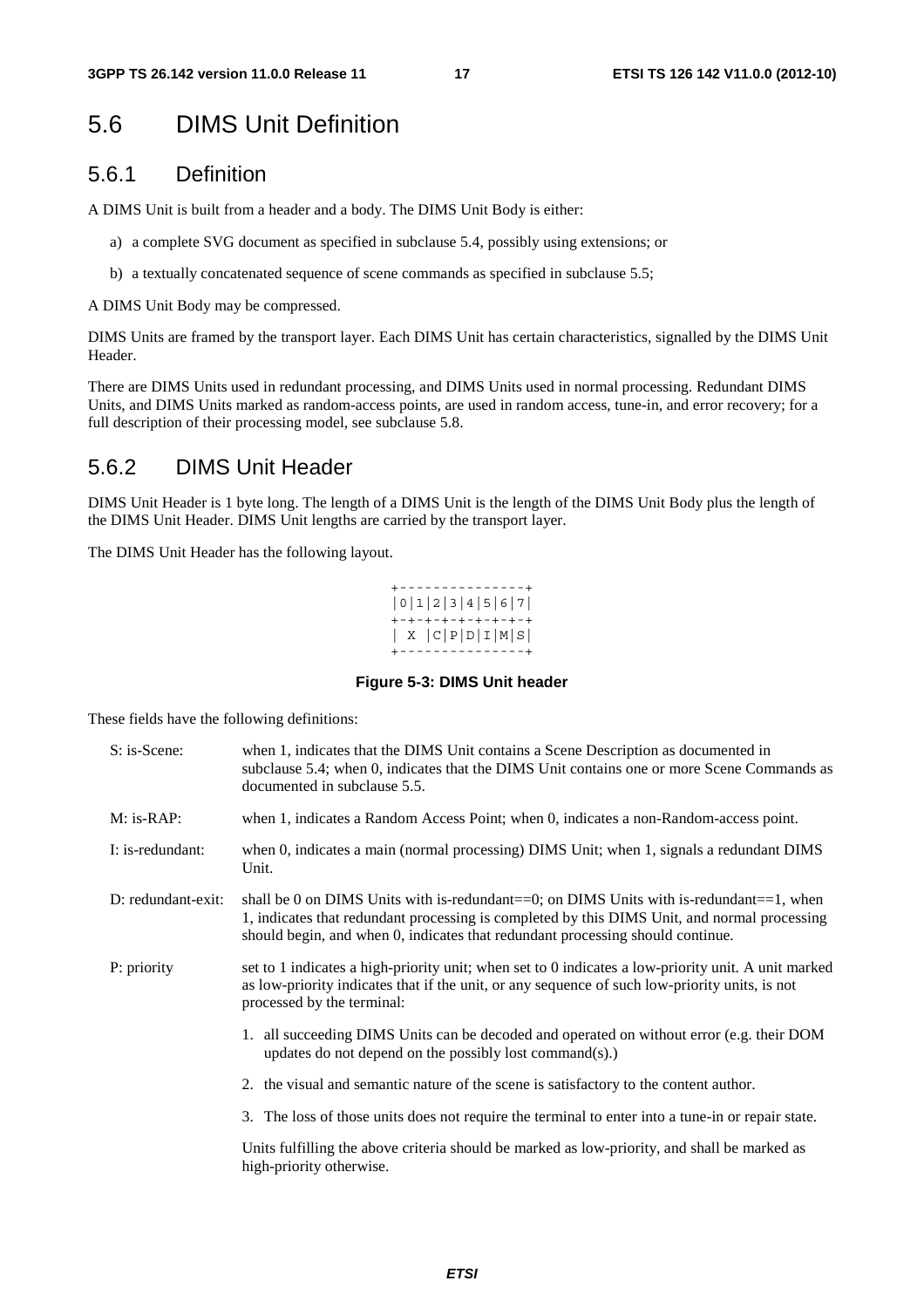DIMS Units with is-redundant set to 1 should normally be marked as low-priority, to avoid their loss causing an un-needed entry into tune-in state when redundant and normal data are carried in the same transport.

- C: compression: indicates the compression applied; 0 indicates no compression (textual format); 1 indicates that the content is compressed using the encoding signalled in stream setup.
- X: reserved: shall be set to 0 and shall be ignored by the receiver
- NOTE: The setting of the priority field is, due to point 2 above, partly at the discretion of the content creator. An example of a simple method of evaluating point 2 is to see if, when the next packet is received, the terminal state is identical to what it would have been if the DIMS Unit(s) had not been lost in the first place.

# 5.7 Timing model

DIMS inherits the timing model from [1] in its entirety. This section defines the timing of DIMS units.

DIMS units are associated with a media timestamp which marks

- a) the time when the SVG scene is instantiated and the scene time resets to 0, for New Scenes, or
- b) the time when DIMS units are applied and affect the scene, for other DIMS units.

The processing order for scene updates is the same as for script and event processing. The present document does not mandate any relative timing or processing order for DIMS units, scripts or events that shall be processed at the same scene time. DIMS Units from the same stream shall be processed in decoding order, i.e. sequence number order in RTP or order inside a sample in the 3GP file format.

In the main stream the SVG time has periodic resets to 0 on each New Scene (what SVG calls "document time" and is called here "SVG Scene Time"). The SVG scene time, and the media timestamps of the DIMS presentation, are related by a piecewise linear relationship, with discontinuities only at the New Scenes. Secondary streams are synchronized to the main stream using the normal mechanisms for media streams.

DIMS Units containing commands, with the same timestamp in the same stream, are applied "instantaneously" in scene time, that is, the scene time does not change while they are being applied.

DIMS units containing commands are applied atomically and have exclusive access to the scene tree during processing; only events and scripts directly resulting from the processing of the DIMS unit, are run.

# 5.8 Processing Model

A Scene Description is processed as a complete replacement for the current scene tree. That is, the entire DOM is discarded and replaced with the result of parsing the SVG element. All other DIMS Units retain (and possibly modify) the current scene tree.

All high-priority data units not marked as redundant shall be processed during normal decoding. All low-priority data units not marked as redundant should be processed during normal decoding. Data units marked as redundant should be ignored during normal processing. All data units marked as RAP are suitable tune-in points. When tuning-in to a stream, decoding shall begin by, at the latest, the first unit marked as RAP irrespective of the value of its is-redundant flag.

If a normal (non-redundant) random access point is identified during redundant processing or DRAP processing, the normal random access point should take precedence.

Commands that cannot be executed (e.g. they refer to a DOM node which does not exist) shall be ignored when in tunein or redundant-processing. This condition should not arise in normal processing, and their handling in this state is not defined by the present document.

The following state diagram, and processing pseudo-code for each state, illustrate the states and the use of the various flags in the DIMS unit header, and comply with the mandatory and recommended processing requirements. The state diagram and pseudo-code, or better, should be implemented in DIMS clients.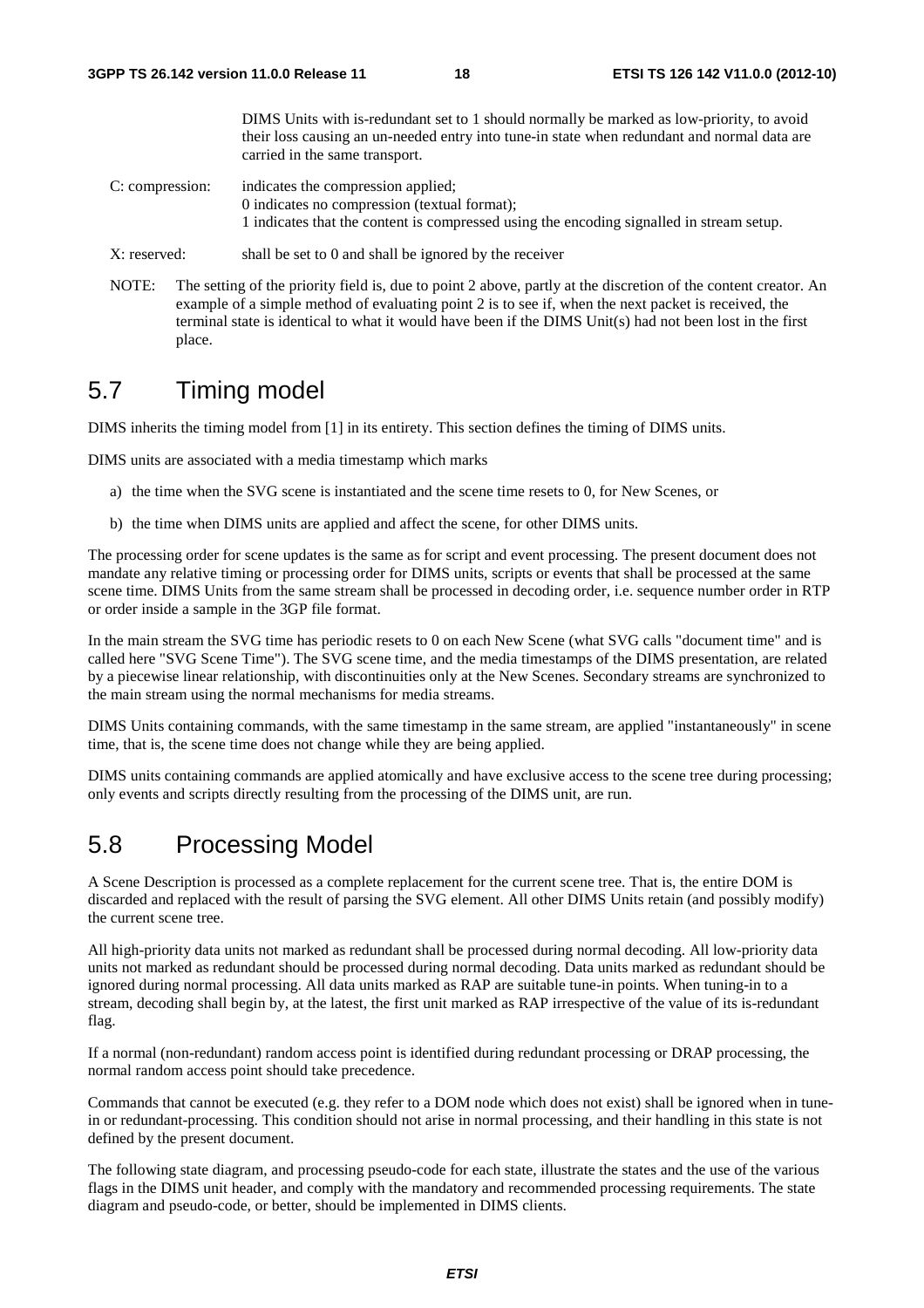In the state diagram and pseudo-code, the terminal may be processing a stream under one of three conditions:

- a) normal processing, 'normal';
- b) after tuning in, performing random access, or when loss is detected, 'tune-in';
- c) while processing redundant DIMS units, 'process-redundant'.

Tune-in state is entered under any of the following circumstances:

- a) after opening a stream;
- b) after performing random access;
- c) after loss of a high-priority DIMS Unit in normal processing;
- d) after loss of any DIMS Unit in redundant processing.



**Figure 5-4: DIMS Client State Diagram** 

The following behaviour is performed for each DIMS Unit in each state, and then a state transition is performed as indicated by the state diagram.

```
Normal state: 
     if DIMS-Unit.is-redundant 
         then Discard(DIMS-Unit) 
         else Process(DIMS-Unit); 
Tune-in state: 
     if DIMS-Unit.is-RAP 
         then Process(DIMS-Unit) 
         else Discard(DIMS-Unit); 
Redundant-processing: 
     if ( DIMS-unit.is-redundant) ||
```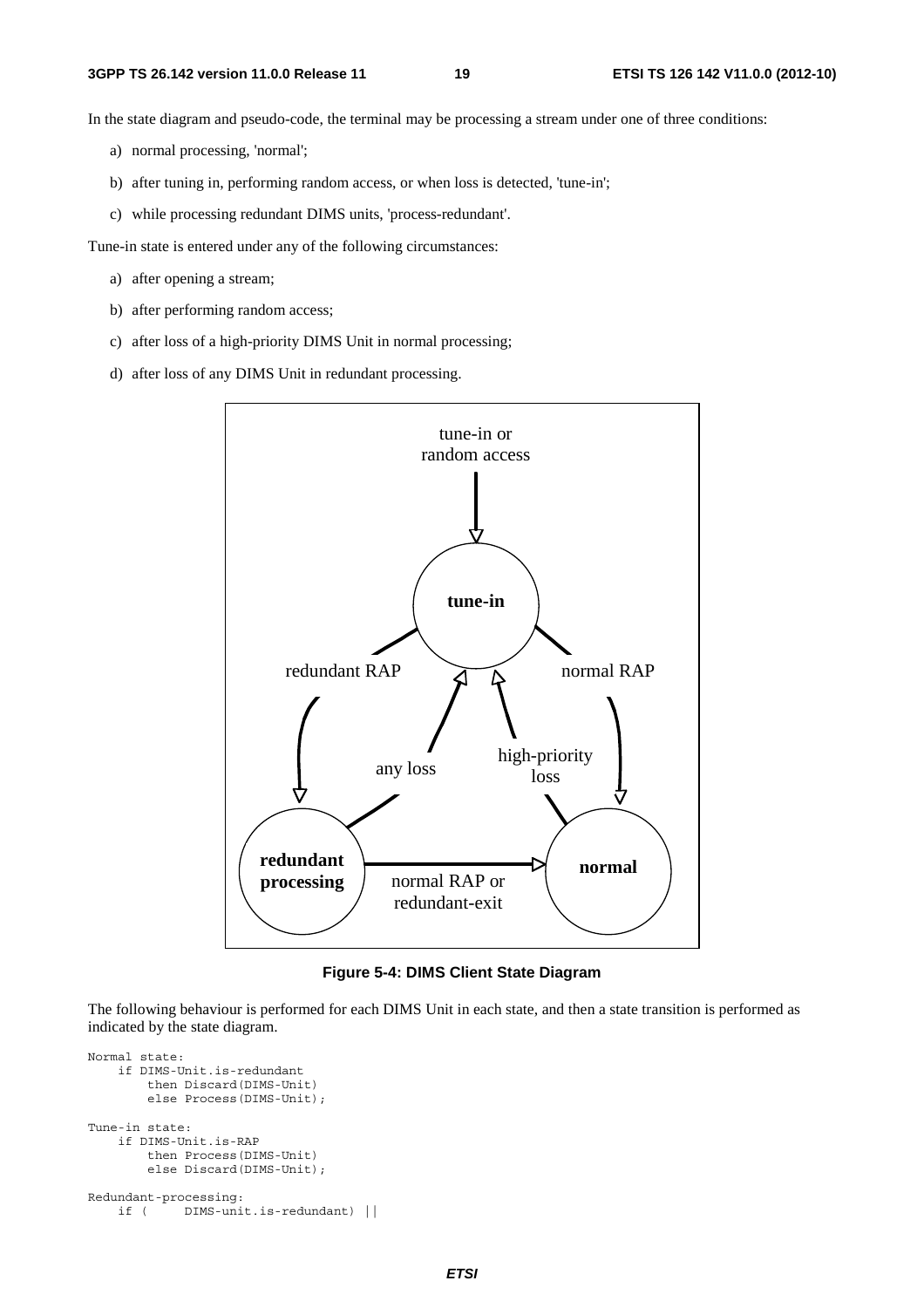```
 ((not DIMS-Unit.is-redundant) && DIMS-unit.is-RAP) 
 then Process(DIMS-unit) 
 else Discard(DIMS-Unit);
```
Where this pseudo-code indicates that a DIMS Unit is processed, then if a Distributed Random Access Point (DRAP) is in process, elements required by the DRAP are extracted from this unit. If a DRAP is not in process, the DIMS Unit is processed as normal. If one of the DIMS units identified by units-required is a normal (non-redundant) random access point, DRAP processing should be abandoned, and that normal RAP processed in the usual way.

# 5.9 Random Access, Tune-in and Error Recovery

### 5.9.1 Introduction

Random access points in streams are either normal random access points or redundant random access points. Normal random access points are processed by terminals in all states. Redundant random access points should only be processed by terminals when performing random access, tune-in, or error recovery.

Random access points are indicated in the DIMS Unit header using the is-RAP flag. Redundant random access points have the is-Redundant flag set to 1; normal Random Access points have this flag set to 0.

### 5.9.2 Random Access Points in Primary Streams

A Random Access Point (normal or redundant RAP) in a primary stream shall either contain an entire scene (i.e. be a Scene Description) or the mechanism to build an entire scene (such as DRAP). When used, this scene becomes the current scene and replaces all previous data. There may be further DIMS Units with the same timestamp that modify the scene tree.

A redundant Random Access Point in a primary stream shall have the currentSceneTime attribute on the SVG element. Any following commands in subsequent DIMS Units with the same timestamp are processed at this time.

### 5.9.3 Random Access Points in Secondary Streams

A Random Access Point (normal or redundant RAP) in a secondary stream shall either contain an entire update (i.e. a series of commands) or the mechanism to build an entire update (such as DRAP). The command(s) provided set the scene (specifically, the portion of the scene managed by the secondary stream) into an appropriate state, whether the random access point is used for initial tune-in, or for error recovery.

NOTE: The secondary stream needs to be encoded in such a way that it does not matter which packets were lost or this is an initial tune-in or random access - the appropriate state is set. This would include removing any elements or attributes which should have been removed, etc. A simple way of encoding such a stream would be to only let updates in a secondary stream make modifications to a few nodes. Then this operation could be as simple as removing these few nodes and reinserting them, removing all potential errors.

### 5.9.4 Error Recovery

There are several error resilience mechanisms available in DIMS. Among these are:

- Priority: By separating essential and non-essential units one can determine if a loss need repair or not. This is described in subclause 7.3.1.
- Periodic Random Access Points (RAPs): Random Access Points can be placed periodically in a stream. In the case of error one can tune-in to the channel again.
- Separation of static and dynamic data. This can even increase the efficiency of Distributed Random Access Points.

A combination of these methods can be used.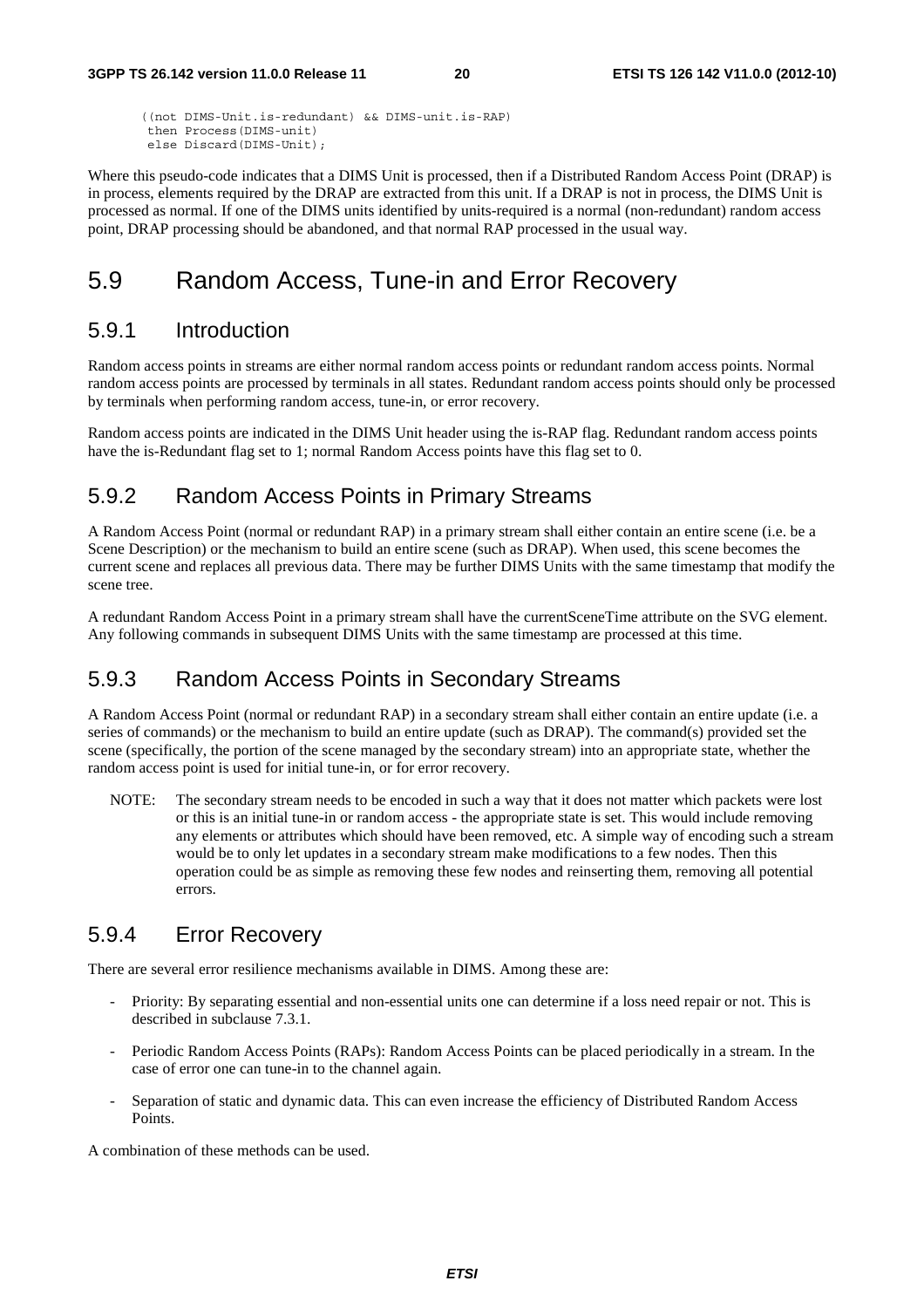# 6 Interaction and Scripting

# 6.1 Local interaction

### 6.1.1 DOM Level 3 events

The supported local events and their management in DIMS are built upon the events model described in [1].

They include DOM Events (focus, activate, etc.), SVG Events (connection, load, etc.) and general XML events [19] (user events, timing, key, and pointer events).

### 6.1.2 Media Access Events

The media access events defined in [20] shall be supported.

### 6.1.3 Screen Orientation Events

The following events shall be supported.

| <b>Event Type</b>            | <b>Namespace</b> | <b>Description</b>                                                           | <b>Interface</b>           | <b>Bubble</b> | <b>Canc</b> |
|------------------------------|------------------|------------------------------------------------------------------------------|----------------------------|---------------|-------------|
| "screenOrientationPortrait"  | <b>DIMS</b>      | The screen orientation has<br>changed to typical 'landscape'<br>Iorientation | ScreenOrientationEvent No  |               | No.         |
| "screenOrientationLandscape" | <b>IDIMS</b>     | The screen orientation has<br>changed to typical 'portrait'<br>orientation   | ScreenOrientationEvent INo |               | <b>No</b>   |

interface ScreenOrientationEvent : Event {

```
 readonly attribute unsigned long screenWidth; 
 readonly attribute unsigned long screenHeight; 
 readonly attribute unsigned long screenAngle;
```
**screenWidth** - contains the new screen display or viewport width.

**screenHeight** -contains the new screen display or viewport height.

**screenAngle** - documents the angle between the primary axis of the screen, and an unrotated horizontal axis (see 5.4.2.8) with a value between 0 and 359 inclusive.

NOTE: A superset of the ScreenOrientationEvent interface is specified in [26].

### 6.1.4 Other Events

}

The events pausedevent and resumedevent from subclause 6.5.2 of [3] shall be supported.

The following events shall be supported.

| <b>Event Type</b>   | ∣Namespace   | <b>Description</b>                        | <b>Interface</b>    | <b>Bubble</b> | <b>ICanc</b> |
|---------------------|--------------|-------------------------------------------|---------------------|---------------|--------------|
| "activatedEvent"    | <b>DIMS</b>  | Occurs when an element changes state from | <b>IEvent</b>       | <b>No</b>     | <b>INo</b>   |
|                     |              | deactivated to activated                  | l(Annex A of [1])   |               |              |
| l"deactivatedEvent" | <b>IDIMS</b> | Occurs when an element changes state from | <b>IEvent</b>       | <b>No</b>     | <b>No</b>    |
|                     |              | activated to deactivated                  | $(An$ nex A of [1]) |               |              |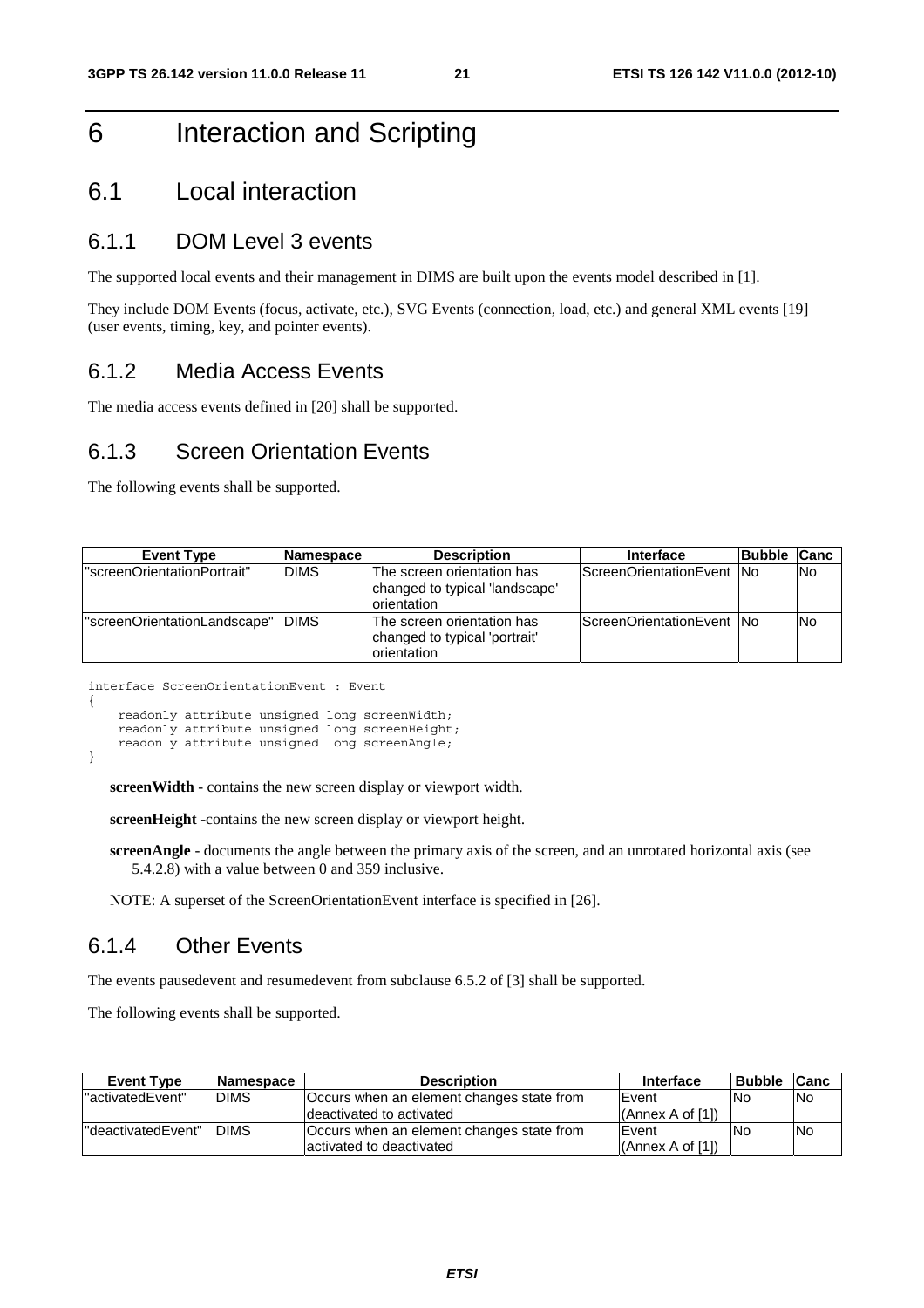# 6.2 Remote interaction

Client-server communication is possible in the DIMS system using three different mechanisms:

- The client can open a suitable URL. The set of valid URL forms is not specified in DIMS, and may include, for example, protocols such as HTTP [12], RTSP [16] or MailTo.
- By establishing a socket connection between the client and the server using the Connection API in the uDOM [17].
- By using the HTTP specific SVG uDOM methods getURL or postURL [17].

# 6.3 Scripting

SVG Tiny 1.2 contains a uDOM interface that provides linkage to a script engine and adds the possibility to modify the DOM representation of the scene from scripts.

ECMAScript mobile profile (MP) [2] can be used in conjunction with the script and handler elements and SVG  $\mu$ DOM API (Appendix A of [1]) in order to provide more powerful DOM manipulation, and interaction.

UEs supporting the DIMS media type shall support ECMAScript mobile profile (MP) [2] with the following extensions to uDOM API.

Table 1 adds to the table in subclause A.8.12 of [1]. It contains trait access rules for DIMS extensions.

| <b>Attribute</b><br><b>Trait Getter</b> |                                                           | <b>Trait Setter</b>           | <b>Default Values</b> | <b>Description</b>                                                                                                       |
|-----------------------------------------|-----------------------------------------------------------|-------------------------------|-----------------------|--------------------------------------------------------------------------------------------------------------------------|
| Isr:fullscreen                          | qetTraitNS[true<br>false]                                 | setTraitNS[true  <br>l false1 | false                 | Available on <video> element</video>                                                                                     |
| dims:fullscreen                         | getTraitNS[true  <br>falsel                               | setTraitNS[true   false]      | false                 | Available on the <svg> element</svg>                                                                                     |
| Isr:x                                   | <b>getFloatTraitNS</b>                                    | setFloatTraitNS               | 0.0f                  | Origin x of the <rectclip></rectclip>                                                                                    |
| Isr:y                                   | getFloatTraitNS                                           | setFloatTraitNS               | 0.0f                  | Origin y of the <rectclip></rectclip>                                                                                    |
| Isr:width                               | <b>getFloatTraitNS</b>                                    | setFloatTraitNS               | 0.0f                  | Width of the clipping region defined<br>by <cctclip< td=""></cctclip<>                                                   |
| Isr:height                              | getFloatTraitNS                                           | setFloatTraitNS               | 0.0f                  | Height of the clipping region defined<br>by <cctclip< td=""></cctclip<>                                                  |
| smil:clipBegin                          | getTraitNS                                                | setTraitNS                    | $\mathbf{H}$          | Available on <video>, <audio>,<br/><animation>, and <updates><br/>lelements</updates></animation></audio></video>        |
| smil:clipEnd                            | getTraitNS                                                | setTraitNS                    | $\mathbf{H}$          | Available on <video>, <audio>,<br/><animation>, and <updates><br/><b>lelements</b></updates></animation></audio></video> |
| dims:active                             | getTraitNS[true   false]  setTraitNS[true   false]   true |                               |                       | lAvailable on all SVG elements                                                                                           |

**Table 1: Trait access rules for DIMS extensions** 

#### **Description of getFloatTraitNS and setFloatTraitNS methods available on the TraitAccess interface:**

### **float getFloatTraitNS(in DOMString namespaceURI, in DOMString name) raises(DOMException);**

**-** Same as getFloatTrait, but for namespaced traits. Parameter name shall be a non-qualified trait name, i.e. without prefix.

#### **Parameters:**

namespaceURI - the namespaceURI of the trait to retrieve. name - the name of the trait to retrieve.

#### **Return Value:**

the trait value as float.

#### **Exceptions:**

DOMException - with error code NOT\_SUPPORTED\_ERR if the requested trait is not supported on this element or null.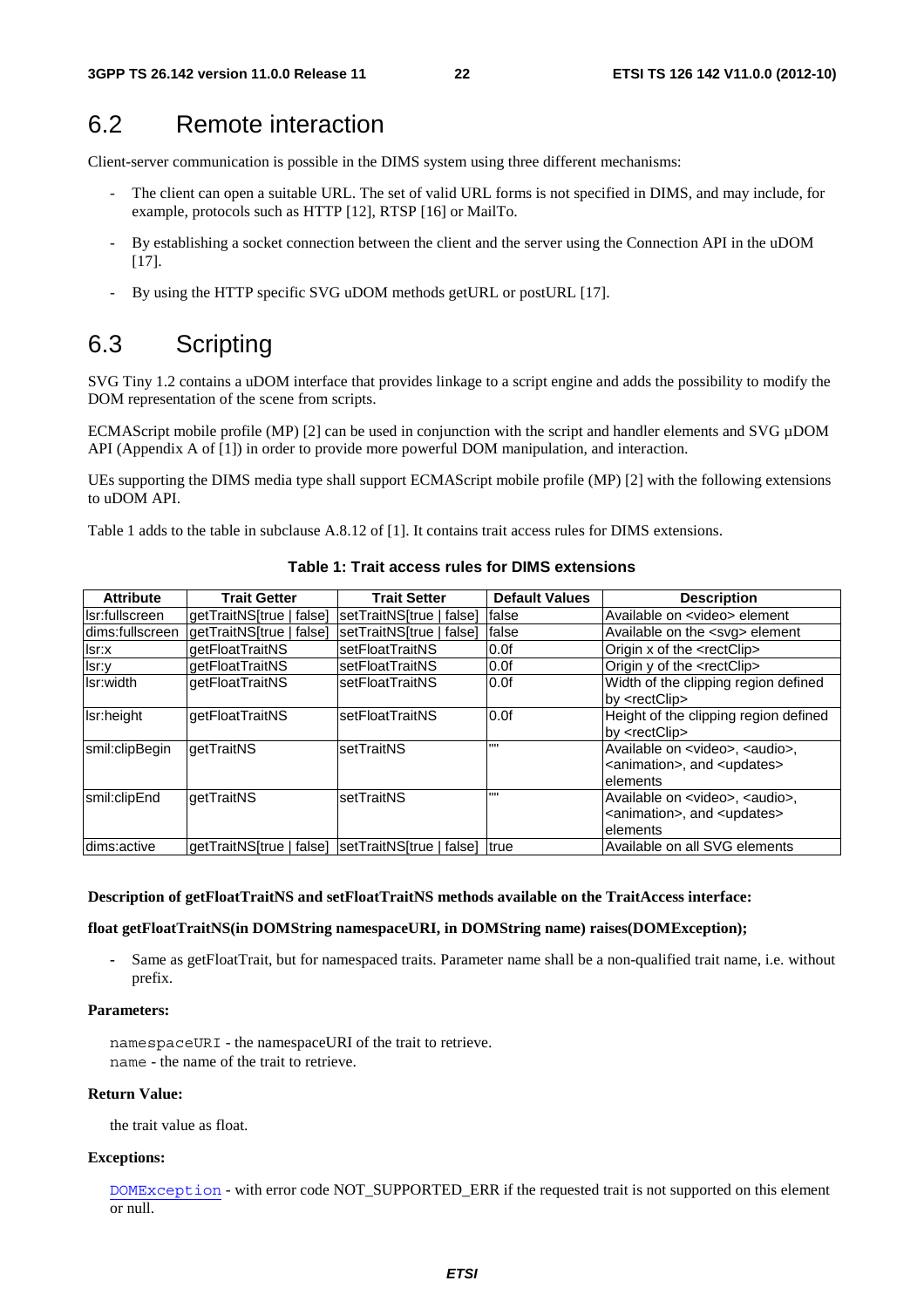DOMException - with error code TYPE\_MISMATCH\_ERR if requested trait's computed value cannot be converted to a float.

**void setFloatTraitNS(in DOMString namespaceURI, in DOMString name, in float value) raises(DOMException);** 

Same as setFloatTrait, but for namespaced traits. Parameter name shall be a non-qualified trait name, i.e. without prefix.

#### **Parameters:**

namespaceURI - the namespaceURI of the trait to be set. name - the name of the trait to be set. value - the value of the trait to be set as float.

#### **Exceptions:**

DOMException - with error code NOT\_SUPPORTED\_ERR if the requested trait is not supported on this element or null.

DOMException - with error code TYPE\_MISMATCH\_ERR if the requested trait's value cannot be specified as a float (for e.g. NaN)

DOMException - with error code INVALID\_ACCESS\_ERR if the input value is an invalid value for the given trait or null.

ECMAScript bindings for the extensions defined in this specification can be found in Appendix D of [26].

# 7 Transport

# 7.1 Overview

The transport mechanisms support rich media delivery in the following modes: Unicast download (HTTP/TCP [12] or MMS [6] protocol), broadcast/multicast download (FLUTE/UDP [24]), unicast streaming and broadcast/multicast streaming (RTP/UDP [15]). For download mode, reliability is guaranteed by existing mechanisms in the transport and network layers, and no error resilience tools need to be designed at the application layer for rich media delivery. However, rich media transport in streaming mode is more challenging, with UDP being unreliable. Therefore, the RTP design provides some error resilience tools to help the media decoder cope with unreliable transport.

Rich media is a combination of continuous media and discrete media and relevant transport mechanisms for these two media types should be used. Rich media streaming is thus naturally realized by:

- a) streaming continuous media such as scene streams, video and audio; and
- b) downloading the discrete media, such as images.

DIMS Units can be classified as either used in normal processing, or used only for 'redundant' processing. For a given DIMS data-stream, these two kinds of DIMS Units can be managed either:

- a) in a single transport; or
- b) in two separate transports.

# 7.2 Storage in ISO Base Media File Format Files

### 7.2.1 Introduction

DIMS streams, both primary streams (those containing SVG scenes) and secondary streams (which normally carry only updates) are carried in files of the ISO Base Media File Format [10] (including 3GP files [8]) according to this subclause.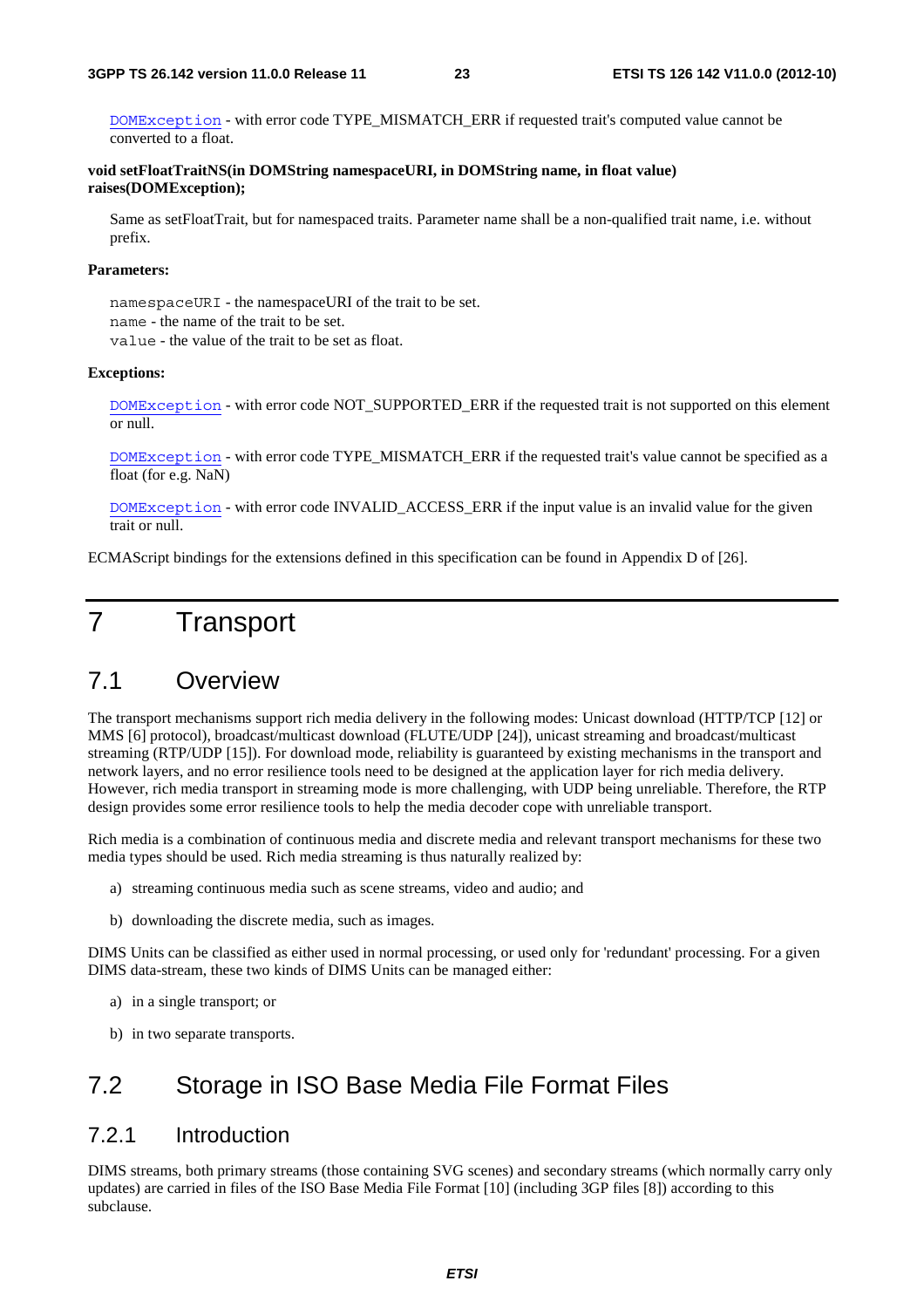Either one or two tracks are used in the file for the normal and redundant DIMS Units.

# 7.2.2 Stream Type

Scenes are carried in scene tracks in ISO family files. They therefore use:

a) a video media handler 'vmhd';

- b) a media handler type of 'sdsm' (scene description media handler);
- c) a derivative of the base SampleEntry in the sample description box.

The timescale for the stream should be suitably chosen to achieve the desired accuracy of timing.

# 7.2.3 Track and Media Header fields

The width and height in the track header shall be set in the desired ratio, and indicate the suggested minimum display size. A player on a system with an indefinitely large display, in the absence of a fullscreen request, could use this size as a suggested initial display size.

If the presentation has an expected, reasonable duration, then it is encoded as the track duration. Otherwise the ISO file format recommendation of maxint for the duration, when it is indeterminate, should be used.

The language code of the track should be set appropriately if the presentation is language-specific, or else the value 'und' (undetermined) or 'mul' (multiple) should be used.

### 7.2.4 Sample Dependency Table

The sample dependency table may be used. The 'unknown' field values may be needed under some circumstances. The fields have the following semantics for DIMS streams:

sample depends on should be set according to whether the sample contains a normal DIMS Unit (not isredundant) with is-RAP set to 1:

0: unknown;

1: this sample does not contain a normal RAP;

2: this sample does contain a normal RAP;

3: reserved.

sample is depended on should be set according to the value of the P-bit in the DIMS Unit headers:

0: unknown;

1: one or more DIMS Units have the P-bit set to 1;

2: no DIMS Unit has the P-bit set to 1 (low-priority sample);

3: reserved.

sample has redundancy should be set to indicate whether the sample contains redundant DIMS Units:

0: unknown;

1: one or more DIMS Units have the is-redundant bit set to 1;

2: no DIMS Unit has the is-redundant set to 1;

3: reserved.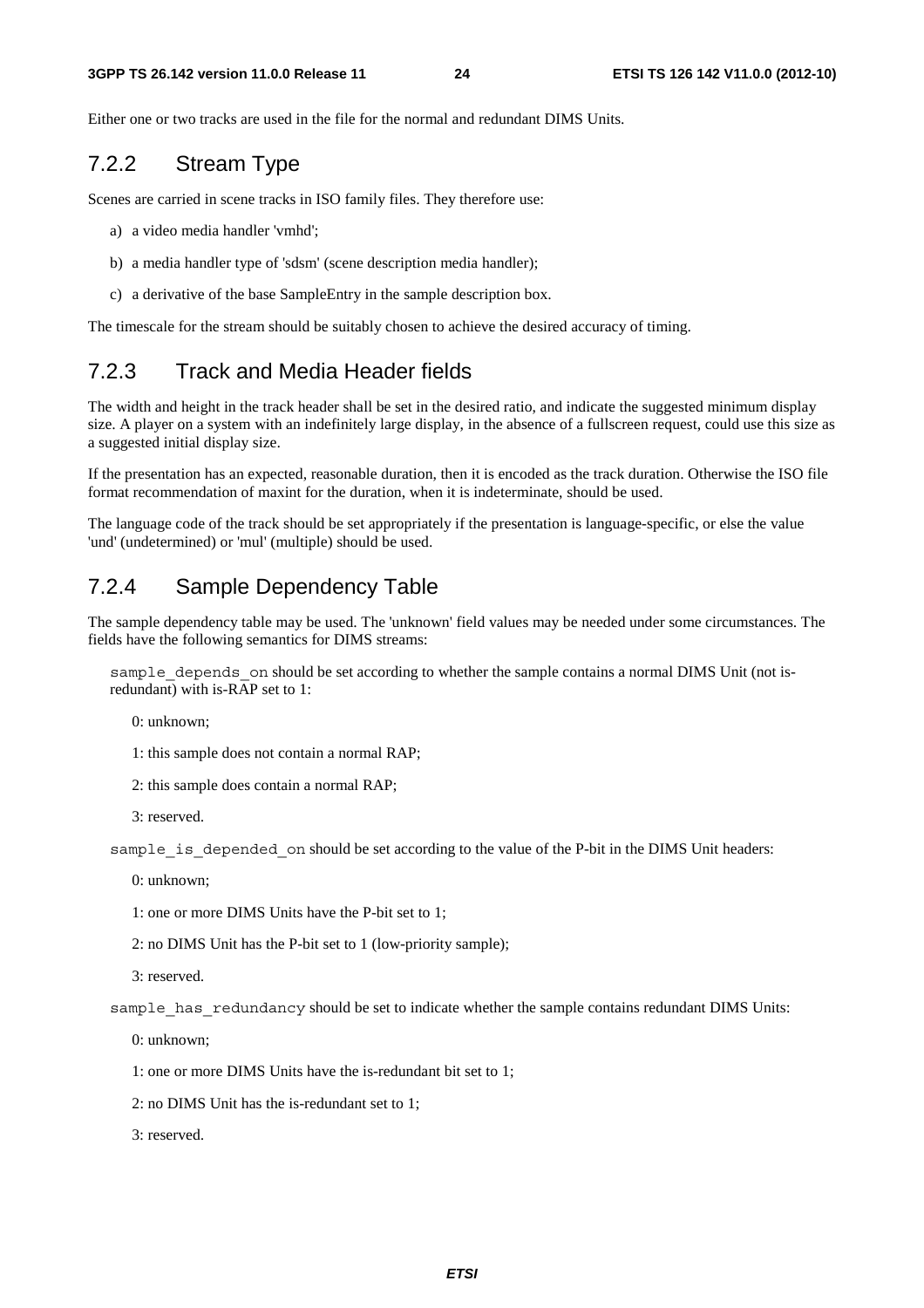### 7.2.5 Sample Entry Name and Format

The sample entry four-character code for scenes is 'dims'. The configuration box shall be present in the sample entry.

```
class SceneConfiguration extends FullBox ('dimC', version = 0, 0){ 
 unsigned int(8) profile; 
 unsigned int(8) level; 
     unsigned int(4) pathComponents; 
    unsigned int(1) useFullRequestHost;
    unsigned int(1) stream_type;
    unsigned int(2) contains_redundant;
    string text encoding;
    string content_coding;
} 
class MPEG4BitRateBox extends Box('btrt'){ 
     unsigned int(32) bufferSizeDB; 
     unsigned int(32) maxBitrate; 
     unsigned int(32) avgBitrate; 
} 
class DIMSScriptTypes extends Box('diST') 
{ 
    string content script_types;
} 
class DIMSSampleEntry() extends SampleEntry ('dims'){ 
    SceneConfiguration config; // mandator<br>DIMSScriptTypes scripts; // optional
     DIMSScriptTypes scripts; // optional 
     MPEG4BitRateBox bitrateinfo; // optional 
}
```
The fields have the following semantics:

- profile Specifies the profile of DIMS used, for example the valued indicating Mobile Profile as defined in section 8.1
- level Specifies the minimum DIMS level needed to be able to display the scene as defined in section 8.2.
- stream type takes the value 1 for primary streams, and the value 0 for secondary streams. Files containing secondary streams are not normally playable by themselves, outside the context of the scene(s) they are designed to update.
- contains redundant takes the value 1 ("main") if the stream contains only DIMS Units with isredundant set to 0, the value 2 if the stream contains only DIMS Units with is-redundant set to 1 ("redundant"), and takes the value 3 ("main+redundant") if both occur. The value 0 is reserved. Note that streams containing only redundant units must be linked to the main stream for which they are redundant (see subclause 7.2.9).
- text encoding is a null terminated string with possible values taken the XML specification for character encoding in entities (e.g. subclause 4.3.3 of XML 1.0 Fourth edition [25]). It describes the text encoding after the content has been de-compressed (e.g. after deflating). This field is only applicable if the content is transmitted as (possibly encoded) text. An empty string shall be used otherwise.
- content coding this field provides the identification of the compression scheme. It is a null terminated string specifying the encoding (compression) format of the content. It is defined in the same way as the contentcoding header in HTTP (subclause 3.5 of [12]). An empty string indicates that no compression is used.
- content script types is a null terminated string that identifies the scripting languages used. It is a comma-separated list of MIME types [18] from the IANA registry, such as "application/ecmascript" (see [13]). It shall provide a complete listing of the script types that the terminal must support in order to process the stream. If the box is not present, the set of required script types is unknown. If the box contains the empty string, then the stream does not require any script processing.
- bufferSizeDB gives the size of the decoding buffer for the elementary stream in bytes. This is the size of the largest buffer needed to hold a sample in textual format, in bytes (i.e. after any de-compression).
- maxBitrate gives the maximum rate in bits/second over any window of one second.
- avgBitrate gives the average rate in bits/second over the entire presentation.
- useFullRequestHost and pathComponents are defined in subclause 5.5.2.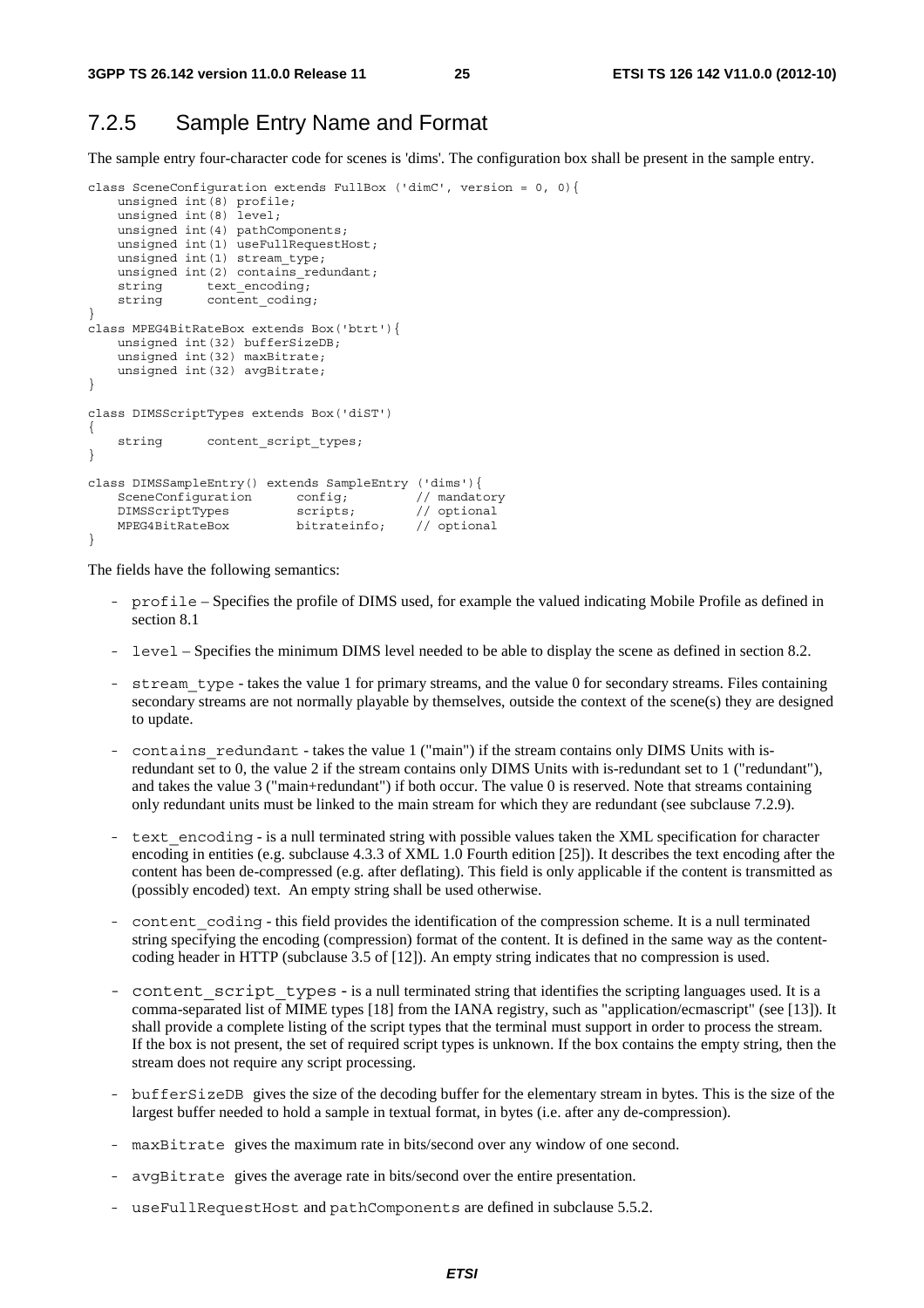The text encoding is required to be consistent over all the DIMS units described by this sample entry. This simplifies processing. It is an error to have a mismatch between this value and those present in the XML of the DIMS units themselves.

# 7.2.6 Sample Format

A sample is a concatenated sequence of one or more DIMS Units associated with the same media time, with a two-byte length field in network (big-endian) format preceding each DIMS Unit. The length is the length of the DIMS Unit not including the length field itself (that is, the combined length of the DIMS Unit Body and DIMS Unit Header).

A sample may contain one or more Normal DIMS Units or Redundant DIMS Units, or both, associated with the same media time.

### 7.2.7 Other Resources

Other resources may be carried in the meta-data directories of ISO files, in the track containing the scene, the movie containing that track, or the file containing that movie. If there is no actual meta-data (the meta-data block is there merely to carry resources), the meta-data handler type 'null' may be used.

URL forms to address these resources are defined in the ISO specification, and are relative to the file containing the resource.

The meta data box may also be used for multi-scene presentations where the meta box includes the initial SVG scene, and one of the tracks provides the updates.

### 7.2.8 Sync Samples

The sync sample table marks samples in which any of the DIMS Units have the is-RAP bit set to 1.

NOTE: The use of the shadow sync box is deprecated.

# 7.2.9 Separate Redundant Track

Redundant DIMS Units may be stored in the file format using a separate track. The redundant track shall be linked to the matching main track by a track reference of type 'swto' in the redundant track.

Redundant tracks are identified by this track reference, and shall also have contains\_redundant set to "redundant data only" in their sample entry. The track they link to shall have contains\_redundant set to "main data only".

If a stream is converted from a single-track to two-tracks, some small adjustment may be needed. Specifically, any 'normal' DIMS Units following the redundant-exit indication in the same sample will need to be copied into the 'redundant' track, marked as 'redundant' DIMS Units, and the redundant-exit indication moved to the last such DIMS Unit in the sample.

A terminal may perform tune-in etc. using the 'redundant' track by:

- a) finding the random access point in the redundant track, closely preceding the desired play point, by using the sync sample table;
- b) processing DIMS Units from the redundant track until the redundant-exit indication;
- c) following the 'swto' track reference and commencing processing at the temporally next sample in the linked (main) track.

# 7.3 RTP Payload format for DIMS Streams

### 7.3.1 Priority

The counter (CTR) field is used to detect the loss of high priority DIMS units. Encoders and decoders keep a running value of the counter; the encoder places in each packet the current value of the counter; after being placed in the packet,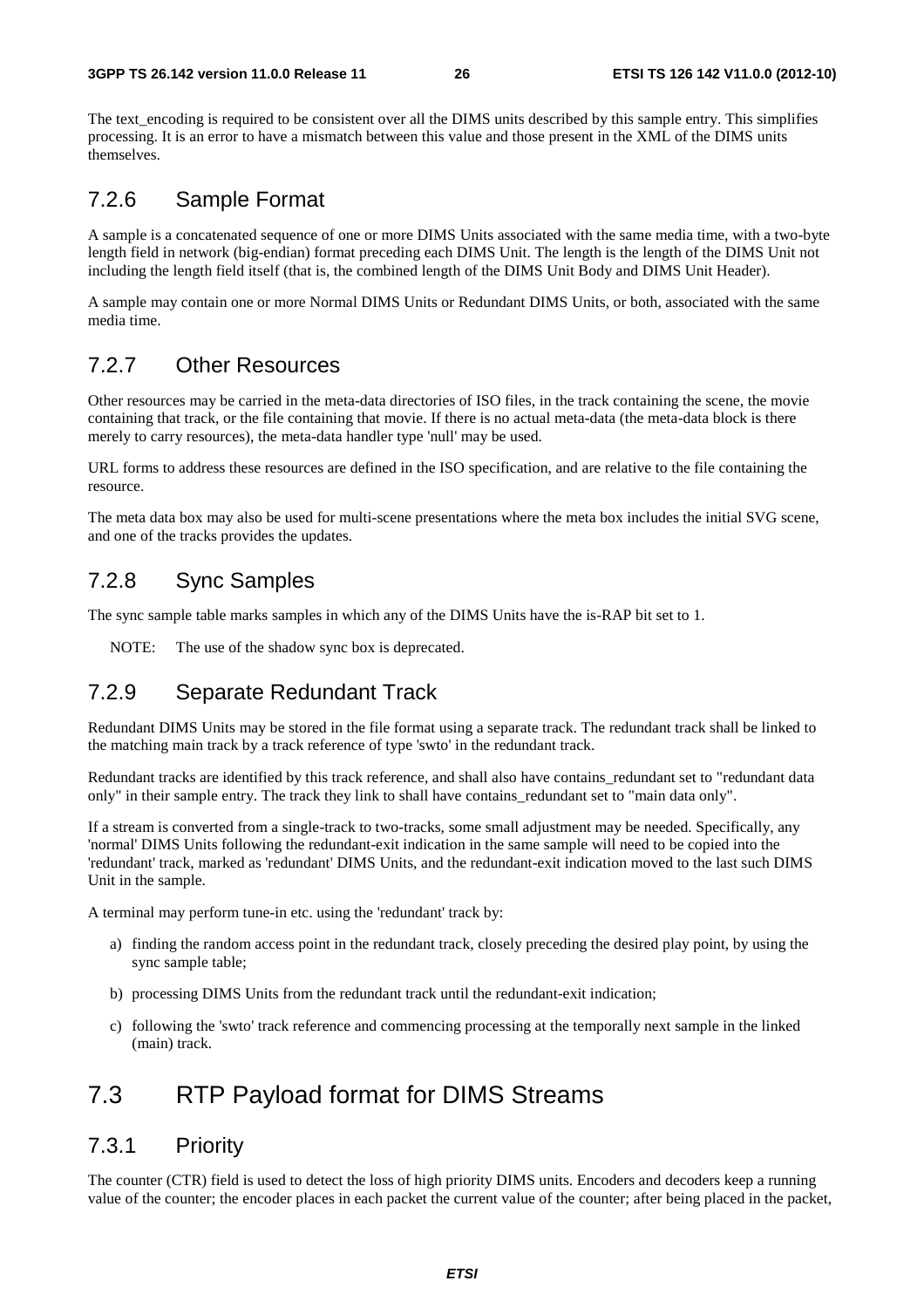the running counter is incremented by one if that packet contains one or more DIMS Units with high priority. The decoder compares the CTR field of each incoming packet with its running counter, and thereby checks for high-priority loss. After the check, the decoder's running counter is incremented by one if the received packet contains one or more DIMS Units with high priority.

NOTE: A discontinuity in the sequence number indicates a lost packet. A discontinuity in the CTR field indicates the number of prioritized packets which have been lost.

An example of the use of the CTR and priority (P) bits is shown below:



The expected value of CTR after the last received packet was 7, and as the value of CTR did not increase during the packet loss it can be established that the lost packet(s) had no DIMS Data Units with priority P=1.

#### Packet lost



The expected value of CTR after the last received packet was 7, and as the value of CTR increased from 7 to 0 during the packet loss it can be established that a prioritized packet, one or more high-priority DIMS Data Units, was lost.

### **Figure 7-1: Example of prioritization including detection of lost prioritized packets**

Note that loss is only detected on the next packet to arrive; if the content has long periods in which no packets are sent, or is otherwise bursty, it may be inadvisable to have a high-priority packet before a long silence interval, as its loss cannot be detected until the first packet after that interval, at the earliest.

# 7.3.2 RTP Packet format

### 7.3.2.1 Introduction

In the context of the present document (specifically the MIME type defined in subclause 11.1), the units carried by the RTP Payload Format are DIMS Units. The RTP payload format defines two basic packet structures:

- a) packets containing one or more entire units;
- b) packets containing a single fragment of a unit.

Depending on the underlying network and the unit size, it may be desirable to split units or aggregate them.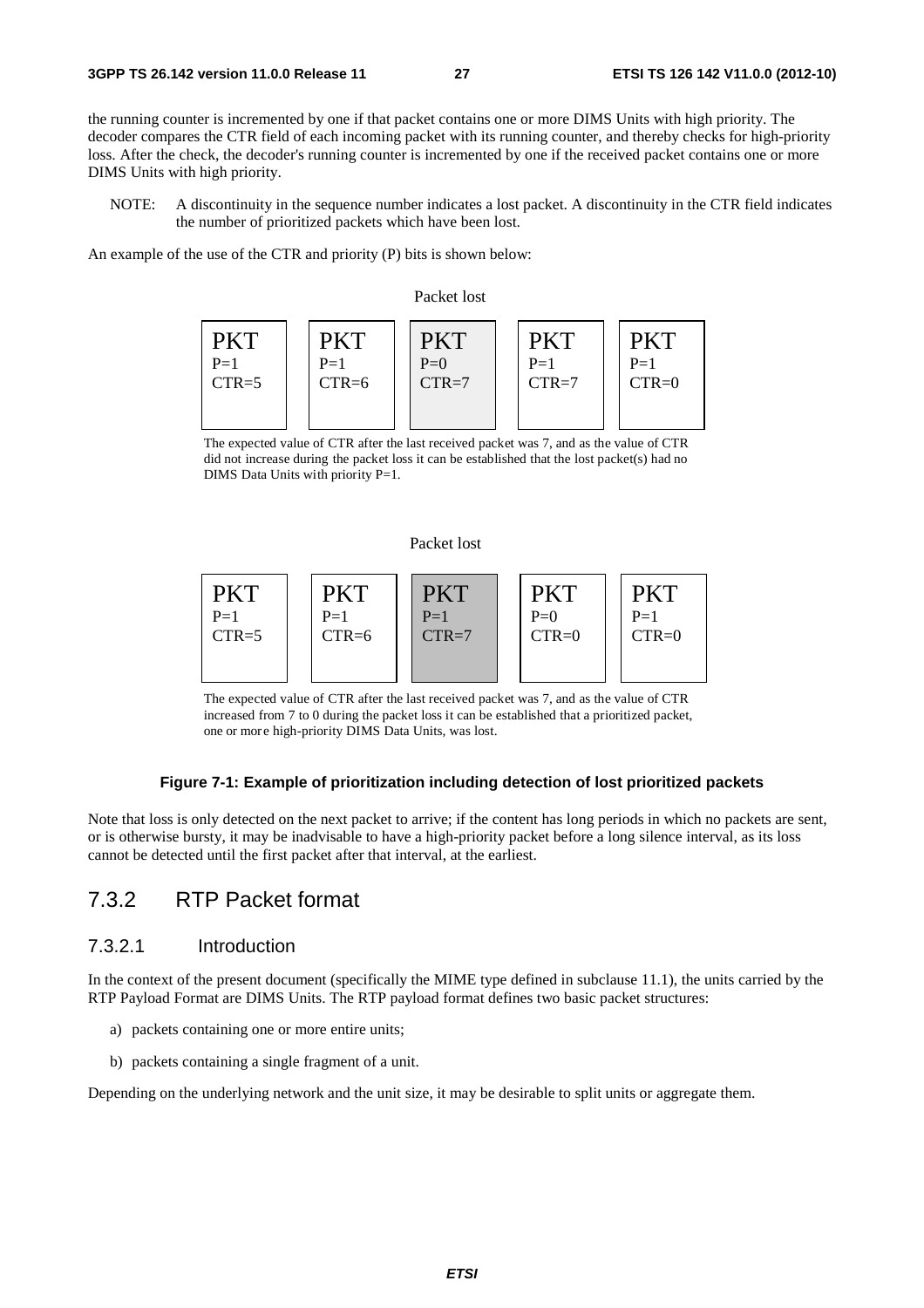### 7.3.2.2 RTP Header Usage

The RTP header is defined in [15] and its use in this payload format is described below.

0  $1$  2 3 0 1 2 3 4 5 6 7 8 9 0 1 2 3 4 5 6 7 8 9 0 1 2 3 4 5 6 7 8 9 0 1 +-+-+-+-+-+-+-+-+-+-+-+-+-+-+-+-+-+-+-+-+-+-+-+-+-+-+-+-+-+-+-+-+  $|V=2|P|X|$  CC  $|M|$  PT | sequence number +-+-+-+-+-+-+-+-+-+-+-+-+-+-+-+-+-+-+-+-+-+-+-+-+-+-+-+-+-+-+-+-+ timestamp +-+-+-+-+-+-+-+-+-+-+-+-+-+-+-+-+-+-+-+-+-+-+-+-+-+-+-+-+-+-+-+-+ synchronization source (SSRC) identifier +=+=+=+=+=+=+=+=+=+=+=+=+=+=+=+=+=+=+=+=+=+=+=+=+=+=+=+=+=+=+=+=+ contributing source (CSRC) identifiers | .... | ... | ... | ... | ... | ... | ... | ... | ... | ... | ... | ... | ... | ... | ... | ... | ... | ... | +-+-+-+-+-+-+-+-+-+-+-+-+-+-+-+-+-+-+-+-+-+-+-+-+-+-+-+-+-+-+-+-+

#### **Figure 7-2: RTP HEADER**

**Marker bit (M):** 1 bit - The marker bit is set for the last packet associated with a timestamp.

NOTE: This is useful when a scene is sent as a combination of a smaller scene and a series of scene commands in separate packets. In this case the marker bit of the packet containing the last scene command is to be set. This is in line with the normal use of the marker bit in video coding and enables efficient buffering.

**Timestamp:** 32 bits - The timestamp indicates the rendering instant of the unit(s).

The usage of the remaining RTP header fields follows the rules of [15].

### 7.3.2.3 Common Packet Header

The RTP payload comprises of a common header and has the following format:

```
+---------------+ 
|0|1|2|3|4|5|6|7| 
+-+-+-+-+-+-+-+-+ 
|R|A| T | CTR | 
+---------------+
```
### **Figure 7-3: COMMON PAYLOAD HEADER**

#### **R:** 1 bit

The R bit is reserved, shall be set to 0, and shall be ignored by the receiver.

### **A:** 1 bit

When set to one, the A bit indicates that the packet contains one or more random access points (in DIMS, DIMS Units with is-RAP set), or the first fragment of a random access point.

#### **T:** 3 bits

The payload type as defined in table 2; Reserved values shall not be used, and packets with reserved values of the type field shall be discarded and not processed.

| Type | <b>Description</b>                     |
|------|----------------------------------------|
|      | Aggregation packet                     |
|      | <b>Fragmentation start Packet</b>      |
| 2    | <b>Fragmentation continuing Packet</b> |
| З    | <b>Fragmentation end Packet</b>        |
|      | 4 to 7 Reserved                        |

| Table 2: Summary of RTP Payload Types and Descriptions |  |  |  |
|--------------------------------------------------------|--|--|--|
|--------------------------------------------------------|--|--|--|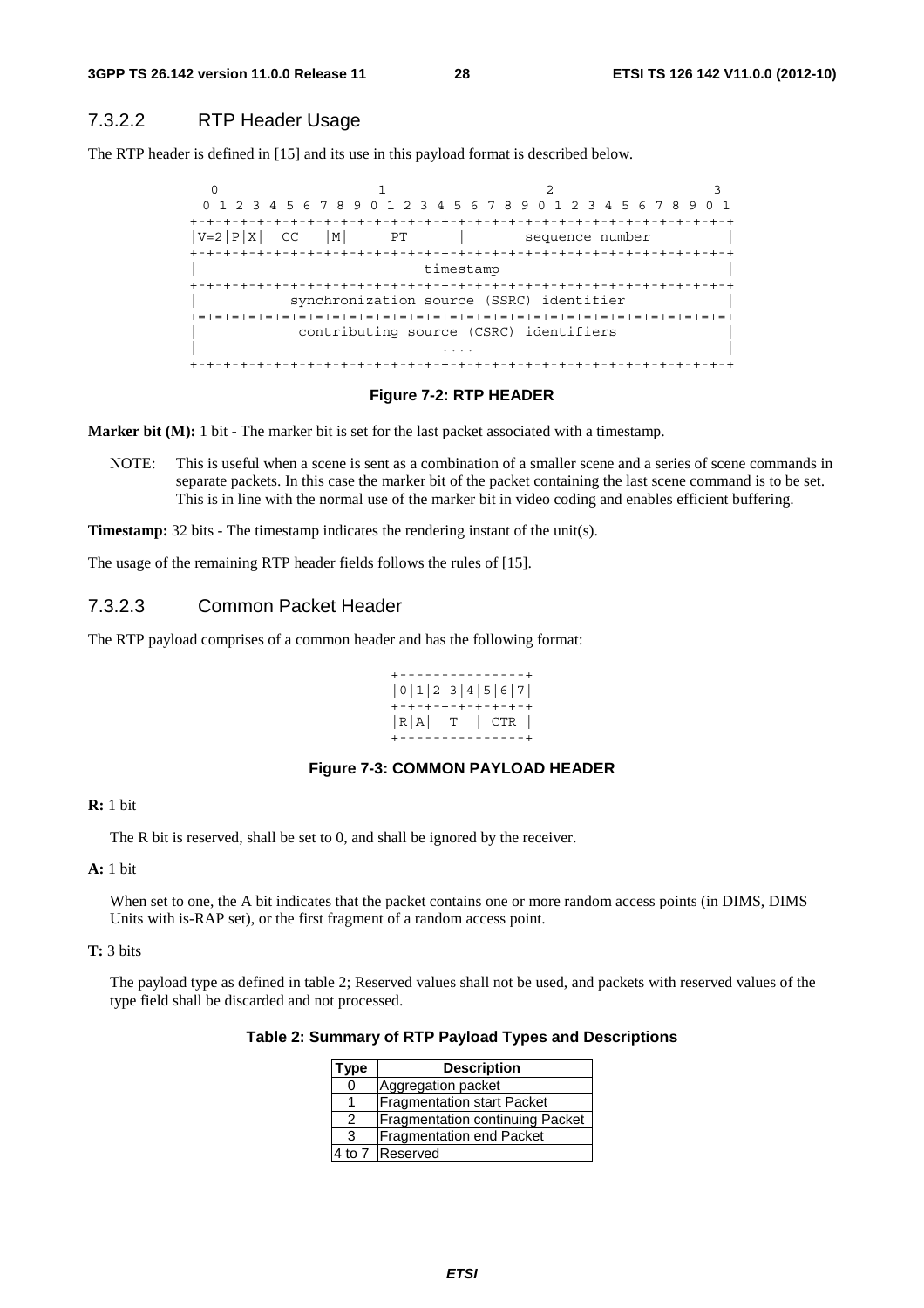**CTR:** 3 bits

The CTR is used to detect the loss of one or more high-priority units as documented in subclause 7.3.1.

### 7.3.2.4 Aggregation Packet

These packets contain one or more complete units with the same timestamp. The common header values are:

- − Type: 0.
- − A (RAP): as needed.

The RTP payload is presented below.

0  $1$   $2$   $3$  0 1 2 3 4 5 6 7 8 9 0 1 2 3 4 5 6 7 8 9 0 1 2 3 4 5 6 7 8 9 0 1 +-+-+-+-+-+-+-+-+-+-+-+-+-+-+-+-+-+-+-+-+-+-+-+-+-+-+-+-+-+-+-+-+ | Header(Type=0) | first Unit length | +-+-+-+-+-+-+-+-+-+-+-+-+-+-+-+-+-+-+-+-+-+-+-+-+ | first unit +-+-+-+-+-+-+-+-+-+-+-+-+-+-+-+-+ | |...OPTIONAL RTP padding | +-+-+-+-+-+-+-+-+-+-+-+-+-+-+-+-+-+-+-+-+-+-+-+-+-+-+-+-+-+-+-+-+

#### **Figure 7-4: Aggregation Packet payload format**

The units are placed in the RTP payload, in sequence, possibly following by RTP padding. Each unit is preceded by a two-byte length in network (big-endian) byte order. The length is the length of the following unit (both header and body), not including the length field itself.

### 7.3.2.5 Fragmentation Packets

Frames that exceed the networks maximum transmission unit (MTU) size should be fragmented before transmission. By fragmenting at the RTP level one does not need to rely on lower layer fragmentation, e.g. IP.

The payload format defines fragmentation of units into two or more RTP packets.

NOTE: Fragmentation on the RTP level should however be seen as a solution only when fragmentation on the DIMS level is not possible. Fragmentation can be performed by splitting, for example, a scene into a scene and a number of scene updates. In this way packets can be created that are smaller than MTUs and can be decoded individually, which gives better error resilience when packets are lost.

The common header values are as follows.

- Type: 1, 2, or 3.
- A (RAP): as needed in first fragment, and 0 in all other fragments.
- CTR: shall be identical in all the packets of a fragmented unit; increments after the last fragment depending on the priority of the unit.

Fragments consist of an integer number of consecutive octets of a unit. Fragments of a unit shall be sent as a group and in consecutive order with respect to RTP sequence numbers. The first fragment shall be marked as type 1 and the last fragment shall be marked as type 3. Other fragments shall be marked as type 2.

The unit is complete with header. The header is not repeated in fragments. There is no length field.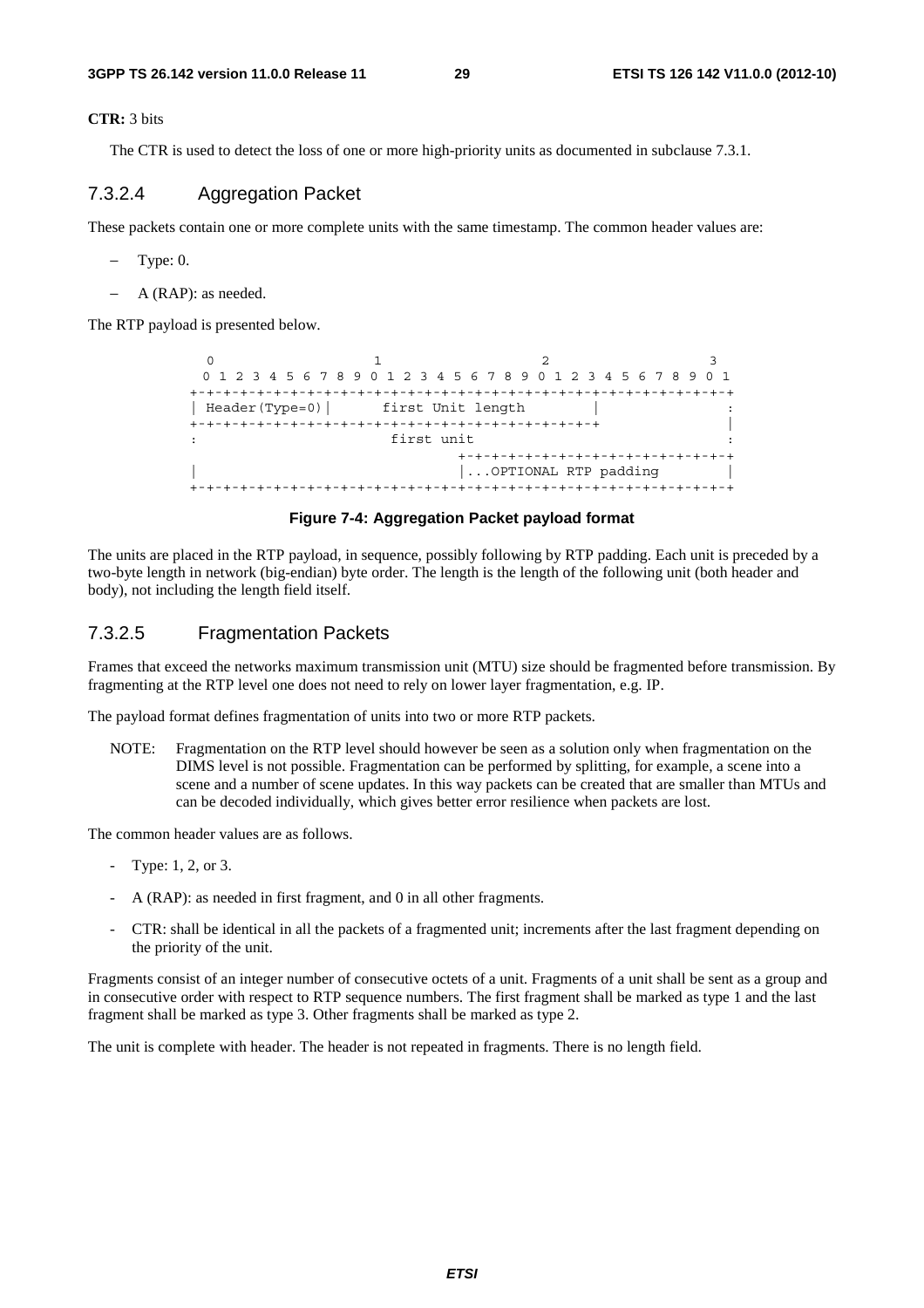```
0 1 2 3
 0 1 2 3 4 5 6 7 8 9 0 1 2 3 4 5 6 7 8 9 0 1 2 3 4 5 6 7 8 9 0 1 
+-+-+-+-+-+-+-+-+-+-+-+-+-+-+-+-+-+-+-+-+-+-+-+-+-+-+-+-+-+-+-+-+ 
|Header(type=1) | Header |
+-+-+-+-+-+-+-+-+-+-+-+-+-+-+-+-+ | 
| | 
             Partial Unit payload
| | 
                      .<br>+-+-+-+-+-+-+-+-+-+-+-+-+-+-+-+-+-+
                      | :...OPTIONAL RTP padding | 
+-+-+-+-+-+-+-+-+-+-+-+-+-+-+-+-+-+-+-+-+-+-+-+-+-+-+-+-+-+-+-+-+ 
 0 1 2 3
 0 1 2 3 4 5 6 7 8 9 0 1 2 3 4 5 6 7 8 9 0 1 2 3 4 5 6 7 8 9 0 1 
+-+-+-+-+-+-+-+-+-+-+-+-+-+-+-+-+-+-+-+-+-+-+-+-+-+-+-+-+-+-+-+-+ 
|Hdr (type=2/3) | | 
+-+-+-+-+-+-+-+-+ | 
| | 
             Partial Unit payload
| | 
                      | +-+-+-+-+-+-+-+-+-+-+-+-+-+-+-+-+ 
                      | :...OPTIONAL RTP padding | 
+-+-+-+-+-+-+-+-+-+-+-+-+-+-+-+-+-+-+-+-+-+-+-+-+-+-+-+-+-+-+-+-+
```
**Figure 7-5: FRAGMENTATION PACKET FORMATS** 

### 7.3.3 SDP Parameters

The Session Description specifies the clock rate, version profile and level. The fields in the Session Description Protocol (SDP) are defined as follows:

- The media name in the "m=" line of SDP shall be video.
- The encoding name in the "a=rtpmap" line of SDP shall be richmedia+xml.

The clock rate in the "a=rtpmap" line is not specified in the present document. The resolution of the clock should be sufficient for the desired synchronization accuracy and for measuring packet arrival jitter. The clock rate of the referenced continuous media files within the presentation needs to be considered. For example, if the presentation contains referenced video which is to be synchronized with the presentation, the clock rate should be no less than 90,000.

The MIME parameters in subclause 11.1, when present, shall be included in the "a=fmtp" line of SDP. These parameters are expressed as a MIME media type string, in the form of a semicolon separated list of parameter=value pairs.

An example of a media-level description in SDP format is shown below.

```
m=video 12345 RTP/AVP 96 
a=rtpmap:96 richmedia+xml/100000 
a=fmtp:96 Version-profile=10; Level=10;
```
### 7.3.4 Separate Redundant Stream

Redundant DIMS Units may be carried in RTP in a separate stream. If there is more than one main stream, the redundant stream(s) shall be linked to the matching main stream(s) that they repair, using the media identification and group attributes as specified in [22]. For any RTP packet A in a redundant stream and any RTP packet B in the corresponding main stream, when the redundant DIMS units in packet A and the main DIMS units in packet B have the same media time, packet A and packet B shall have the same RTP timestamp value.

Redundant streams have contains-redundant set to "redundant data only". The stream they are connected to shall have contains-redundant set to "main data only".

A terminal may perform tune-in etc. using the 'redundant' stream by:

a) looking for a random access point in the redundant stream, or main stream;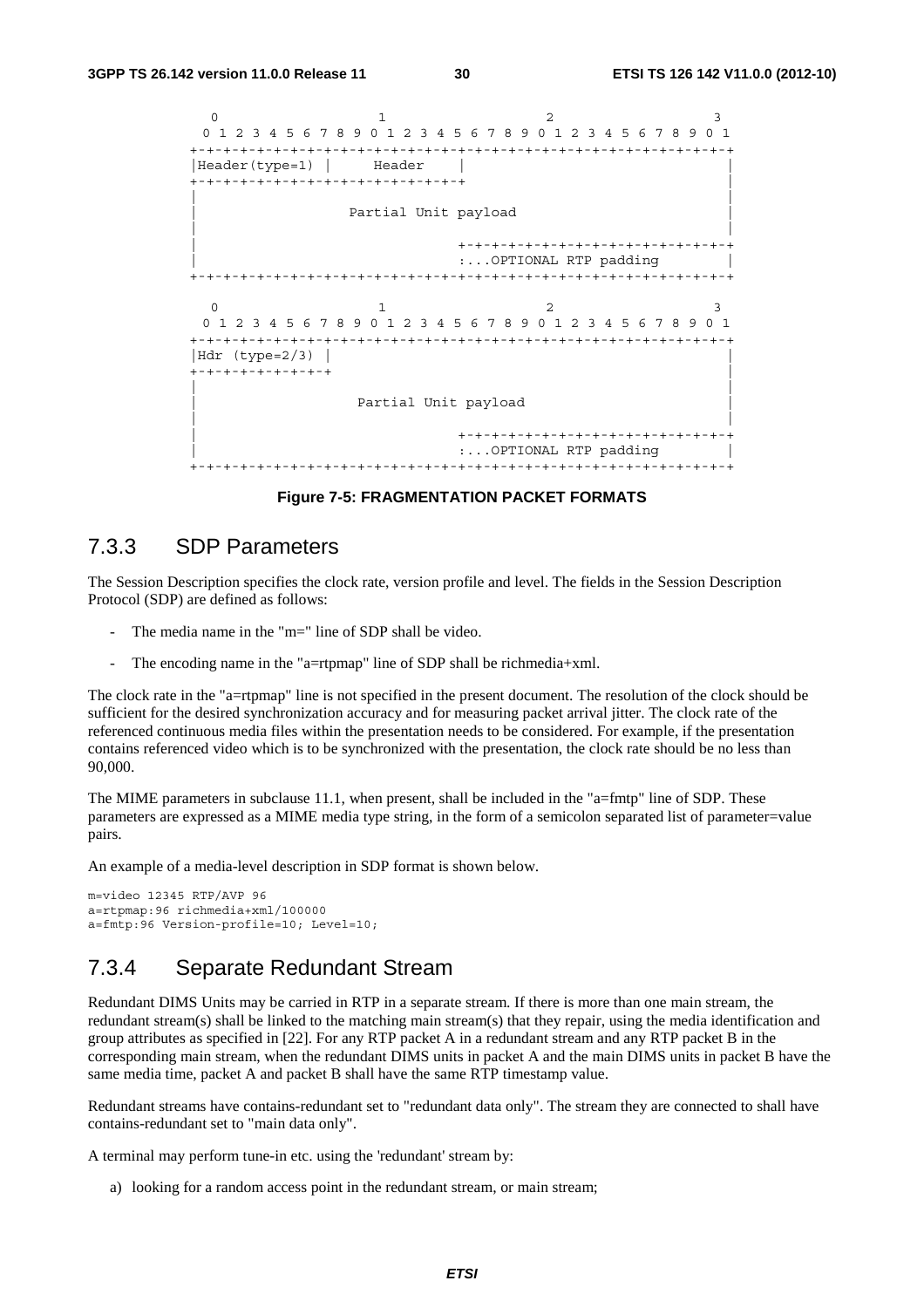- b) if the random access point was in the redundant stream, processing DIMS Units from the redundant stream until the redundant-exit indication;
- c) continuing processing at the temporally next DIMS Unit in the main stream.

# 8 Profiles and Levels

# 8.1 Profiles

### 8.1.1 Introduction

A profile indicator in a stream indicates which features (also known as tools) are required to be supported on a terminal.

Profile indications are unsigned 8-bit integers. Only one profile is defined by the present document; other profiles may be defined in future.

When opening a bitstream, a terminal should check that the profile indicator is recognized by seeing whether the bitstream profile is equal to a profile supported in the terminal. Profile indicators can only be compared for equality; a terminal presented with an unknown profile indicator should assume it does not support the features required by the indicated profile.

The value 255 for the profile indication is defined to mean "no profile specified" and shall be used to mark bitstreams which are not known to conform to the requirements of any other profile.

The behaviour of a terminal when presented with a stream with an unrecognized profile, or profile 255, is unspecified.

### 8.1.2 Mobile profile

**Mobile Profile** : Profile Indicator Value 10.

Support for the following media types is also required in profile 10:

- Shall support the Still Image media format as specified in 7.5 of [7] and the Bitmap Graphics format as specified in 7.6 of [7].
- Shall support Speech as specified in 7.2 of [7] and Audio as specified in 7.3 of [7].
- Shall support Video as specified in 7.4 of [7].
- Shall support the 3GP file format as specified in 7.10 of [7].

As required in the SVG specification, SVG fonts shall be supported. The lack of hinting in SVG fonts means that small text which is anti-aliased may become unreadable. This problem is even more evident when text is rotated or animated. Recommendation: SVG fonts should be used with care.

The Open Font Format [4] should be supported at advanced simple text profile, level 2, with the following constraints: if Open Type fonts are supported, the DIMS client shall support downloadable OpenType fonts with TrueType outlines, TrueType hinting shall be supported for improved text readability, and advanced typographic features may be supported.

NOTE 1: When OpenType fonts are supported, download of them may be initiated using the font-face-uri element from [1].

Device-native fonts and fonts identified by generic family names may be used.

Uncompressed XML shall be supported. XML compressed with GZIP [11] shall be supported.

NOTE 2: Sub-systems may also require support for other media types (e.g. video) or codecs within those types (e.g. H.263) when support for DIMS is required.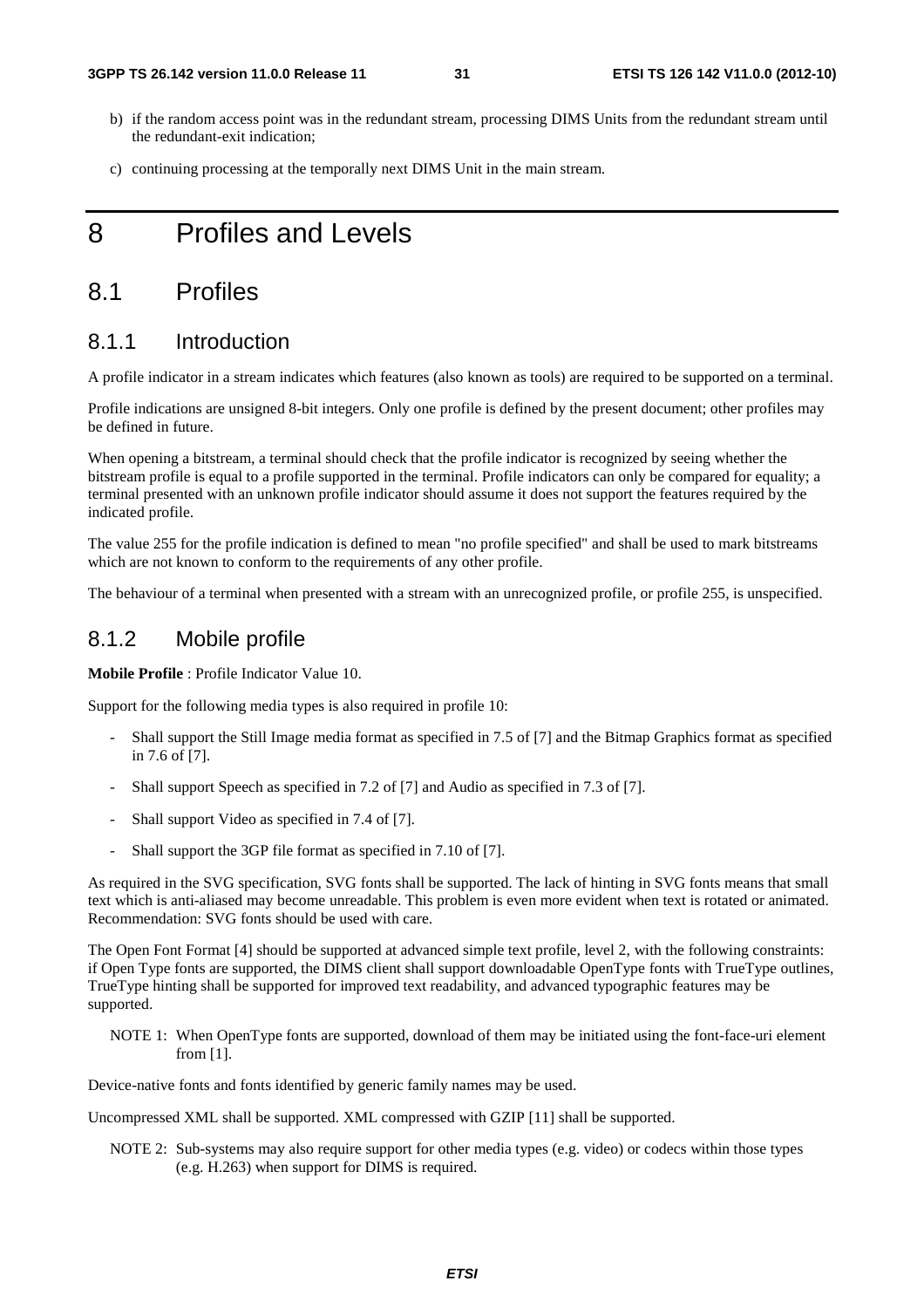# 8.2 Levels

# 8.2.1 Introduction

Level indicators provide a way to measure the degree of support required in a terminal to render a given scene or scene stream satisfactorily.

Level indications are unsigned 8-bit integers.

A level sets limits for quantitative parameters (e.g. a rotation angle) or measures (e.g. the overall bit-rate) of the format.

Level indicators are within the context of the profile indicator. All levels for a given profile use the same axes of measurement, but different profiles may use different axes; for example, one profile may have limits on rotation angle, and another profile leave that parameter un-limited. Within a given profile, the levels "nest", that is, if X<Y, then the requirements for a level with indicator X are lower than or equal to the requirements for a level with indicator Y, for the same profile.

The value 255 for the level indication is defined in all profiles to mean "no level specified" and shall be used in bitstreams not known to respect the limits of any known level for the indicated profile, and for all bitstreams labelled as "no profile specified". The behaviour of a terminal when presented with a stream with level 255 is unspecified.

DIMS Implementations will be able to use the level indicator to optimize the rendering of the content.

# 8.2.2 Level Axes

Levels may be measured on the following axes, or other parameters or measurable aspects of the stream. These values represent the maximum that the content may use, or expect., and hence the minimum the terminal must supply. For example, content must be usable if rendered into a minimum size pixel buffer and updated at the minimum pixel update rate.

- 1) Bitrate of the scene stream(s), including the initial scene, embedded graphics, audio, video, etc. (That is, the minimum bit-rate channel over which the scene could be delivered in a real-time fashion).
- 2) Bitrate of the stream(s) having the DIMS mediatype. (That is, excluding streams with other mediatypes, such as video, audio, etc.).
- 3) The maximum number of simultaneously playing video streams.
- 4) The maximum number of simultaneously playing audio streams.
- 5) The maximum number of simultaneously active DIMS Scenes.
- 6) The minimum output pixel buffer size needed for the scene to be usable. This is specified in nominally square pixels, as a width and height value (therefore 160x120 is wider than it is tall).
- 7) The maximum number of path segments over the entire scene.
- 8) The maximum total number of bytes in text content in text elements in the entire scene.
- 9) The maximum size of a single dash array.
- 10) The number of gradient stops in any single gradient.

The following limits should be respected by the content and should be supported by the terminal. However, these memory and CPU limits are for a reasonable scene with reasonable attribute values, in a scene which is un-scripted or has a reasonable amount of scripting. Use of large attribute values (e.g. long paths or strings), complex nodes, or scripts that are demanding in memory or processor usage will have an impact on performance and decodability.

- 1) The size of the DOM tree as measured by the number of nodes in the tree; the number of attributes, or the size of their values, is not calculated.
- 2) The expected minimum refresh rate of the pixel output buffer (e.g. as a result of animations, updates, or script actions) for the scene to be usable. This is expressed as a frame rate.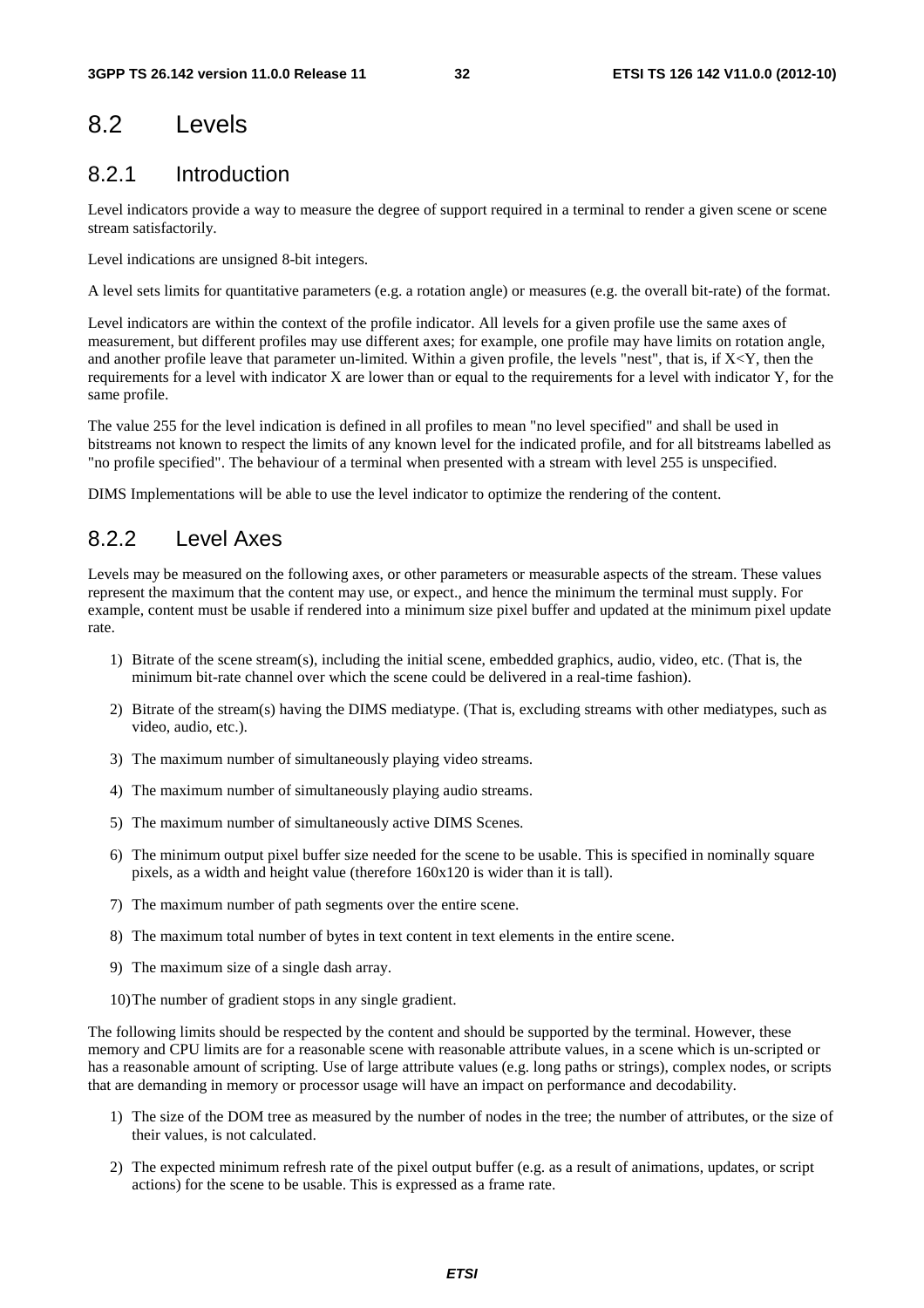3) The maximum number of animations that run concurrently.

The following subclauses define the available levels.

# 8.2.3 Mobile Profile Level 10 definition

This level contains the following restrictions:

- Only one instantiation of a DIMS Scene is allowed.
- Only one Video instantiation along with a DIMS Scene is allowed.

On the Video Element, the attribute **transformBehavior** shall be restricted to values "pinned | pinned90 | pinned180 | pinned270", and the attribute **overlay** shall be restricted to values "top".

The following limits also apply:

#### **Mobile Profile Level Limits**

|                                                                                                                                                              | Level 10             |
|--------------------------------------------------------------------------------------------------------------------------------------------------------------|----------------------|
| 1 Scene bitrate (includes the static media embedded within<br>the scene/commands and referenced media payloads)                                              | 200 kbit/sec         |
| 2 DIMS aggregate bit-rate (excludes media payloads)                                                                                                          | 40 kbit/sec          |
| 3 Simultaneous video playing                                                                                                                                 | $\mathbf{1}$         |
| 4 Simultaneous audio playing                                                                                                                                 | 1                    |
| 5 Simultaneous active DIMS scenes                                                                                                                            | $\mathbf{1}$         |
| 6 Minimum pixel output buffer size                                                                                                                           | 160 wide by 120 tall |
| 7 Maximum path segments across all paths                                                                                                                     | 3000                 |
| 8 Maximum text content size (this refers to the number of<br>characters and does not include the glyph)                                                      | 10k bytes            |
| 9 Maximum dash array size                                                                                                                                    | 16                   |
| 10 Maximum number of gradient stops                                                                                                                          | 32                   |
| 1 Maximum recommended DOM tree size                                                                                                                          | 800 nodes            |
| 2 Minimum recommended screen refresh rate                                                                                                                    | 10 frames/sec        |
| Note: Depending on the DOM tree size, the recommended<br>screen refresh rate value may not be feasible and a lower<br>screen refresh rate might be expected. |                      |
| 3 Maximum simultaneous animations                                                                                                                            | 20                   |

# 8.2.4 Void

# 9 Content usage guidelines

The SVGT1.2 guidelines defined in ANNEX L of PSS release 7 [7] apply here.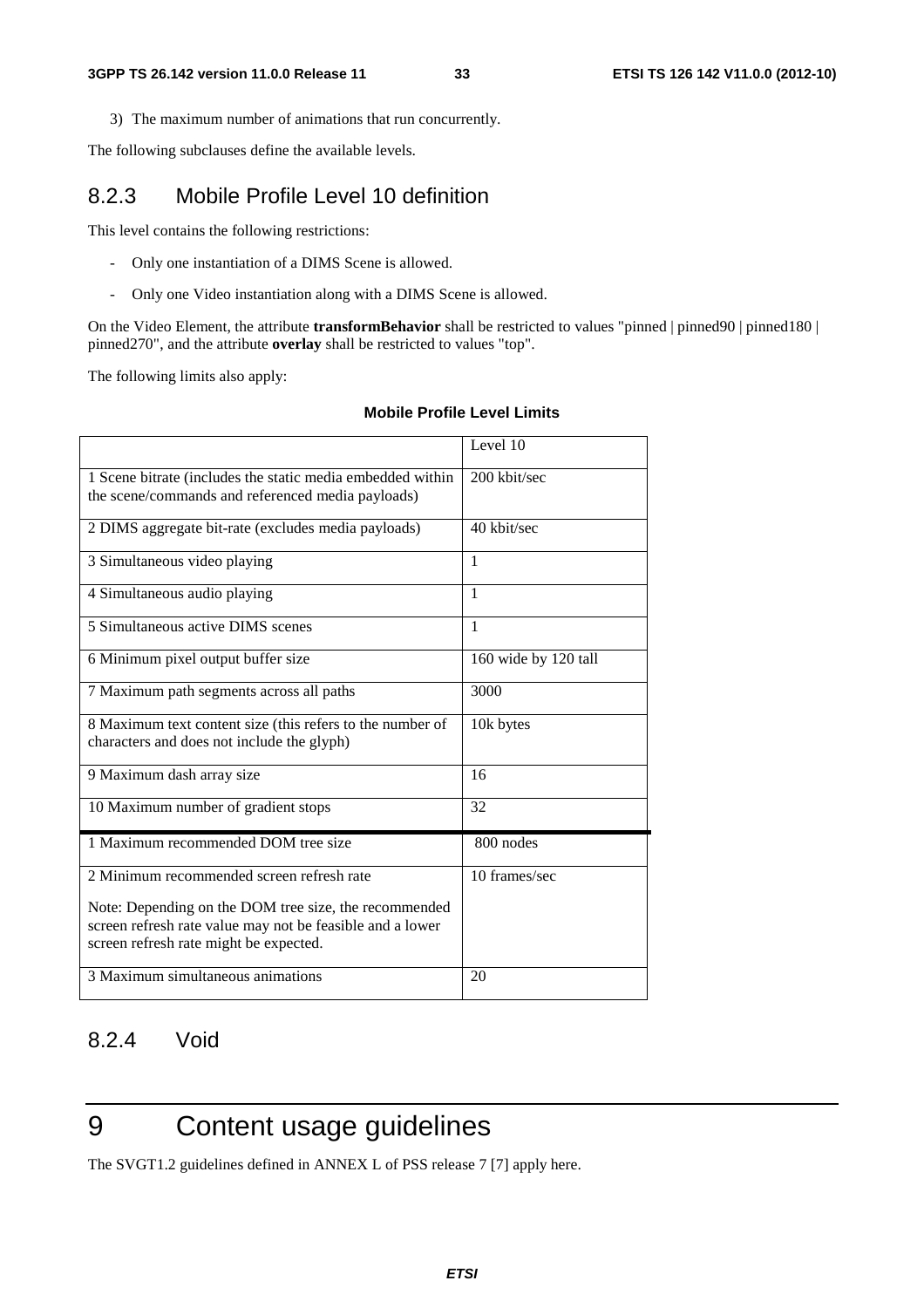NOTE: The recommendation of L.2.8 should be read as including downloadable fonts: "Usage of device or system fonts, or downloaded OpenType fonts, is recommended. SVG fonts should be used with care."

Content creators should take into account the DIMS levels definitions in section 8.2. Those level definitions do not completely assure interoperability in terms of memory or processing requirements. Content authors should be aware that CPU-intensive scripts, for example, may adversely impact update rates, or that heavily recursive scripts, or variables that hold large values, may adversely affect memory usage and hence player performance.

# 10 Security and Content Protection Considerations

DIMS does not define a security framework. DIMS relies instead on the security frameworks already defined for the mechanisms DIMS uses (e.g. for ECMAScript Mobile Profile [2]), and the frameworks provided by the platforms on which DIMS runs.

When content requests fullscreen video and especially fullscreen scenes, it is possible for the content to mimic the normal look of the device (the 'desktop' of a computer screen, for example) and persuade the user to enter potentially secure or private information into a presentation while thinking that they are interacting with the local system. This is sometimes called "phishing". Care should be taken to handle content that uses fullscreen requests, such that the user is always aware of when DIMS content is filling the screen (e.g. restrict DIMS to "window-only" mode, or in some other way make it clear to the user that the screen's content is rendered under DIMS control).

DIMS content can embed scripts. Care should be taken to limit, to the presentation in which they occur, the access that these scripts have. For example, it would normally be inappropriate for these scripts to have access to the local file system outside the scope of presentation. A further possible countermeasure would be to restrict DIMS reception to certified servers only, and to signed contents only, without any means for the user to disable this strict checking in order to mitigate social engineering attacks.

Authors of web-sites that embed DIMS content, when the scripts in the DIMS content are not under the control of the web site - for example, if the DIMS content is fetched from another site, or uploaded to the web-site by users -- should exercise caution. The embedded scripts may have access to the content of, and interaction of, the web site that embeds them, even though they were not authored by, or provided from, that web site.

Finally, it is recommended a secure client software update service be provided, so that it is possible to close security holes in the DIMS clients when they are detected

# 11 Registered Types

# 11.1 RTP Payload format MIME Type

#### **Type name:** video

#### **Subtype name:** richmedia+xml

#### **Required parameters:**

- Version-profile A value between 0 and 255 specifying the profile of DIMS used, for example the value indicating Mobile Profile.
- Level A value between 0 and 255 specifying the minimum DIMS level needed to be able to display the scene.

### **Optional parameters:**

- stream-type takes the value "primary" for primary streams (in which every random access point is a scene), and the value "secondary" for secondary streams. Secondary streams are not normally playable by themselves, outside the context of the scene(s) they are designed to update. The default value is "primary".
- contains-redundant takes the value "main" if the stream contains only DIMS Units with is-redundant set to 0, the value "redundant" if the stream contains only DIMS Units with is-redundant set to 1, and takes the value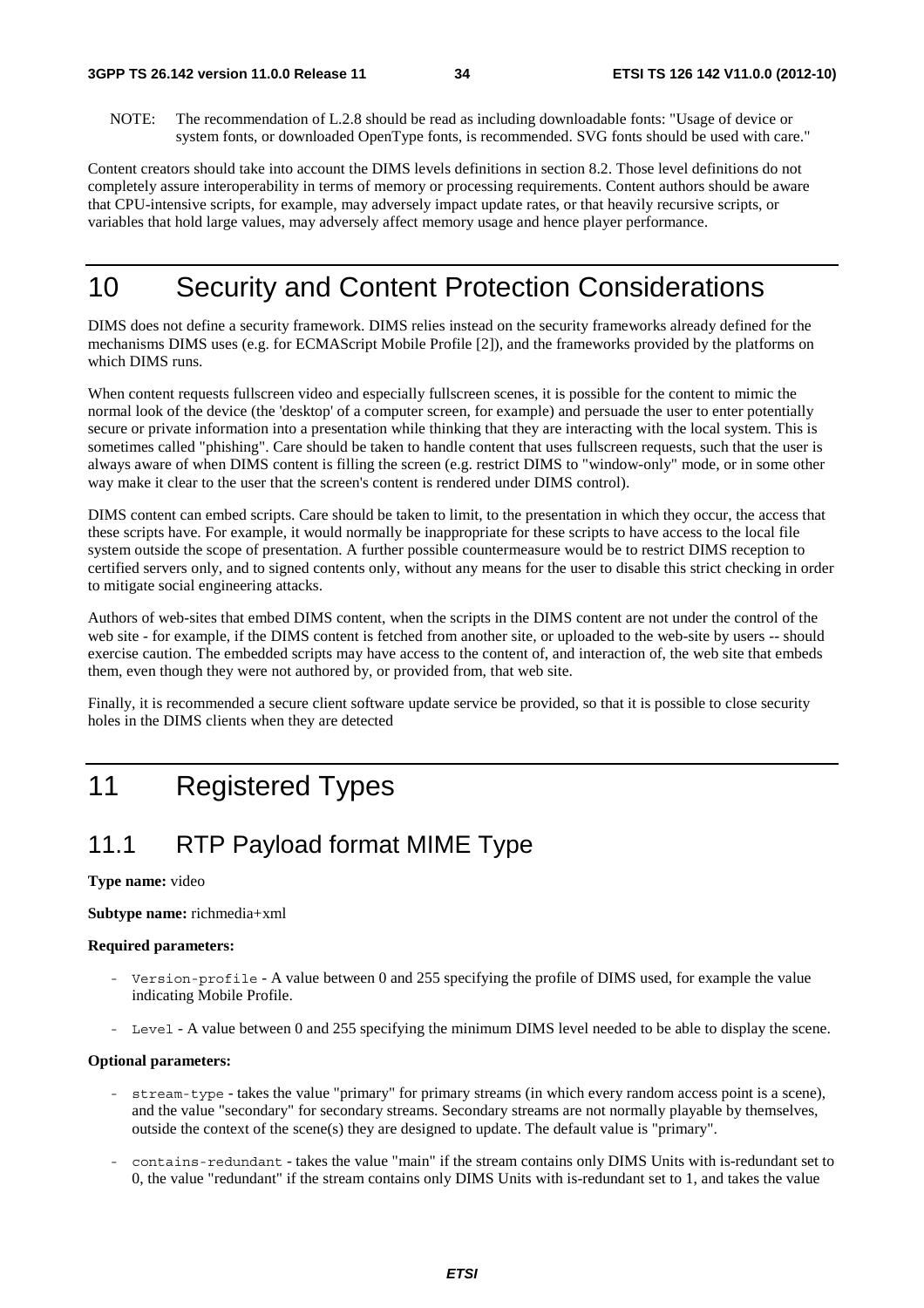"main+redundant" if both occur. Note that streams containing only redundant units must be linked to the matching stream carrying main DIMS Units (see subclause 7.3.4). The default value is "main+redundant".

- text-encoding is a string enclosed in double-quotes with possible values taken the XML specification for character encoding in entities (e.g. subclause 4.3.3 of [25]). It describes the text encoding after the content has been decompressed (e.g. after deflating). The default value is "UTF-8" [9]. This field is only applicable if the content is transmitted as (possibly encoded) text.
- content-script-types is a string enclosed in double-quotes that identifies the scripting languages used. It is formatted as a comma-separated list of MIME types [18] from the IANA registry, such as "application/ecmascript" (see [13]). It shall provide a complete listing of the script types that the terminal must support in order to process the stream. If this attribute is not present, the set of required script types is unknown. If this attribute contains the empty string, then the stream does not require any script processing.
- content-coding this field provides the identification of the compression scheme. It is a string specifying the encoding (compression) format of the content. It is defined in the same way as the content-coding header in HTTP (subclause 3.5 of [12]). The default value is the empty string.
- useFullRequestHost takes the value "0" or "1"; the definition of this parameter is in subclause 5.5.2. The default value is "1".
- pathComponents takes a value between "0" and "15"; the definition of this parameter is in subclause 5.5.2. The default value is "15".

#### **Encoding considerations:**

This media type is currently only defined for transport via RTP.

#### **Security considerations:**

RTP packets using the payload format defined in the present document are subject to the security considerations discussed in the RTP specification [15] and any applicable RTP profile, e.g., AVP [21].

#### **Interoperability considerations:**

- None.

### **Published specification:**

- 3GPP TS 26.142.

#### **Applications that use this media type:**

- DIMS Streaming applications.

#### **Additional information:**

- Magic number(s): None.
- File extension(s): None.
- Macintosh file type  $code(s)$ : None.

### **Person and email address to contact for further information:**

- Clinton Priddle.
- clinton.priddle@ericsson.com.
- Multimedia Technologies, Ericsson.

#### **Intended usage:**

- COMMON.

#### **Restrictions on usage:**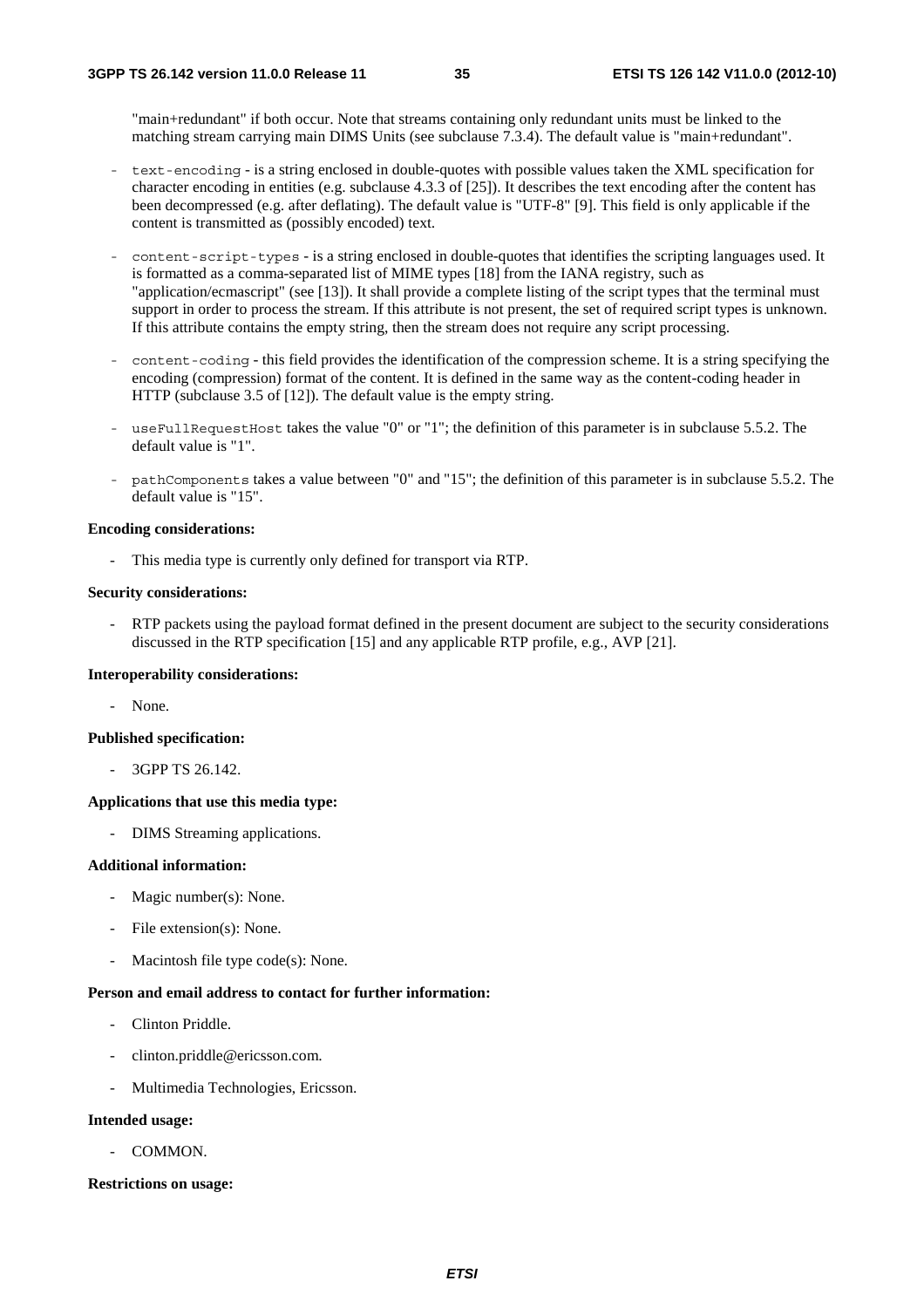- None.

### **Author:**

- 3GPP SA4 WG.

### **Change controller:**

- 3GPP TSG SA.

# 11.2 'Codecs' Parameter for 3GP files

When DIMS content is supplied in 3GP files which are identified by MIME type, the 'codecs' parameter defined in [14] may be used to indicate that DIMS content is present. The codecs parameter takes the sample entry name as defined above (that is, 'dims').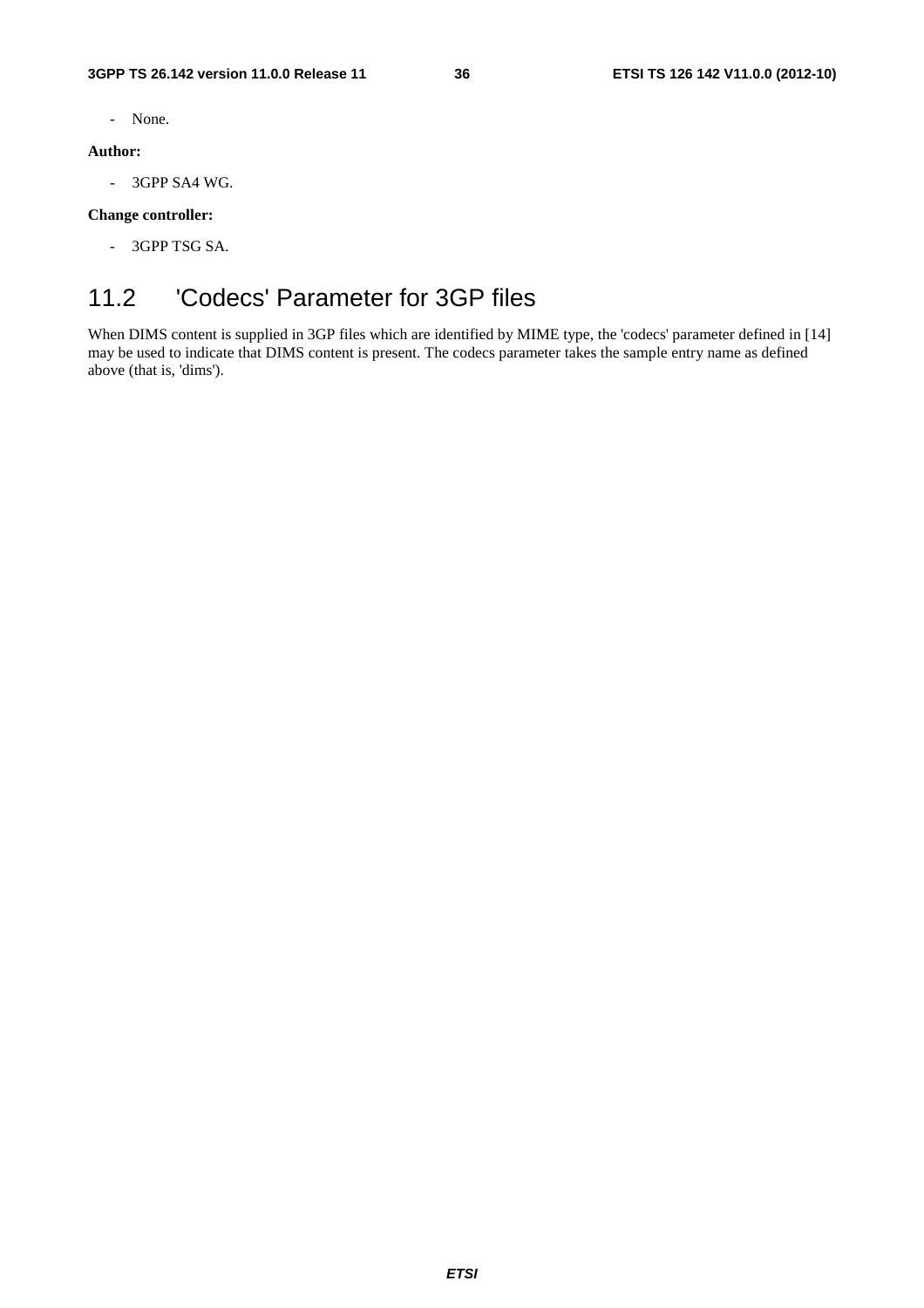# Annex A (normative): Conformance Criteria

DIMS constructs scenes which are possibly updated over time. Conformant terminals shall support the delivery of the scenes and updates in formats specified in the 'compression' subclause above, and in the transport environments specified in the 'transport' subclause.

For the initial scene, a DIMS Scene can be extracted from the transport, and de-compressed if necessary, yielding an XML document. This XML is referred to here as the "initial DIMS document". Similarly, after all updates for a given instant have been applied to the scene tree, there is logically an XML document that is equivalent to the scene DOM tree; these are called "subsequent DIMS documents" here.

Initial and subsequent DIMS documents shall conform to all of:

- the conformance requirements in Appendix  $D$  of [1]; with the following exceptions:
	- The conformance criteria in the SVG specification regarding codecs do not apply for the DIMS media type.
	- Clause D.4 is not in scope for DIMS.
	- Clause D.7 is not in scope for DIMS.
- the conformance requirements of the LASeR Commands and LASeR scene extensions as specified in [27] and [28]
- the limitations of the profile and level indications under which they are delivered.

Conformance of the DIMS extensions is for further study.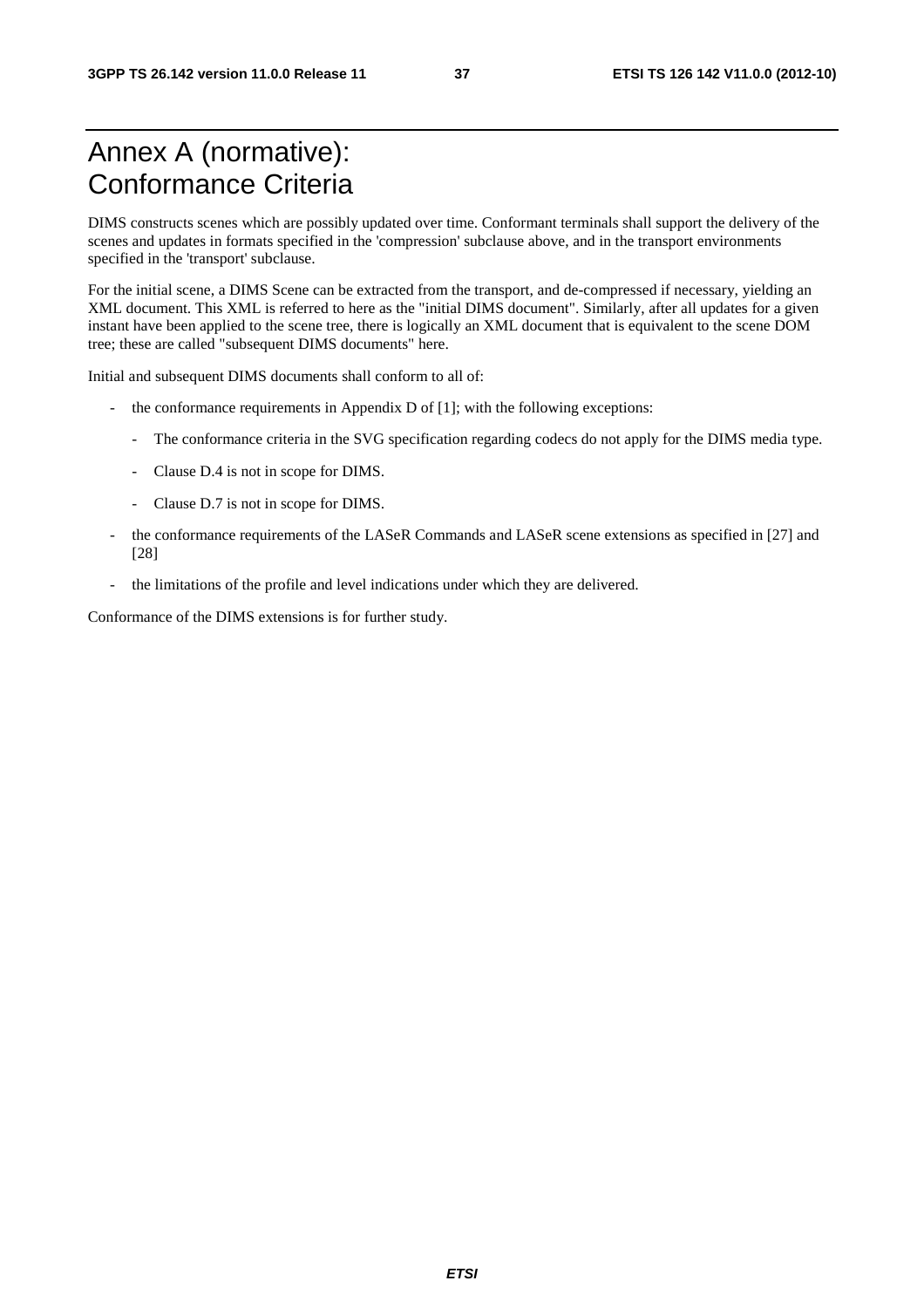# Annex B (informative): Change history

|         | <b>Change history</b> |                |           |                |                                                       |       |               |  |
|---------|-----------------------|----------------|-----------|----------------|-------------------------------------------------------|-------|---------------|--|
| Date    | TSG#                  | TSG Doc.       | <b>CR</b> | <b>Rev</b>     | <b>Subject/Comment</b>                                | Old   | <b>New</b>    |  |
| 2007-06 | 36                    | SP-070312      |           |                | Approved at SA#36 Plenary                             |       | 7.0.0         |  |
| 2007-09 | 37                    | SP-070632 0006 |           |                | Technical corrections in the DIMS specification       | 7.0.0 | 7.1.0         |  |
| 2007-12 | 38                    | SP-070764 0007 |           |                | Reference correction in the DIMS specification        | 7.1.0 | 7.2.0         |  |
| 2008-12 | 42                    |                |           |                | Version for Release 8                                 | 7.2.0 | 8.0.0         |  |
| 2009-06 | 44                    | SP-090247 0008 |           | $\overline{2}$ | DIMS Mobile profile level 10 review and clarification | 8.0.0 | 8.1.0         |  |
| 2009-09 | 45                    | SP-090569 0011 |           |                | Clean-up corrections                                  | 8.1.0 | 8.2.0         |  |
| 2009-12 | 46                    |                |           |                | Version for Release 9                                 | 8.2.0 | 9.0.0         |  |
| 2011-03 | 51                    |                |           |                | Version for Release 10                                | 9.0.0 | 10.0.0        |  |
| 2012-09 | 57                    |                |           |                | Version for Release 11                                |       | 10.0.0 11.0.0 |  |